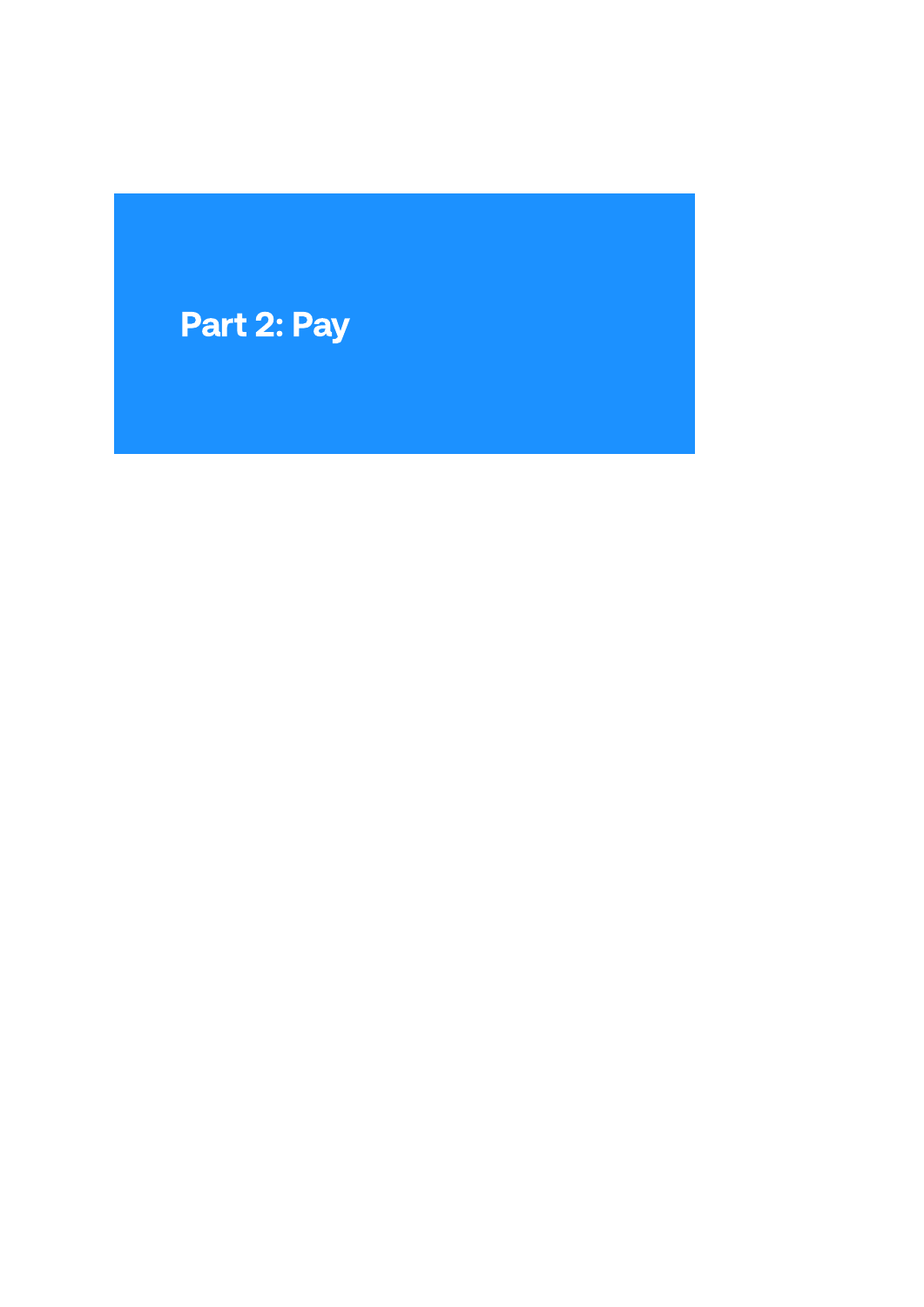# Section 1: Pay structure (England)

#### Pay spines

1.1 The NHS pay system as a whole will have two pay spines or series of pay bands: pay spine one for staff within the remit of the Doctors' and Dentists' Review Body and pay spine two for staff within the extended remit of the NHS Pay Review Body (NHSPRB).

1.2 This handbook sets out pay and conditions for staff within the remit of the NHSPRB. Section 40 explains the role of the NHS Staff Council, its Executive and the NHS pay review bodies. Annex 16 sets out the extended coverage of the NHSPRB. Pay and conditions for the most senior managers are outside the scope of this Handbook (see paragraph 1.7 in this Section).

1.3 The pay spine for staff covered by the NHSPRB will be divided into nine pay bands. All staff covered by this pay system will be assigned to one of these pay bands on the basis of job weight, as measured by the NHS Job Evaluation Scheme. From the 1 December 2018 band 1 will be closed to new starters. Where staff who have chosen to stay in a legacy band 1 role after 31 March 2021, employers should periodically discuss the option of moving to a band 2 role with them and support them to do so should they wish to.

1.4 To assist this process, a set of NHS jobs have been evaluated and national job profiles drawn up where the job evaluation score is agreed. Staff whose jobs match these profiles will be assigned on the basis of the profile score. Other jobs will be evaluated locally on a partnership basis. When new posts are created or existing posts re-designed the principles set out in the current version of the Job Evaluation Handbook will apply.

1.5 The NHS Job [Evaluation](https://www.nhsemployers.org/publications/nhs-job-evaluation-handbook) Handbook sets out the basis of job evaluation,

which underpins the pay system and includes the factor plan, the weighting and scoring document and a guide for matching posts locally.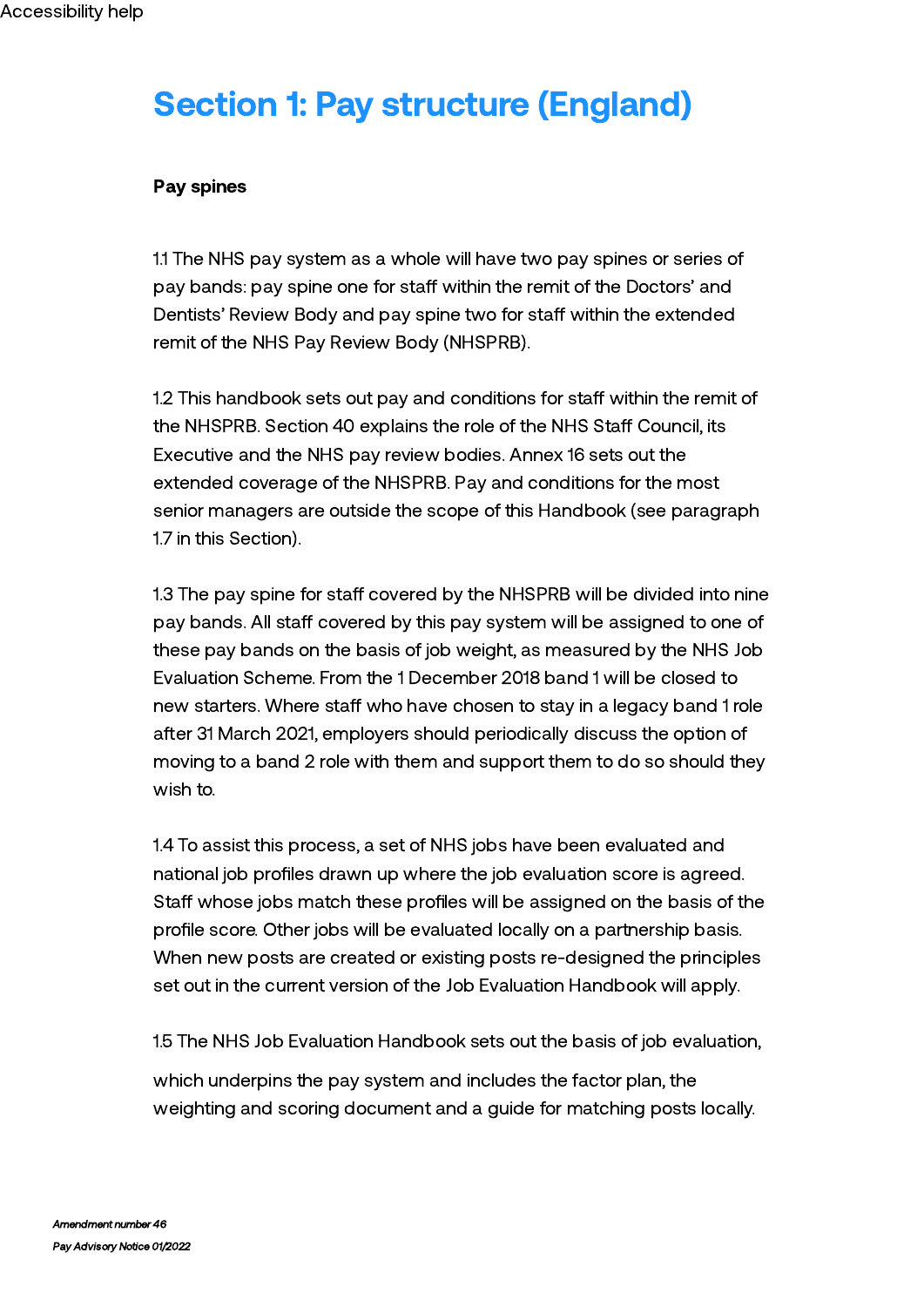1.6 The nine pay bands and their corresponding job evaluation scores are set out in table 1(a) below. Within this structure, pay band 8 is sub-divided into four ranges.

# Table 1 (a) - Pay bands and job weight

| Pay band                 | Job weight  |
|--------------------------|-------------|
| $\overline{\phantom{a}}$ | $0 - 160$   |
| $\sqrt{2}$               | $161 - 215$ |
| 3                        | $216 - 270$ |
| $\overline{4}$           | $271 - 325$ |
| 5                        | $326 - 395$ |
| 6                        | $396 - 465$ |
| $\overline{7}$           | $466 - 539$ |
| 8a                       | $540 - 584$ |
| 8b                       | $585 - 629$ |
| 8c                       | $630 - 674$ |
| 8d                       | $675 - 720$ |
| $\Theta$                 | $721 - 765$ |

# NHS Pay Review Body (NHSPRB) spine

1.7 There are separate arrangements for Chief Executives and directors at board level whose posts are not subject to the pay system in this handbook. These alternative arrangements may also apply to other senior posts which, in this pay structure, have been assessed as having a job weight over 630 points. See the question and answer guidance in Annex 28 (England and Wales) for more detail.

# Pay progression

1.8 Pay progression for all pay points, within each pay band, will be conditional upon individuals demonstrating that they have the requisite knowledge and skills/competencies for their role and that they have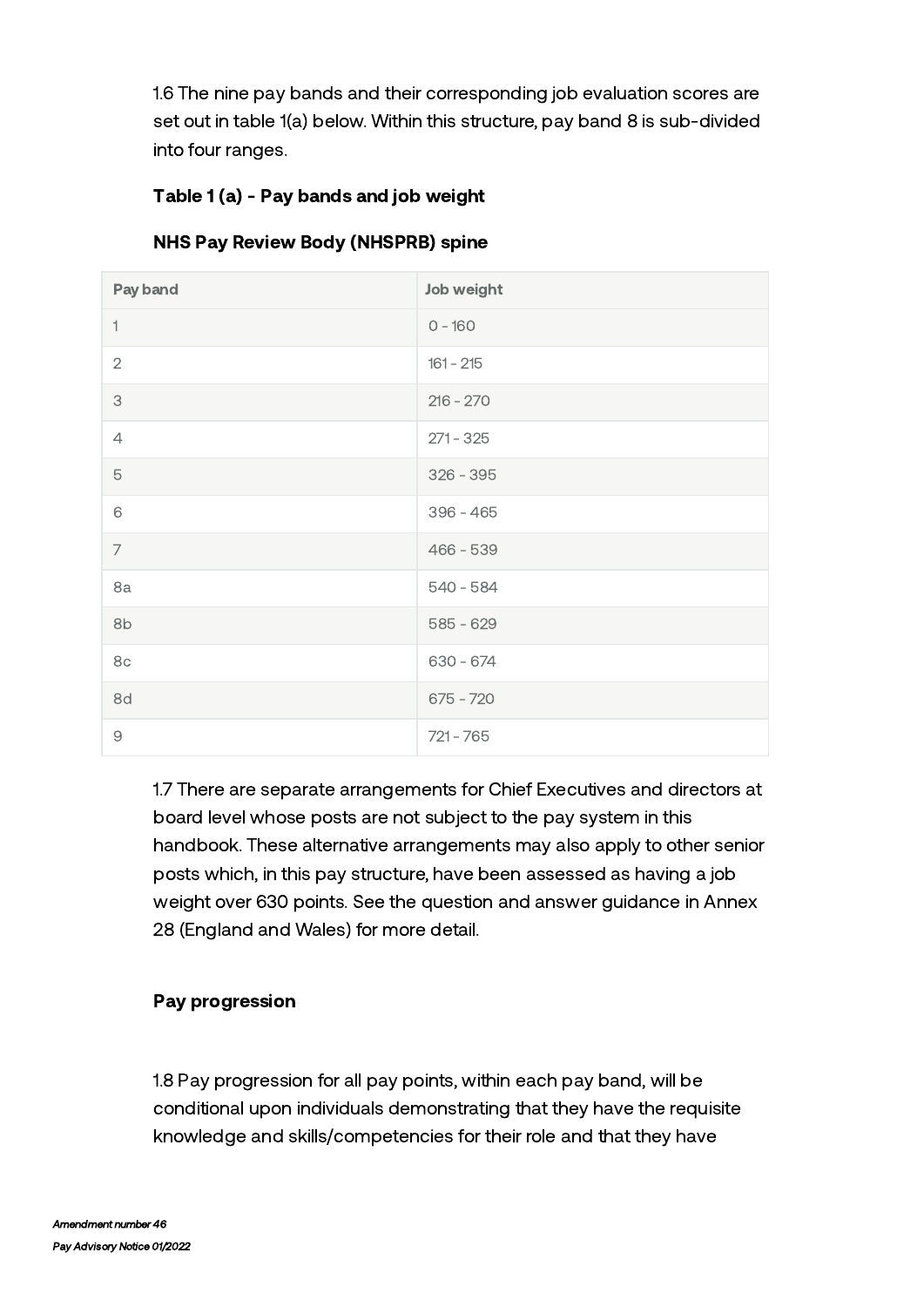demonstrated the required level of performance and delivery during the review period, as determined locally in line with Annex 23 (England).

1.9 Provided the appropriate level of performance and delivery has been achieved during the review period, individuals will progress to their next pay point on their pay step date. This is dependent on individuals meeting all the required standards for progression as detailed in Annex 23 (England).

1.10 Ordinarily, pay progression should not be deferred on performance grounds unless there has been a prior documented discussion between the individual and the person undertaking their review, regarding failure to meet the required level of performance, and the employee has been given a reasonable opportunity to demonstrate the required improvement before the decision on pay progression is taken. This prior discussion would need to identify areas for improvement and any reasonable developmental support the individual may require to operate at the required local level of performance.

#### Annually earned pay points

1.11 Twelve months after an employee reaches the top of bands 8c, 8d and 9, 5 per cent or 10 per cent of basic salary will become re-earnable. Where the standards in Annex 23, paragraph 19 are met, salary is retained at the top of the band. If standards are not met, salary may be reduced by 5 per cent or 10 per cent from the pay step date, subject to the provisions in Annex 23, paragraph 23. The employee will be able to restore their salary to the top of the band at the end of the following year by meeting the required standards. The employee has the right to contest a decision to reduce their pay using the locally agreed procedure.

1.12 Staff on the top incremental pay points as at 31 March 2013 have reserved rights, please see Annex 23, paragraph 43.

1.13 Annex 23 (England) sets out the principles which will underpin these systems and provides guidance on their operation.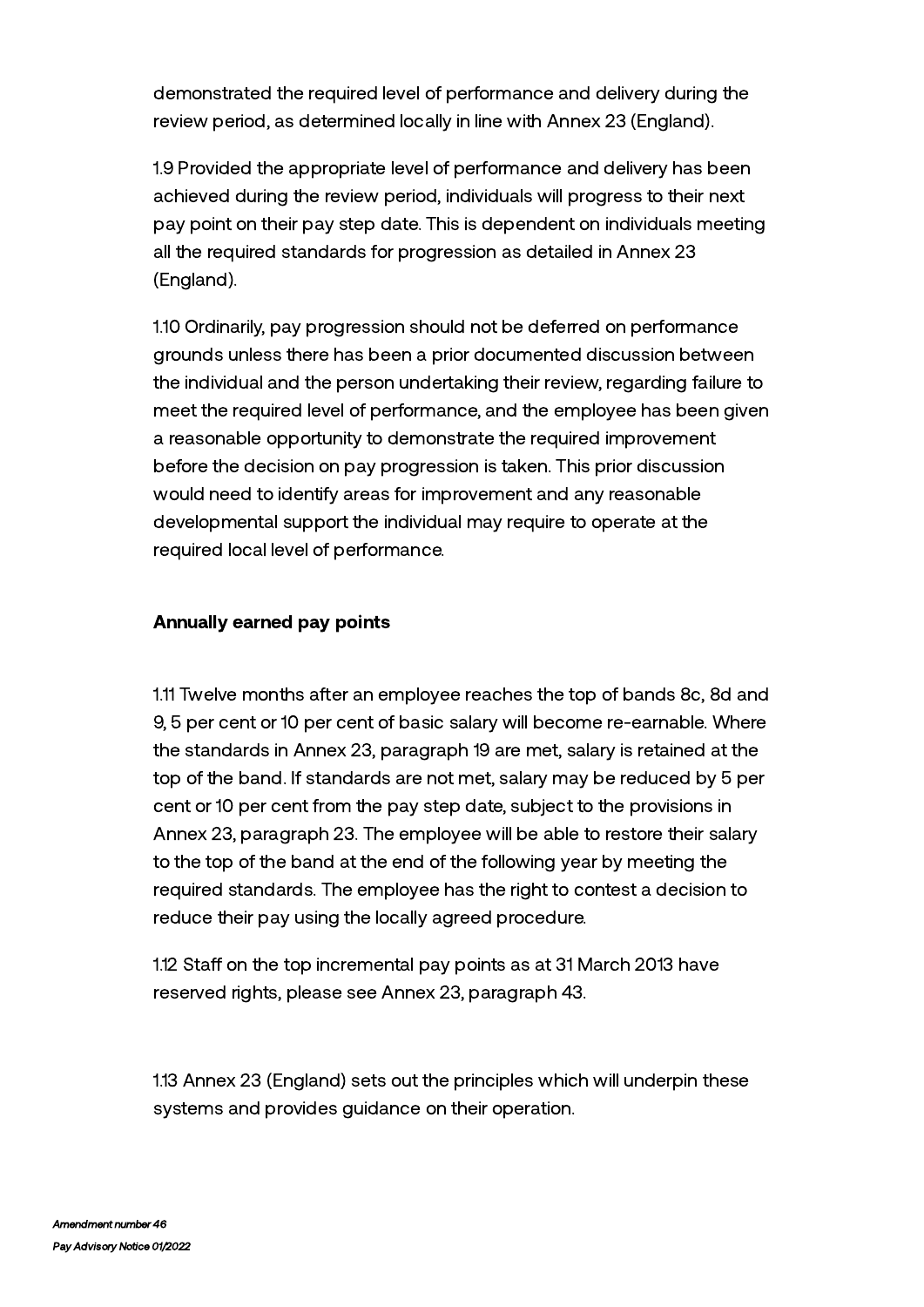values of the pay points are in Annex 2.

#### Pay step dates

1.15 For newly appointed or promoted staff their pay step date will be the date they take up their post.

1.16 Advancement to the next pay step point will be dependent on the length of stay at each pay step point within each band.

#### Pay on promotion

1.17 Basic pay on promotion will be set at the minimum pay-step point of the new pay band (see Annex 23, paragraph 11). The pay step date will reset to the date the employee starts in the new pay band (see Section 1 paragraph 1.15).

# Pay on promotion - Unsocial hours and recruitment and retention premia payments

1.18 On promotion the new starting salary (made up of basic pay and any unsocial hours payment and/or any long-term recruitment and retention premium (RRP)) should produce an increase in earnings. If it does not, the previous salary (basic pay plus any applicable unsocial hours payment and/or long-term RRP) will be maintained until the combination of basic pay, any unsocial hours payment and/or RRP in the new band does produce a higher salary.

1.19 In the case of unsocial hours payments the provisions in 1.18 will only apply if the unsocial hours working pattern in the new role remains substantially the same as in the previous role. Where this is not the case, the previous unsocial hours payment will not be taken into consideration

when determining the new starting salary.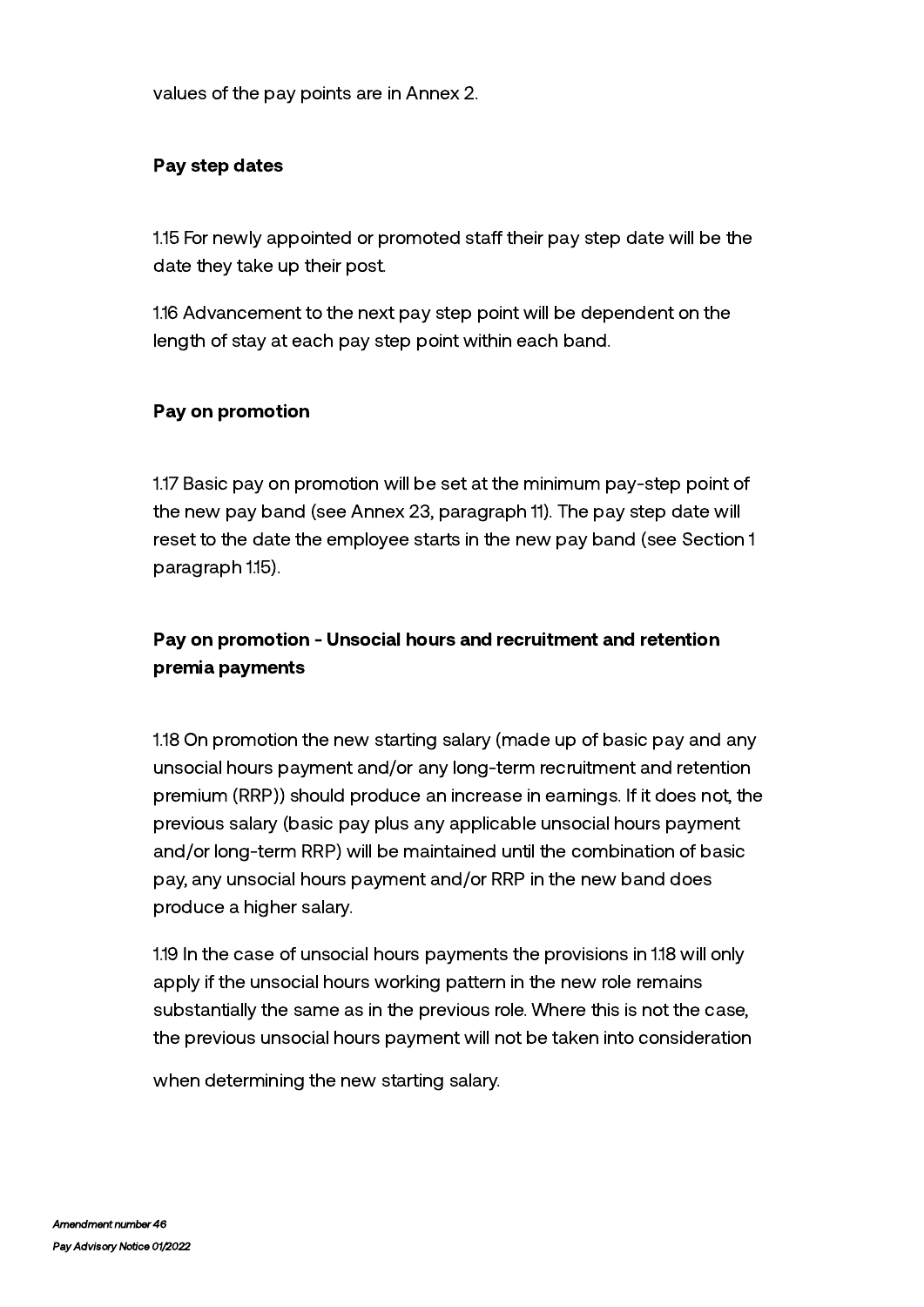averaged over the previous three months at work, or any other reference period agreed in partnership locally.

# Temporary movement into a higher pay band

1.21 Individuals may be moved into a higher pay band where it is necessary to fill a post on a temporary basis when:

a vacancy is unfilled, but being advertised; or

 $\bullet$  the post is being held open for someone who is due to return, for example, from long-term sickness absence, maternity leave, or from extended training.

1.22 Pay will be set at the minimum pay step point of the temporary higher band. If this would result in no pay increase (by reference to their substantive post earnings) then pay will be as per pay on promotion (1.17 – 1.20).

1.23 Temporary movement into a new pay band should not normally last more than six months or less than one month, except in instances of maternity leave or long-term sickness absence, where a longer period may be known at the outset. In circumstances where the individual is not required to carry out the full responsibilities of the post, pay will be determined by job evaluation.

1.24 On temporary movement into a higher pay band the pay step date will reset to the date the employee starts in the new pay band (see Section 1, paragraph 1.17). Any time spent in the higher pay band will be credited towards the employee's substantive post's pay step date, for the purpose of progression, upon their return to their substantive post at the lower band.

Amendment number 43: NHS TCS Advisory Notice 01/2021

# Section 1: Pay Structure (Wales)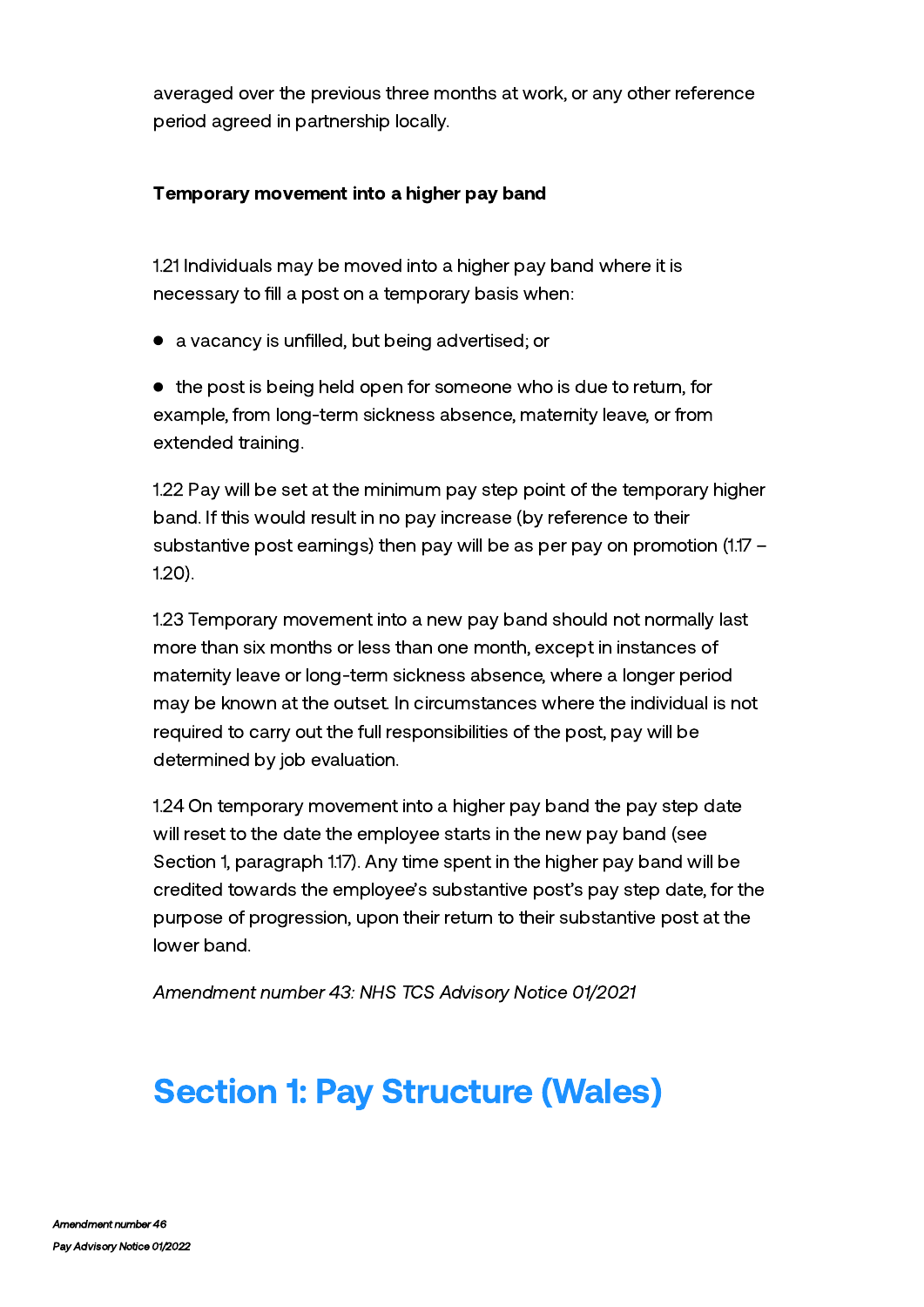#### Pay spines

#### Pay structure Wales

1.1 The NHS pay system as a whole will have two pay spines or series of pay bands: pay spine one for staff within the remit of the Doctors' and Dentists' Review Body and pay spine two for staff within the extended remit of the NHS Pay Review Body (NHSPRB).

1.2 This handbook sets out pay and conditions for staff within the remit of the NHSPRB. Section 40 explains the role of the NHS Staff Council, its executive and the NHS pay review bodies. Annex 16 sets out the extended coverage of the NHSPRB. Pay and [conditions](https://live-nhs-employers.pantheonsite.io/publications/tchandbook#annex-16---20) for the most senior managers are outside the scope of this handbook (see paragraph 1.7 in this section).

1.3 The pay spine for staff covered by the NHSPRB will be divided into nine pay bands. All staff covered by this pay system will be assigned to one of these pay bands on the basis of job weight, as measured by the NHS Job Evaluation Scheme.

1.4 To assist this process, a set of NHS jobs have been evaluated and national job profiles drawn up where the job evaluation score is agreed. Staff whose jobs match these profiles will be assigned on the basis of the profile score. Other jobs will be evaluated locally on a partnership basis. When new posts are created or existing posts re-designed the principles set out in the Job Evaluation Handbook (third edition) will apply.

1.5 The NHS Job Evaluation [Handbook](https://www.nhsemployers.org/publications/nhs-job-evaluation-handbook) sets out the basis of job evaluation, which underpins the pay system and includes the factor plan, the weighting and scoring document and a guide for matching posts locally.

1.6 The nine pay bands and their corresponding job evaluation scores are set out in table 1(a) below. Within this structure, pay band 8 is sub-divided into four ranges.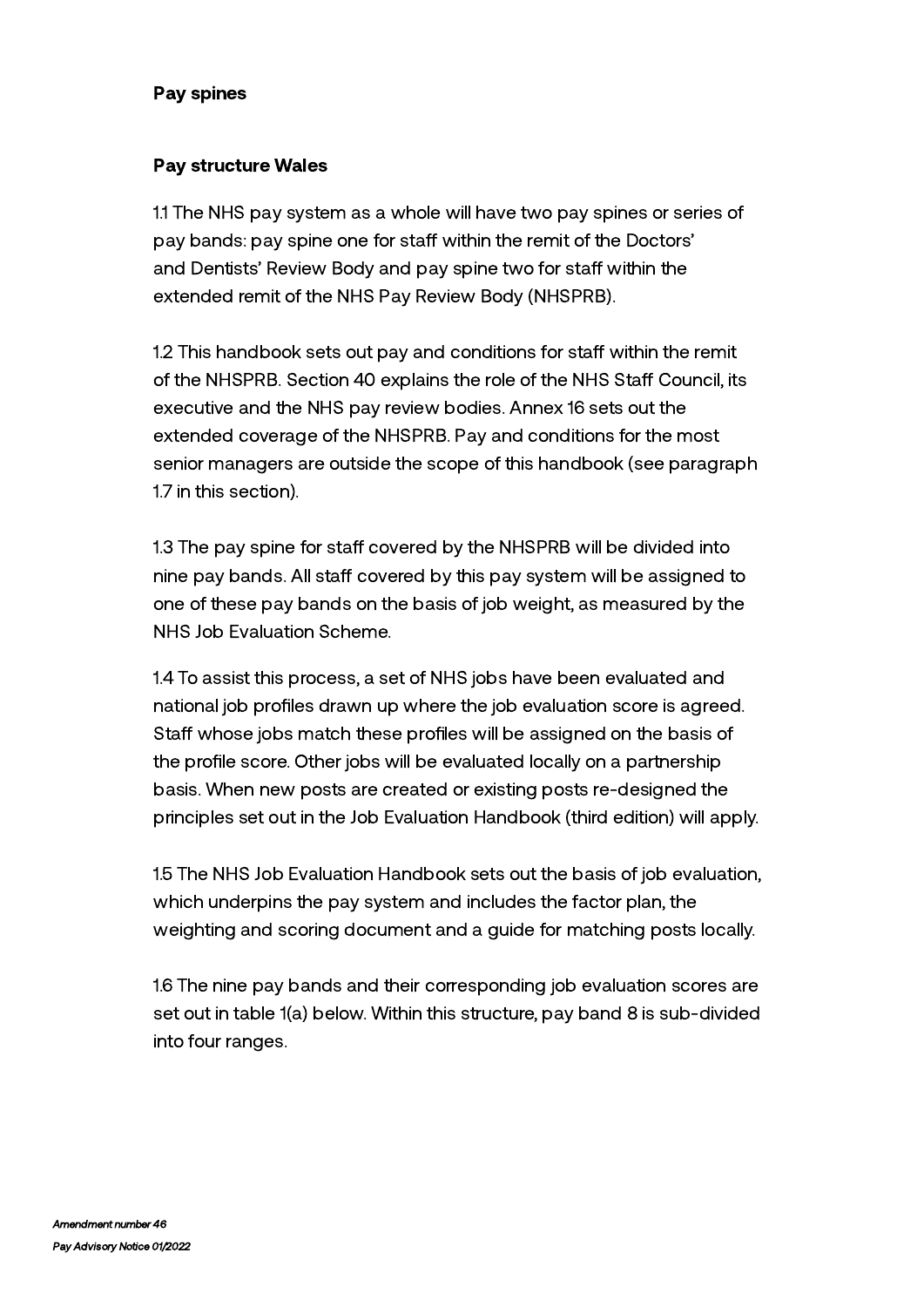| Pay band       | Job weight  |
|----------------|-------------|
| 1              | $0 - 160$   |
| $\sqrt{2}$     | $161 - 215$ |
| 3              | $216 - 270$ |
| $\overline{4}$ | $271 - 325$ |
| 5              | $326 - 395$ |
| 6              | $396 - 465$ |
| $\overline{7}$ | $466 - 539$ |
| 8a             | $540 - 584$ |
| 8b             | $585 - 629$ |
| 8c             | $630 - 674$ |
| 8d             | $675 - 720$ |
| $\Theta$       | $721 - 765$ |

1.7 There are separate arrangements for chief executives and directors at board level whose posts are not subject to the pay system in this handbook. These alternative arrangements may also apply to other senior posts which, in this pay structure, have been assessed as having a job weight over 630 points.

See the question and answer guidance in Annex 28 [\(England](https://live-nhs-employers.pantheonsite.io/publications/tchandbook#annex-26---29) and Wales) for more information.

# Pay progression

1.8 Incremental pay progression for all pay points, within each pay band, will be conditional upon individuals demonstrating that they have the requisite knowledge and skills/competencies for their role and that they have demonstrated the required level of performance and delivery during the review period, as determined locally in line with annex 23 (Wales).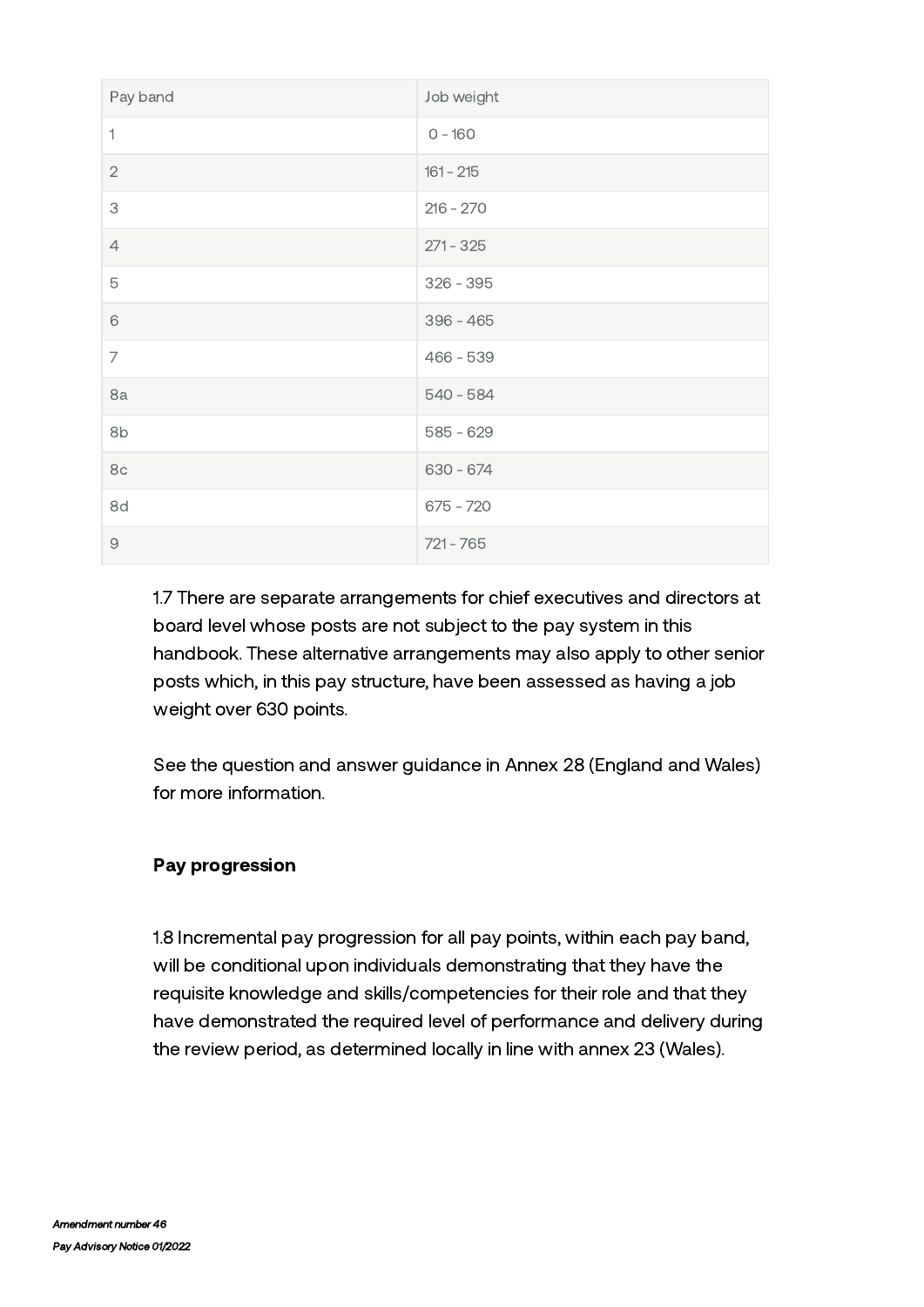apply to all the pay points in each pay band. For pay bands 8C, 8D and 9 this will apply for the first four pay points in the band (see annex 2 and paragraphs 1.11 to 1.15 in this section).

1.10 Ordinarily, pay progression should not be deferred on performance grounds unless there has been a prior documented discussion between the individual and the person undertaking their review, regarding failure to meet the required level of performance, and the employee has been given a reasonable opportunity to demonstrate the required improvement before the decision on pay progression is taken. This prior discussion would need to identify areas for improvement and any reasonable developmental support the individual may require to operate at the required local level of performance.

#### Annually earned pay points

1.11 Pay progression beyond the first four pay points in pay bands 8C, 8D and 9 will be dependent upon the achievement of locally determined levels of performance. Staff will progress through the last two pay points in these pay bands only when they are assessed as having met the required level of performance.

1.12 Pay progression for this level of performance will be non-recurring and reviewed on an annual basis. When an individual who holds an annually earned pay point has not met the required level of performance and delivery for a given year, they will have one annually earned pay point withdrawn. The last two pay points in pay bands 8C, 8D and 9 (the annually earned points) will not be subject to pay protection.

1.13 Where incremental points are withdrawn, this does not preclude normal capability and disciplinary procedures being followed and appropriate action taken, when appropriate.

1.14 Annex 23 (Wales) sets out the principles which will underpin these systems and provides guidance on their operation.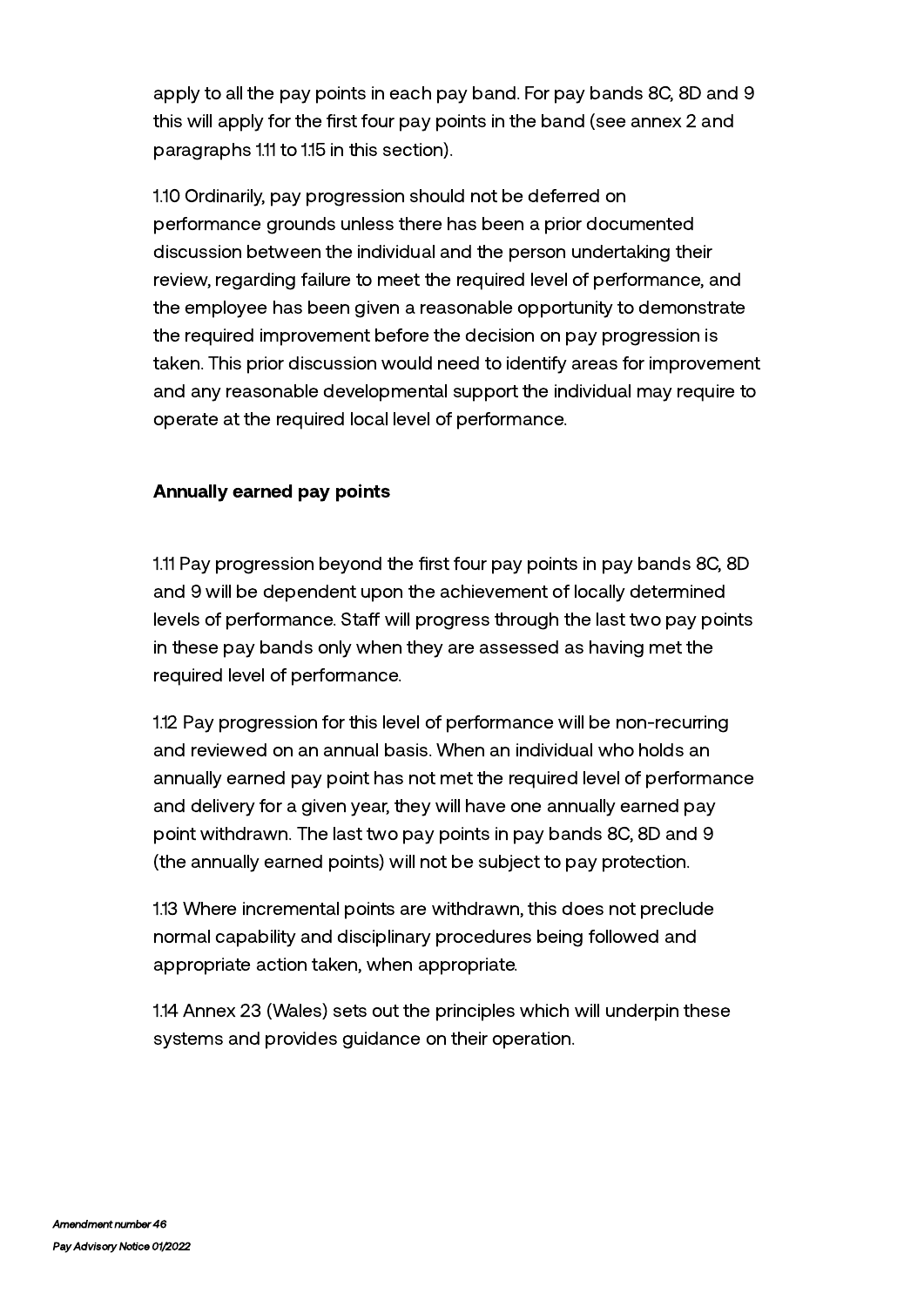1.16 Annex 3 sets out the values of the pay points in the pay bands and the pay spine in England, in full, effective from 1 October 2004. The latest values of the pay points are in Annex 2. Employers elsewhere will need to refer to the relevant documents in their countries.

# Section 1: Pay Structure (Scotland and Northern Ireland)

#### Pay spines

1.1 The NHS pay system as a whole will have two pay spines or series of pay bands: pay spine one for staff within the remit of the Doctors' and Dentists' Review Body and pay spine two for staff within the extended remit of the NHS Pay Review Body (NHSPRB).

1.2 This Handbook sets out pay and conditions for staff within the remit of the NHSPRB. Section 40 explains the role of the NHS Staff Council, its Executive and the NHS pay review bodies. Annex 16 sets out the extended coverage of the NHSPRB. Pay and conditions for the most senior managers are outside the scope of this Handbook (see paragraph 1.7 in this Section).

1.3 The pay spine for staff covered by the NHSPRB will be divided into nine pay bands. All staff covered by this pay system, will be assigned to one of these paybands on the basis of job weight, as measured by the NHS Job Evaluation Scheme.

1.4 To assist this process, a set of NHS jobs have been evaluated and national job profiles drawn up where the job evaluation score is agreed. Staff whose jobsmatch these profiles will be assigned on the basis of the profile score. Other jobs will be evaluated locally on a partnership basis.

1.5 The NHS Job Evaluation [Handbook](https://www.nhsemployers.org/publications/nhs-job-evaluation-handbook) (fourth edition) sets out the basis of job evaluation, which underpins this pay system and includes the factor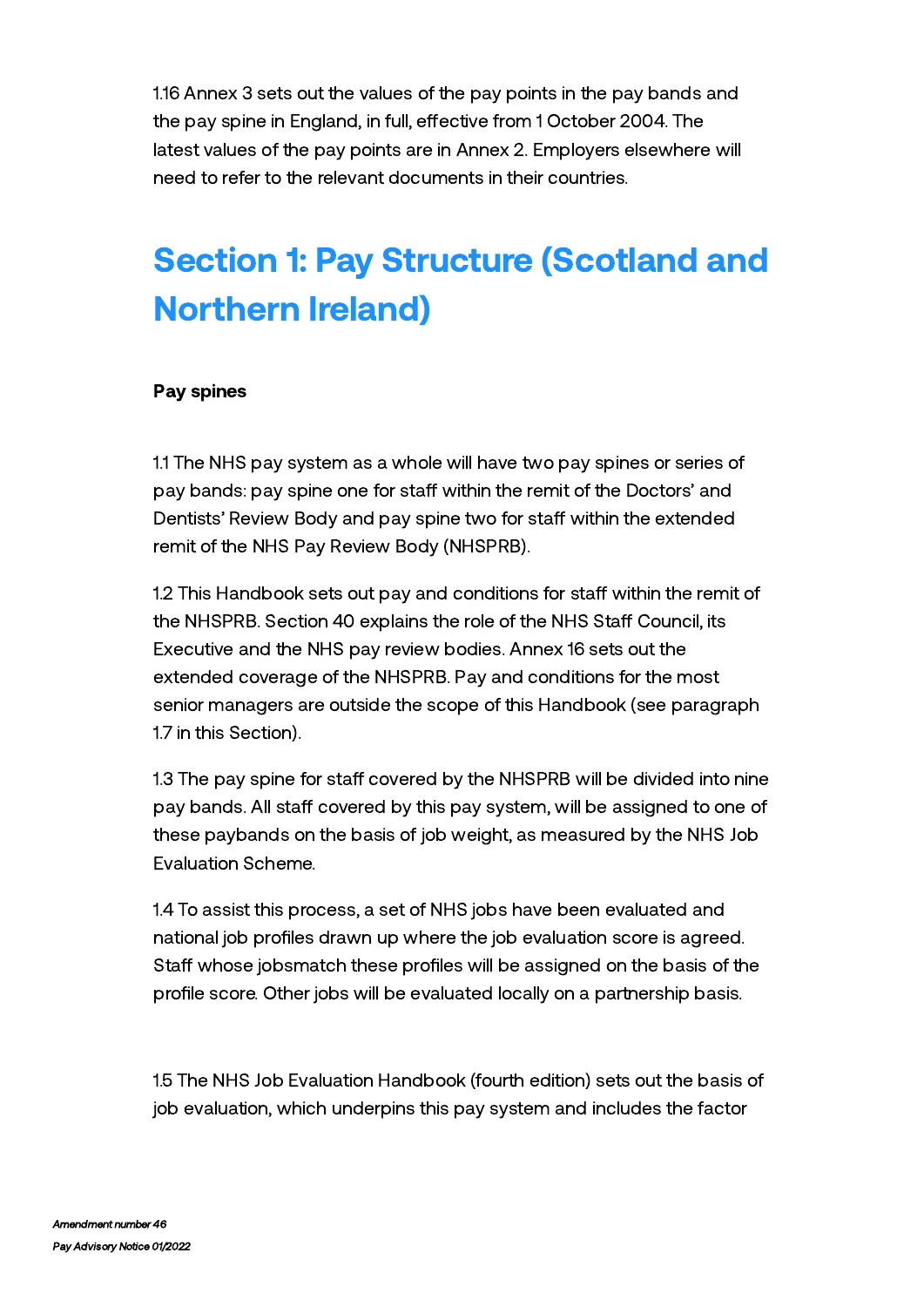1.6 The nine pay bands and their corresponding job evaluation scores are set out in Table 1. Within this structure, pay band 8 is sub-divided into four ranges.

# Table 1

# Pay bands and job weight

# NHS Pay Review Body (NHSPRB) spine

| Pay band       | Job weight  |
|----------------|-------------|
| 1              | $0 - 160$   |
| $\mathbf{2}$   | $161 - 215$ |
| 3              | $216 - 270$ |
| $\overline{4}$ | $271 - 325$ |
| 5              | $326 - 395$ |
| 6              | $396 - 465$ |
| 7              | $466 - 539$ |
| 8a             | $540 - 584$ |
| 8b             | $585 - 629$ |
| 8c             | $630 - 674$ |
| 8d             | $675 - 720$ |
| $\Theta$       | $721 - 765$ |

1.7 There are separate arrangements for Chief Executives and directors at board level. These may also apply to other senior manager posts with a job weight over 720 points.

1.8 Within each pay band there will be a number of pay points to allow pay progression in post. Staff will progress from point to point on an annual basis to the top point in their pay band or pay range, provided their performance is satisfactory and they demonstrate the agreed

knowledge and skills appropriate to that part of the pay band or range. Staff joining pay band 5 as new entrants will have accelerated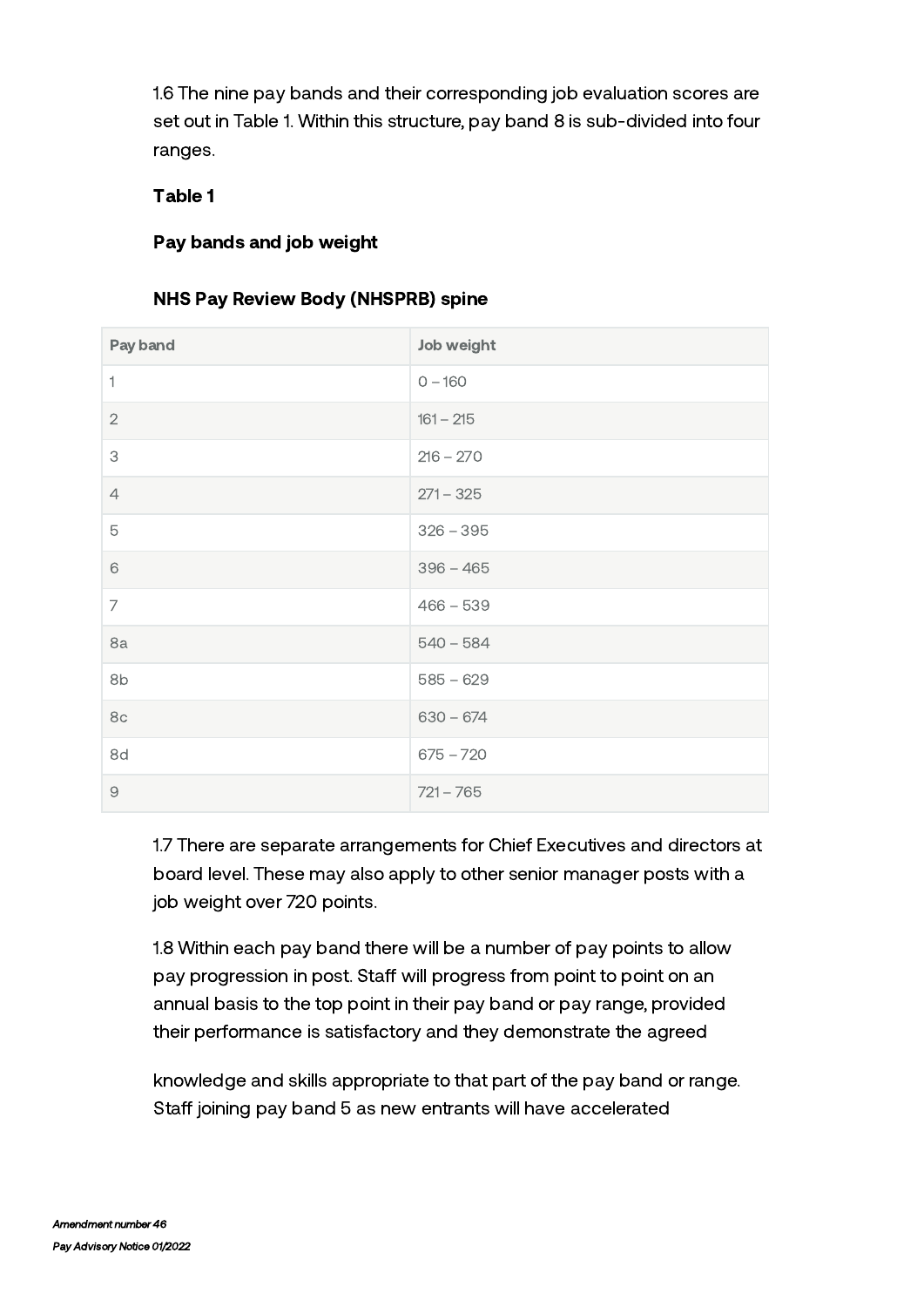months) providing those responsible for the relevant standards in the organisation are satisfied with their standard of practice. This 12 month period will be referred to as "Preceptorship".

1.9 Section 6 sets out in more detail how the system of career and pay progression will work and gives details of the NHS Knowledge and Skills Framework which underpins it

1.10 Annex 3 sets out the values of the pay points in the pay bands and the pay spine in England, in full, effective from 1 October 2004. The latest values are in Annex 2. Employers elsewhere will need to refer to the relevant documents in their countries.

#### Incremental dates

1.11 For newly appointed or promoted staff the incremental date will be the date they.

1.12 All other staff will retain their current incremental date.

Information note number 1: amendment number 34

# Section 2: Maintaining round the clock services (England)

#### Maintaining round the clock services

2.1 The NHS delivers patient services around the clock. Where staff are required to work to cover services in the evening, at night, over weekends and on general public holidays, the NHS Staff Council has agreed that they should receive unsocial hours payments. Section 33: Balancing work and personal life set out the principles underlying this.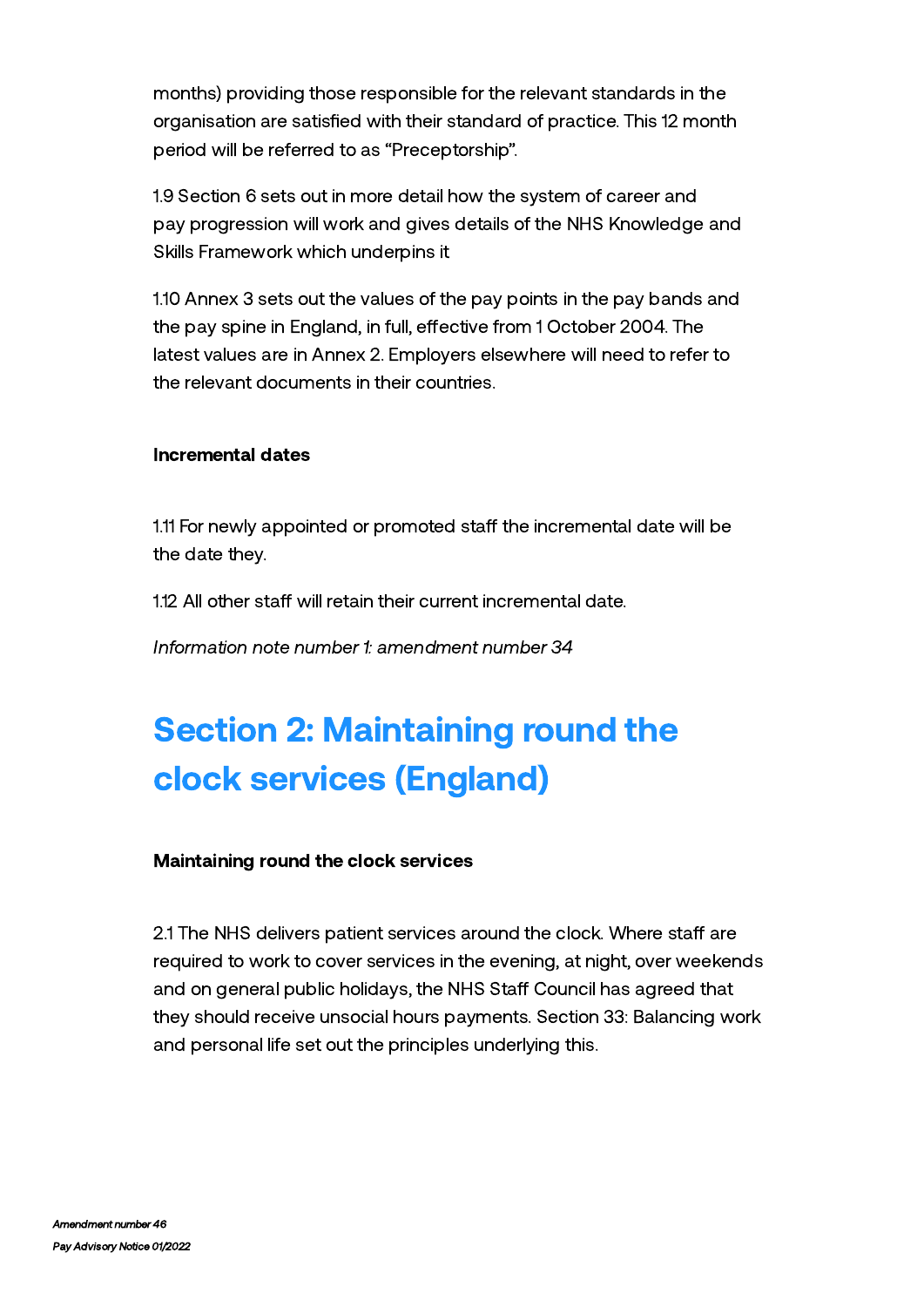2.3 The pay of staff working evenings, nights or weekends, on and after 1 July 2018, will be worked out in line with paragraphs 2.4 to 2.24 in this section.

2.4 Effective from 1 September 2018, this agreement will apply to ambulance staff who start their employment (new entrants), or who change roles (including promotion) in an ambulance trust in England. From 1 September 2018 existing ambulance staff employed in England will be able to voluntarily choose to be paid under section 2 instead of under annex 5 of this Handbook.

2.5 Ambulance staff in England who are not affected by a change of role and who do not wish to voluntarily move from annex 5 to this section 2 will continue to receive unsocial hours payments in accordance with annex 5 and annex 6.

2.6 The standard hours of work are set out in paragraph 10.1.

2.7 Staff will receive an unsocial hours payment for their work in standard hours which is done at the times shown in table 2.

2.8 Unsocial hours payments will be worked out using basic salary. This will include any long term recruitment and retention premiums. It will not include short-term recruitment and retention premiums, high cost area supplements or any other payment.

2.9 Any extra time worked in a week, above standard hours, will be treated as overtime and section 3 will apply. Paragraphs 2.25 to 2.27 in this Section and Annex 29 set out the arrangements for on-call and other extended service cover. Staff cannot receive unsocial hours payments and payments for on-call and other extended service cover for the same hours of work.

# Table 2

# Unsocial hours payments

# From 1 April 2020 onwards

|  | Column 1<br>Column 2 | Column 3 |  |
|--|----------------------|----------|--|
|--|----------------------|----------|--|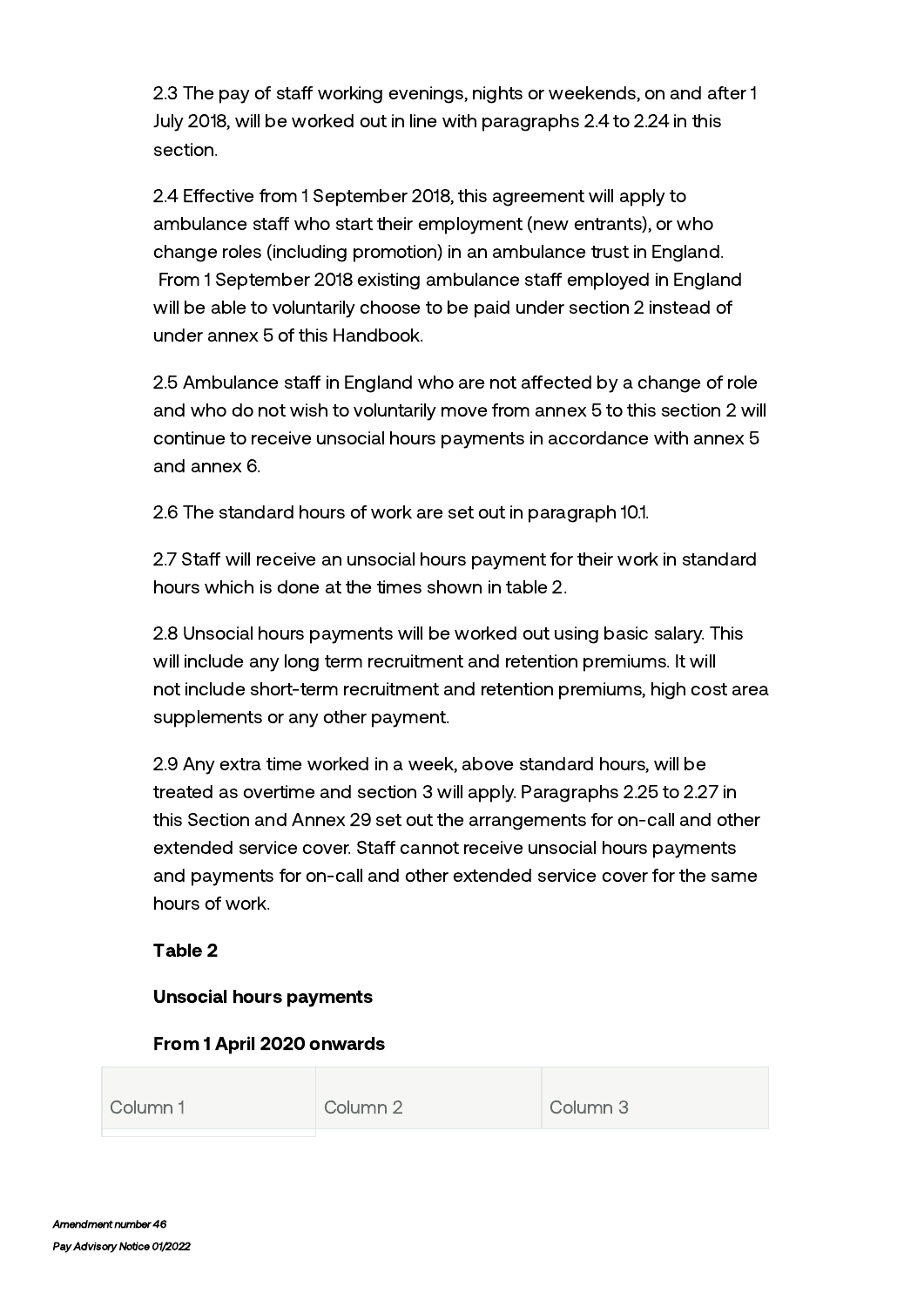| Pay<br>band | All time on Saturday (midnight to<br>midnight) and any week day after 8 pm<br>and before 6 am | All time on Sundays and<br>Public Holidays (midnight to<br>midnight) |
|-------------|-----------------------------------------------------------------------------------------------|----------------------------------------------------------------------|
|             | Time plus 47%                                                                                 | Time plus 94%                                                        |
| 2           | Time plus 41%                                                                                 | Time plus 83%                                                        |
| 3           | Time plus 35%                                                                                 | Time plus 69%                                                        |
| $4 - 9$     | Time plus 30%                                                                                 | Time plus 60%                                                        |

2.10 The rates shown in table 2, column 2, will be paid for all unsocial hours worked on a Saturday (midnight to midnight) and on weekdays between 8pm and 6am. The rates shown in column 3 will be paid for all hours worked on Sundays and public holidays (midnight to midnight).

2.11 Where a continuous night shift or evening shift on a weekday (other than a public holiday) includes hours outside the period of 8pm to 6am, the enhancements in column 2 should be applied to the whole shift if more than half of the time falls between 8pm and 6am.

2.12 Staff will only receive one rate of unsocial hours payment for each hour worked.

# Occupational sick and contractual maternity pay

# Occupational sick and contractual maternity pay

2.13 From 1 July 2018, for the purposes of occupational sick pay, unsocial hours payments will not be payable during sickness absences for:

• staff who first started their employment under the terms of this handbook on or after 1 July 2018.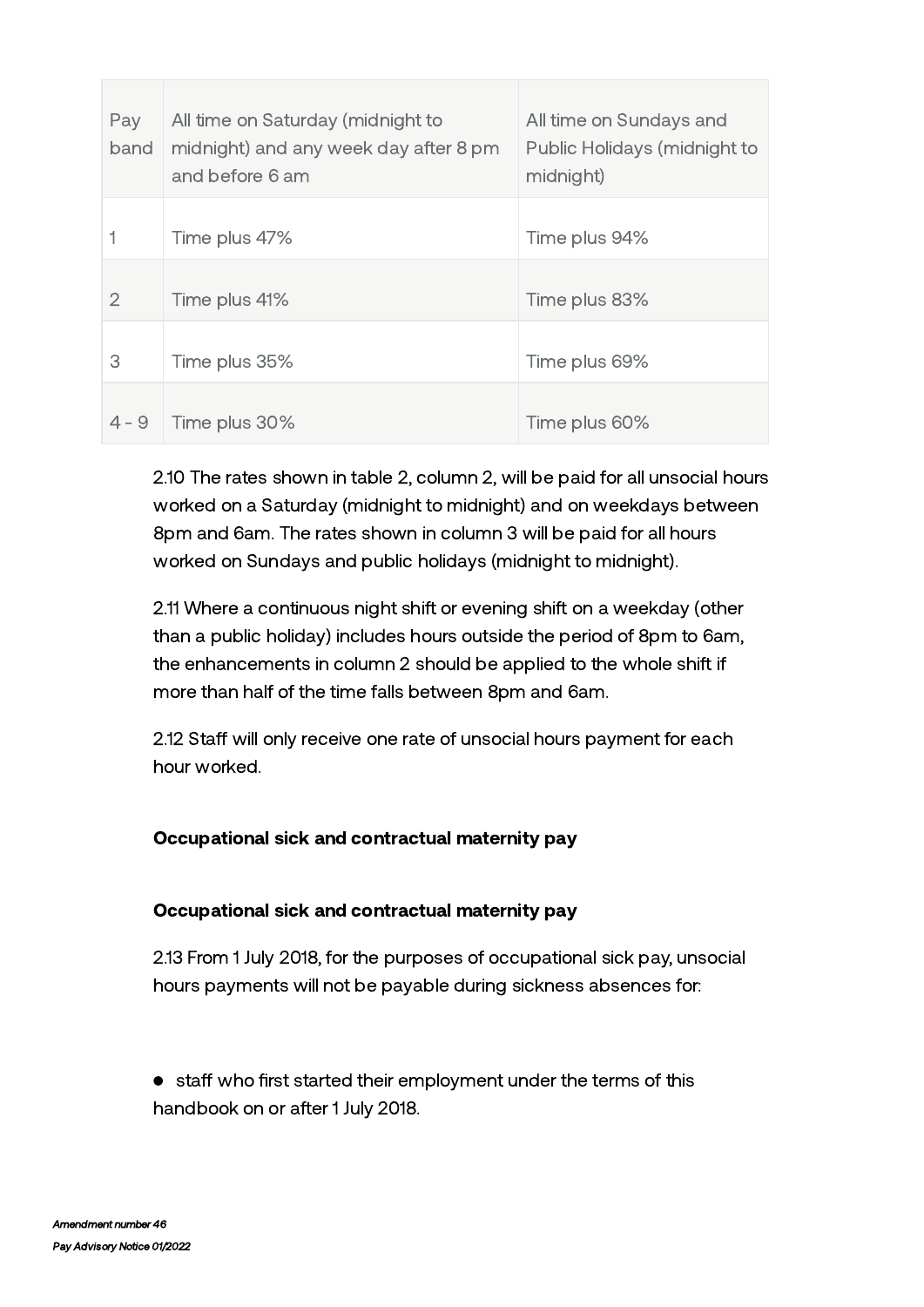Unsocial hours payments will be payable during sickness absence for:

• Ambulance staff employed prior to 1 September 2018, who choose to remain on annex 5 and 6;

 $\bullet$  staff who were employed under the terms of this handbook, as at 30 June 2018, and have a basic salary of £18,160 or less, and

those absent due to injuries, diseases or other health conditions sustained or contracted in the discharge of their duties of employment, (see paragraph 14.7 in section 14 (England) and who are not in receipt of injury allowance.

2.14 Unsocial hours payments will be pensionable and will count for contractual maternity pay, in line with section 15.

2.15 Unsocial hours payments will not be included in any part of the calculation of overtime payments, on-call payments nor any other payment described in this handbook.

#### Annual leave

2.16 Pay during annual leave is set out in paragraph 13.9.

#### Part time staff and other staff working non-standard hours

2.17 Part time staff working less than 37.5 hours a week will be eligible for unsocial hours payments.

2.18 Staff on annualised hours contracts will be eligible for unsocial hours payments as in table 2.

#### Self-rostering schemes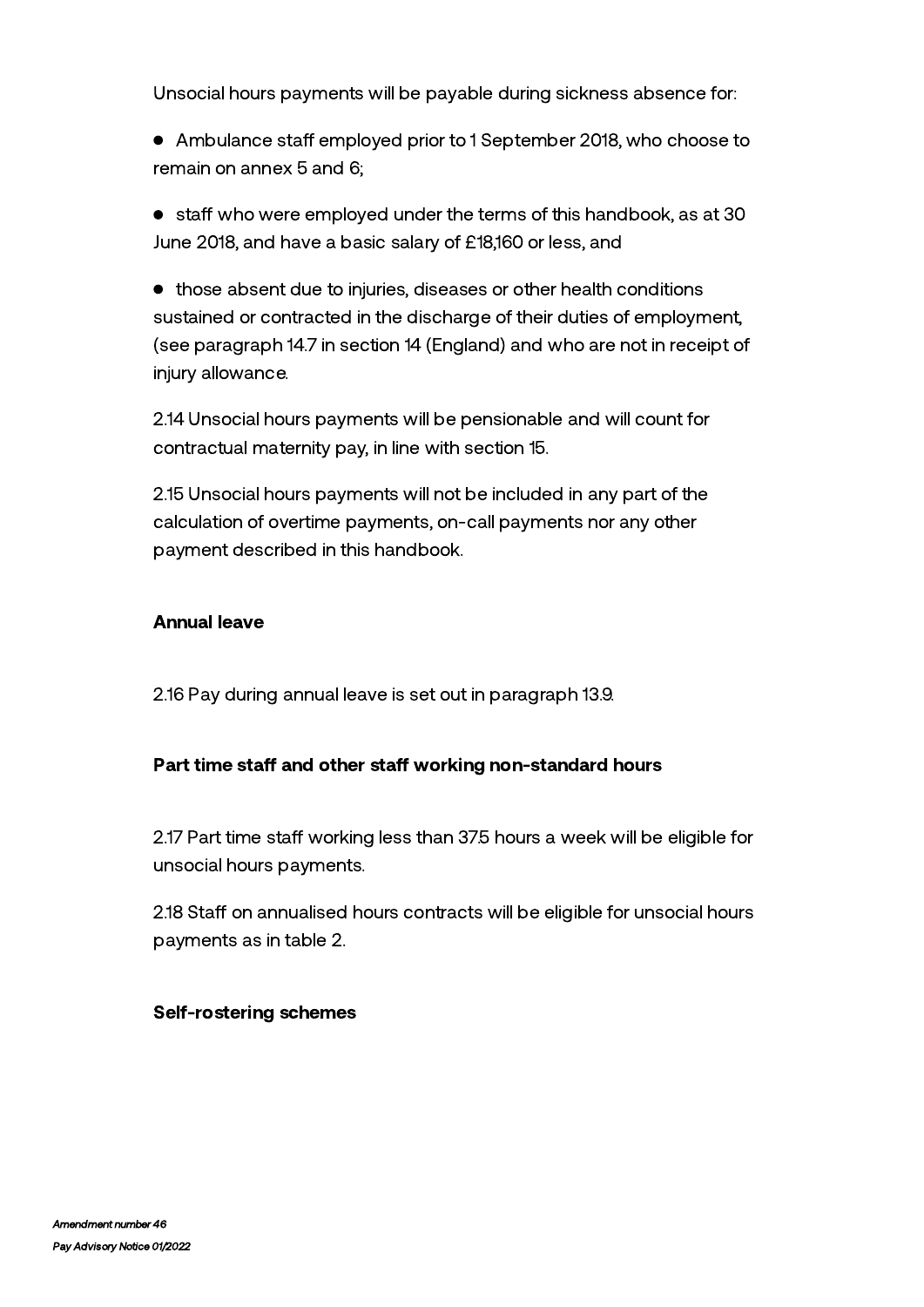shifts are allocated, provided the team continue to provide satisfactory levels of service cover.

# Prospective application

2.20 This agreement may be used retrospectively or prospectively. It will be for local partnerships to decide which option best meets local operational needs.

2.21 If this agreement is used prospectively it must comply with the principle of equal pay for work of equal value. It must produce broadly the same level of payments as a retrospective system, including for part-time staff. Local partnerships will need to agree a reference period that can be used to calculate the appropriate level of prospective payment.

2.22 Prospective systems are more likely to be satisfactory where work patterns are predictable. If rotas vary so much that it is not possible to predict working patterns accurately this is likely to be a good reason to choose to use the system retrospectively.

2.23 If operating the prospective system there will need to be periodic checks on the level of payments produced. These will need to be compared with the level of payments produced by the system in its retrospective form to ensure that the levels are broadly similar. This will allow early action to be taken in partnership if it does not.

2.24 Where the system is used prospectively an unforeseen change payment of £15 will be available. This will be used where it is necessary for employers to ask staff to change their shift within 24 hours of the scheduled work period. The payment is not applicable to shifts that staff agree to work as overtime, or that they swap with other staff members. It is not available, in any circumstances, in the retrospective system.

# On-call and other extended service cover from 1 April 2011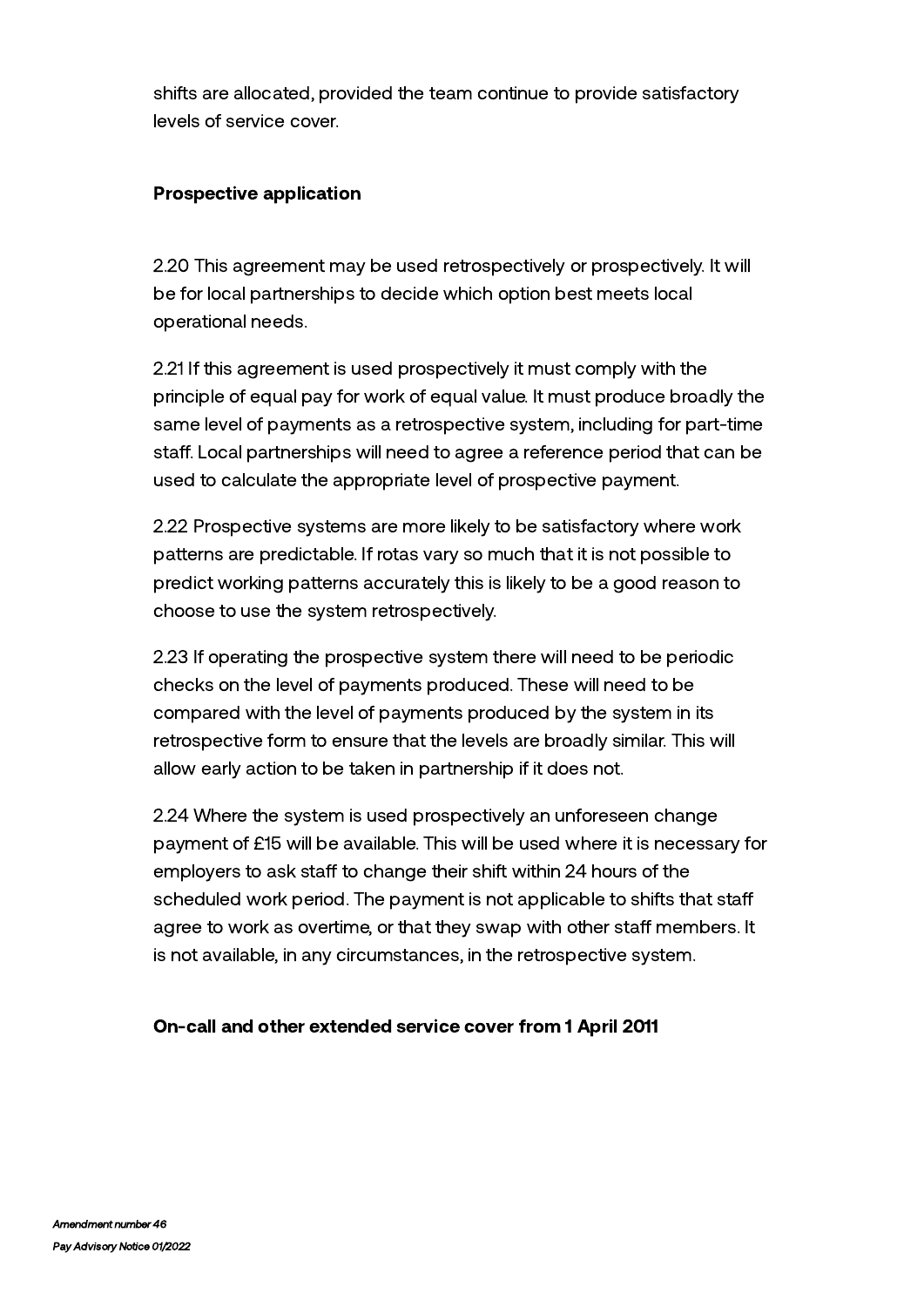of an established arrangement with their employer, they are available outside his/her normal working hours – either at the workplace, at home or elsewhere – to work as and when required.

2.26 Employees on-call are entitled to receive an on-call payment. From 1 April 2011 this payment will be determined by local agreement on harmonised payments for on-call and other extended service cover. Local agreements need to be consistent with the 12 principles set out in annex 29.

2.27 The interim regime formerly set out in this section is consistent with these principles. It is now in annex 29.

# Christmas and New Year holidays at weekends

2.28 General and public holiday entitlements are in section 13. These include Christmas Day, Boxing Day (26 December) and New Year's Day. When any of these holidays falls on a Saturday or Sunday arrangements will need to be made to ensure that the right of staff to three public holidays in the Christmas and New Year holiday period is preserved. Annex 25 sets out what applies when staff work on general and public holidays in this holiday period.

Information note number 1: amendment number 34

# Section 2: Maintaining round the clock services (Scotland and Northern Ireland)

Supporting staff who work evenings, at night, weekends and on general public holidays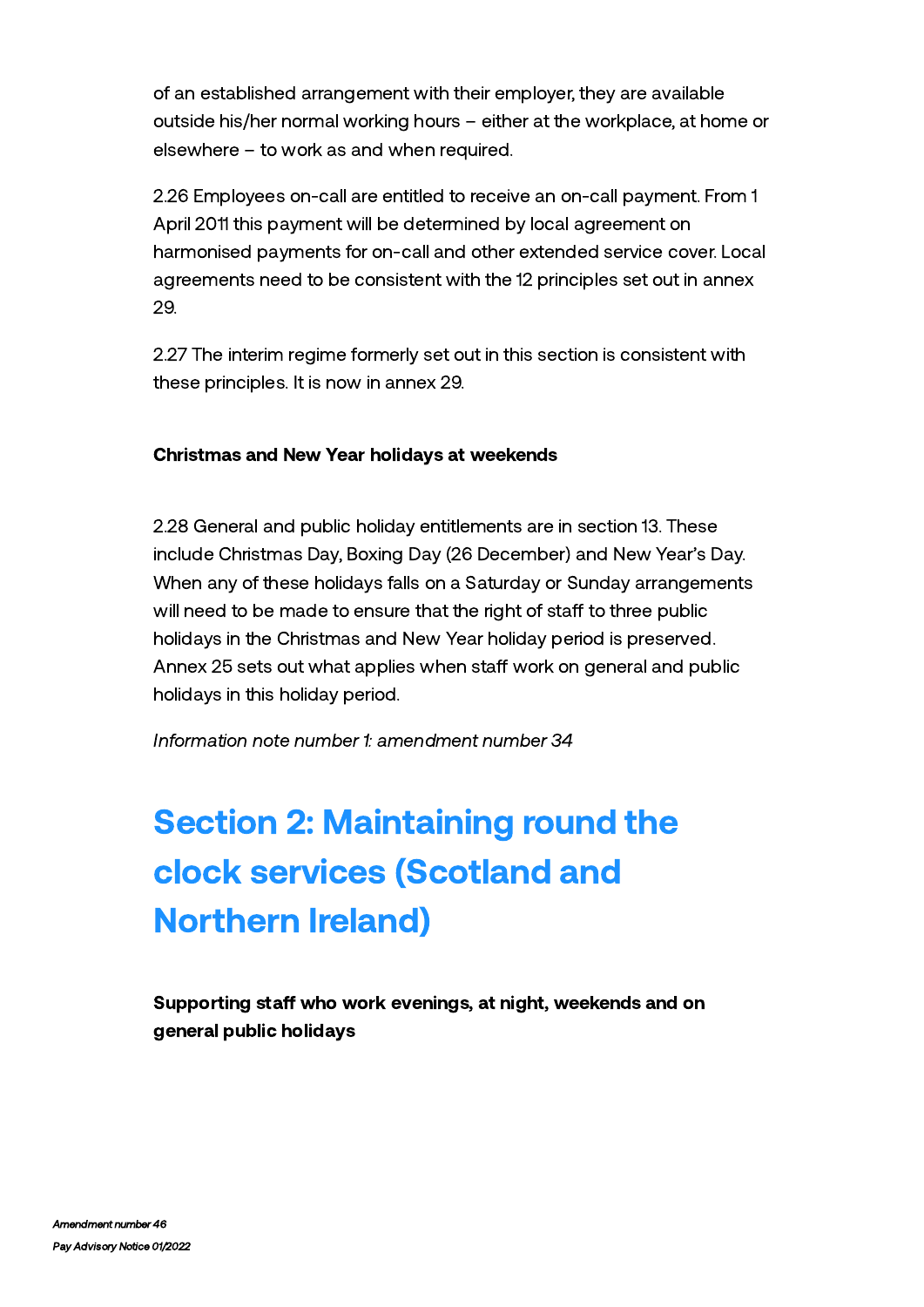weekends and on general public holidays, the NHS Staff Council has agreed that they should receive unsocial hours payments. Section 34 Flexible working arrangements and Section 35 Balancing work and personal life set out the principles underlying this.

2.2 This Section is effective from 1 April 2008. It replaces the "interim regime" previously set out in this Section. It applies to all sta employed on the terms and conditions of service in this Handbook.

2.3 The pay of staff working evenings, nights or weekends, on and after 1 April 2008, will be worked out in line with paragraphs 2.4 to 2.23 in this Section. The incremental dates of staff paid under these arrangements will not change.

2.4 This agreement will not apply to ambulance staff who are employed by ambulance organisations in England and Northern Ireland. These are staff who would have been subject to the provisions of the Ambulance Whitley Council had they been employed on Whitley contracts before Agenda for Change. They will continue to receive unsocial hours payments in accordance with Annex 5 and Annex 6. All other staff in ambulance organisations in England and Northern Ireland will move to the system in Annexes 5 and 6 by 1 April 2011. The transitional arrangements will be worked out in partnership in ambulance organisations.

2.5 The arrangements which will apply to ambulance staff in Scotland and Wales will be discussed and agreed in partnership in each country.

2.6 The standard hours of work are set out in paragraph 10.1.

2.7 Staff will receive an unsocial hours payment for their work in standard hours which is done at the times shown in Table 2.

2.8 Unsocial hours payments will be worked out using basic salary. This will include any long term recruitment and retention premiums. It will not include short-term recruitment and retention premiums, high cost area supplements or any other payment.

2.9 Any extra time worked in a week, above standard hours, will be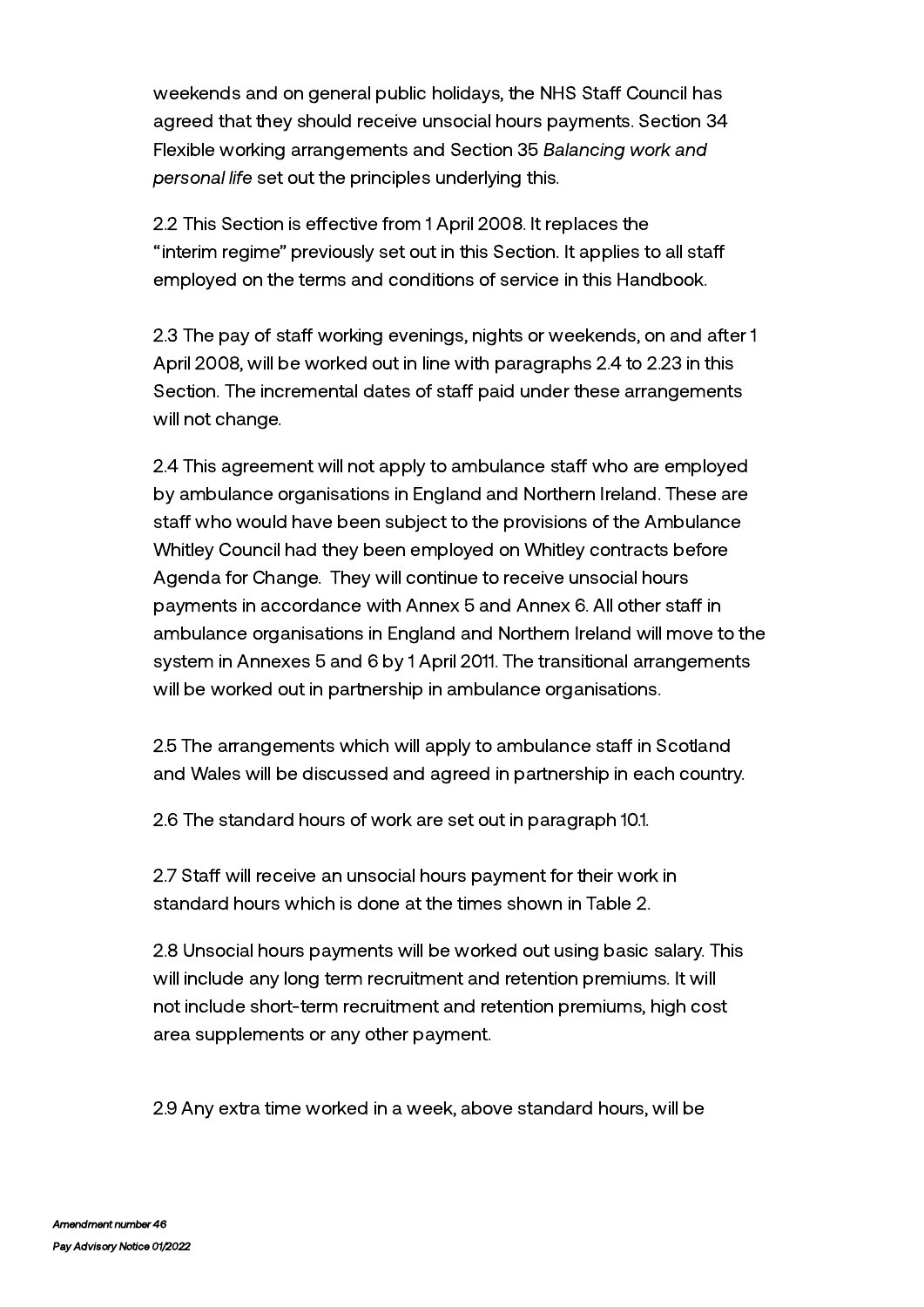other extended service cover. Staff cannot receive unsocial hours payments and payments for on-call and other extended service cover for the same hours of work.

# Table 2

| Unsocial<br>hours<br>payments |                                                                                          |                                                                      |
|-------------------------------|------------------------------------------------------------------------------------------|----------------------------------------------------------------------|
| Column <sub>1</sub>           | Column <sub>2</sub>                                                                      | Column 3                                                             |
| Pay band                      | All time Saturday (midnight to midnight)<br>and any week day after 8pm and before<br>6am | All time on Sundays and Public<br>Holidays (midnight to<br>midnight) |
|                               | Time plus 50%                                                                            | Double Time                                                          |
| $\overline{2}$                | Time plus 44%                                                                            | Time plus 88%                                                        |
| 3                             | Time plus 37%                                                                            | Time plus 74%                                                        |
| $4 - 9$                       | Time plus 30%                                                                            | Time plus 60%                                                        |

2.10 The rates shown in table 2, column 2, will be paid for all unsocial hours worked on a Saturday (midnight to midnight) and on weekdays between 8 pm and 6 am. The rates shown in column 3 will be paid for all hours worked on Sundays and public holidays (midnight to midnight).

2.11 Where a continuous night shift or evening shift on a weekday (other than a public holiday) includes hours outside the period of 8 pm to 6 am, the enhancements in column 2 should be applied to the whole shift if more than half of the time falls between 8 pm and 6 am.

2.12 Staff will only receive one rate of unsocial hours payment for each hour worked.

# Promotion

2.13 if on promotion, the working pattern remains substantially the same, staff will move to the first incremental point producing an increase when basic pay, any long-term recruitment and retention premium and the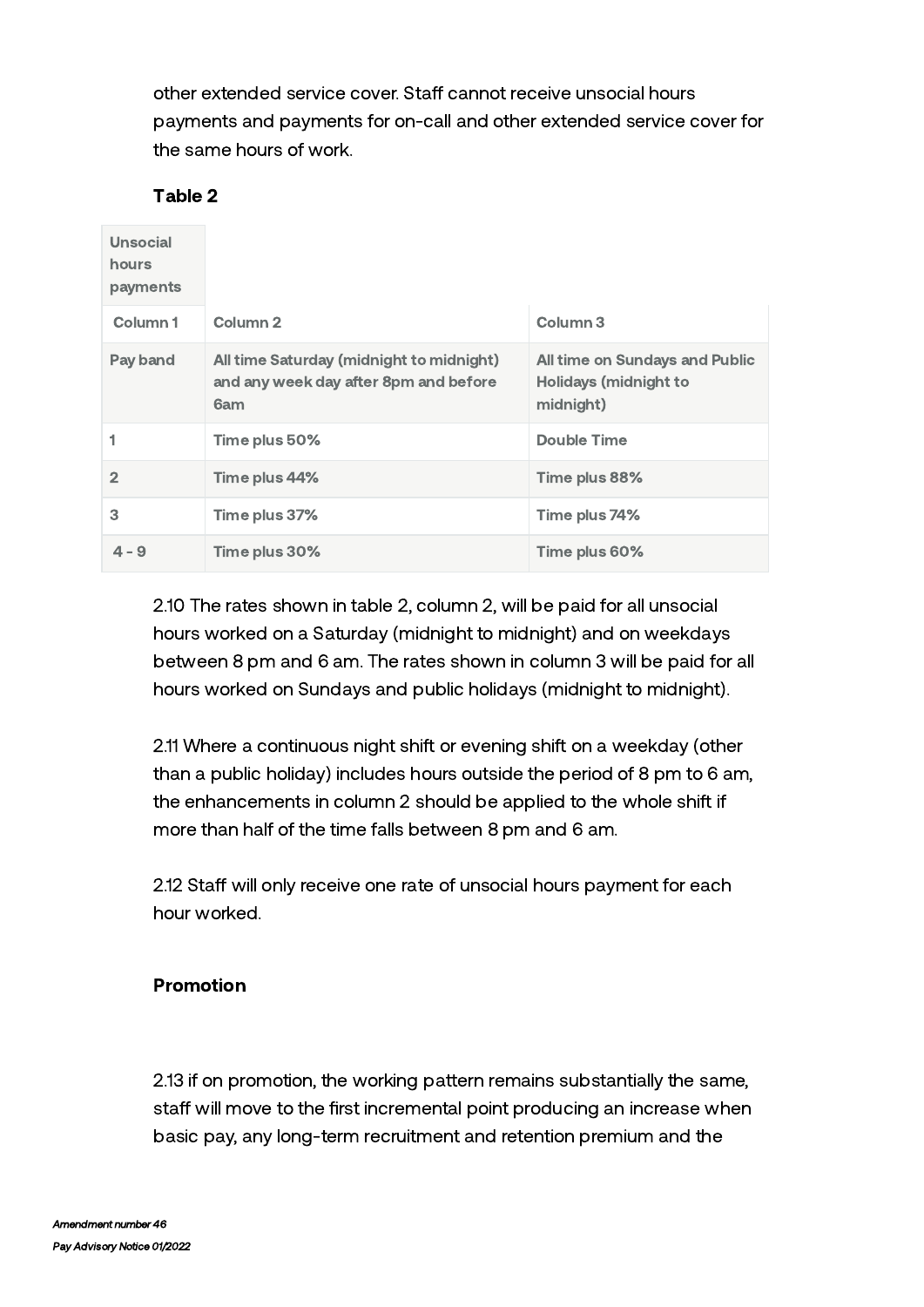unsocial hours payment, are combined. if the working pattern changes on promotion paragraph 6.35 will apply.

# Occupational sick and contractual maternity pay

2.14 All unsocial hours payments will be pensionable and will count for occupational sick pay in line with paragraph 14.4 and contractual maternity pay, in line with Section 15. They will not be included in any part of the calculation of overtime payments, on-call payments nor any other payment described in this handbook.

#### Annual leave

2.15 Pay during annual leave is set out in paragraph 13.9.

# Part time staff and other staff working non-standard hours

2.16 Part time staff working less than 37.5 hours a week will be eligible for unsocial hours payments.

2.17 Staff on annualised hours contracts will be eligible for unsocial hours payments as in Table 2.

# Self-rostering schemes

2.18 Where teams of staff agree rosters among themselves, including who covers unsocial hours shifts, it will be for the team to decide how these shifts are allocated, provided the team continue to provide satisfactory levels of service cover.

#### Prospective application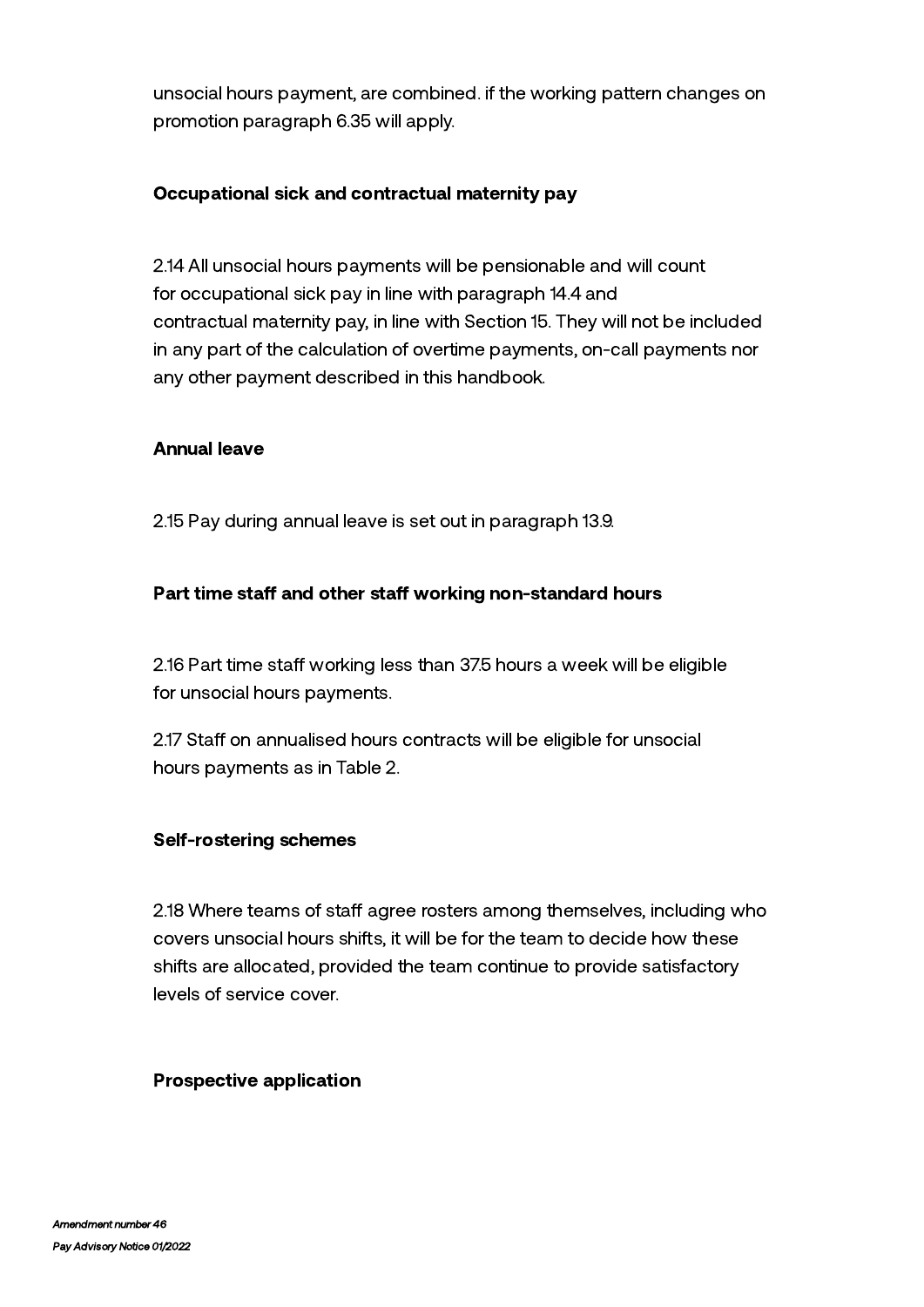2.19 This agreement may be used retrospectively or prospectively. It will be for local partnerships to decide which option best meets local operational needs.

2.20 If this agreement is used prospectively it must comply with the principle of equal pay for work of equal value. It must produce broadly the same level of payments as a retrospective system, including for part-time staff. Local partnerships will need to agree a reference period that can be used to calculate the appropriate level of prospective payment.

2.21 Prospective systems are more likely to be satisfactory where work patterns are predictable. If rotas vary so much that it is not possible to predict working patterns accurately this is likely to be a good reason to choose to use the system retrospectively.

2.22 If operating the prospective system there will need to be periodic checks on the level of payments produced. These will need to be compared with the level of payments produced by the system in its retrospective form to ensure that the levels are broadly similar. This will allow early action to be taken in partnership if it does not.

2.23 Where the system is used prospectively an unforeseen change payment of £15 will be available. This will be used where it is necessary for employers to ask staff to change their shift within 24 hours of the scheduled work period. The payment is not applicable to shifts that staff agree to work as overtime, or that they swap with other staff members. It is not available, in any circumstances, in the retrospective system.

#### On-call and other extended service cover from 1 April 2011

2.24 On-call systems exist as part of arrangements to provide appropriate service cover across the NHS. A member of staff is on-call when, as part of an established arrangement with his/her employer, he/she is available outside his/her normal working hours – either at the workplace, at home or elsewhere – to work as and when required.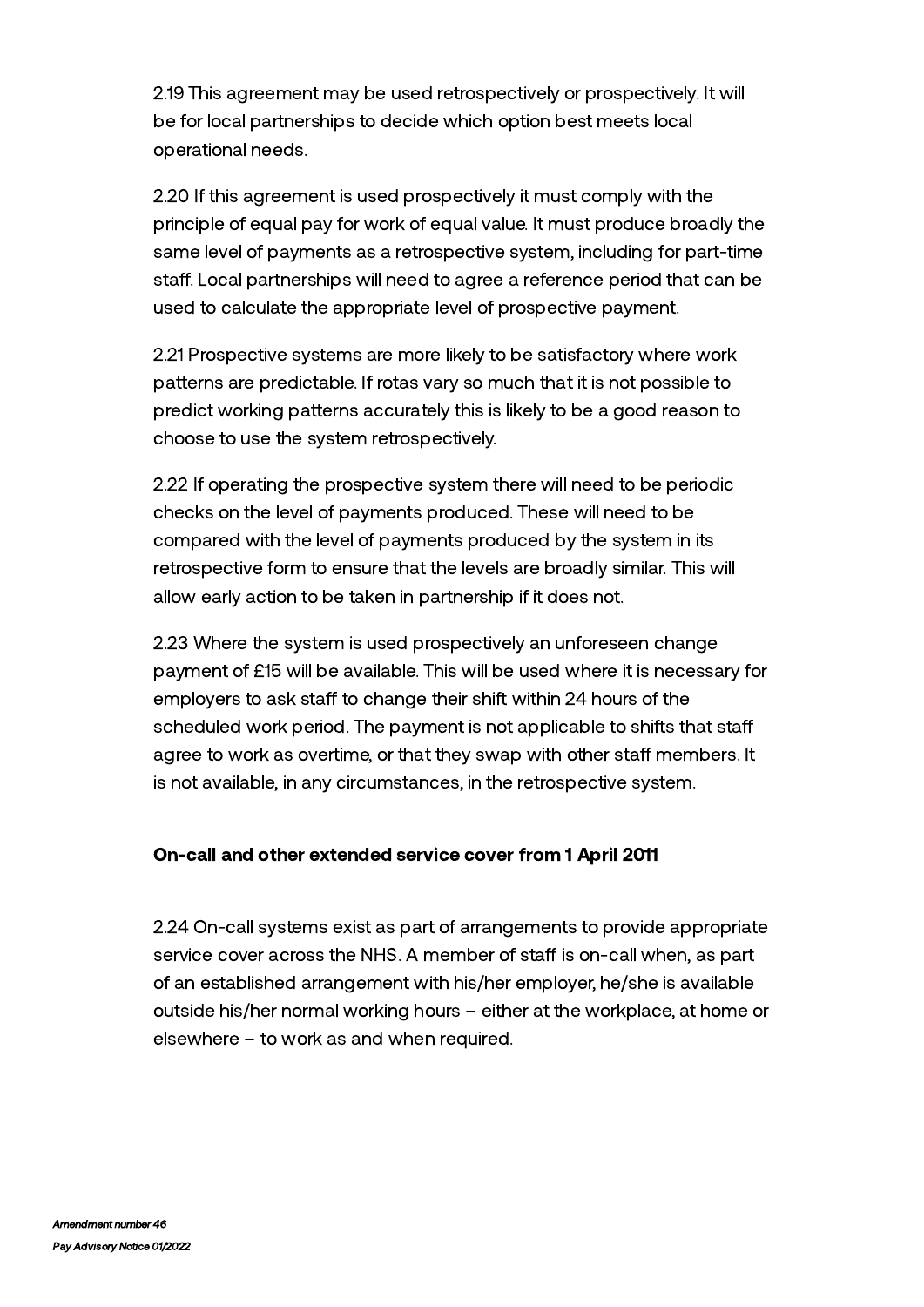agreements need to be consistent with the 12 principles set out in Annex 29.

2.26 The" interim regime" formerly set out in this Section is consistent with these principles. It is now in Annex 29.

# Christmas and New Year holidays at weekends

2.27 General and public holiday entitlements are in Section 13. These include Christmas Day, Boxing Day (26 December) and New Year's Day. When any of these holidays falls on a Saturday or Sunday arrangements will need to be made to ensure that the right of staff to three public holidays in the Christmas and New Year holiday period is preserved. Annex 25 sets out what applies when staff work on general and public holidays in this holiday period. In Scotland there are four public holidays over the Christmas/New Year period. Further information is available from [www.msg.scot.nhs.uk](https://www.msg.scot.nhs.uk/)

Pay circular (AforC) 2/2013: amendment number 28

# Section 2: Maintaining round the clock services (Wales)

Supporting staff who work evenings, at night, weekends and on general public holidays

Maintaining round the clock services (Wales)

2.1 The NHS delivers patient services around the clock. Where sta are required to work to cover services in the evening, at night, over weekends and on general public holidays, the NHS Staff Council has

agreed that they should receive unsocial hours payments. Section 34 Flexible working arrangements and section 35 Balancing work and personal life set out the principles underlying this.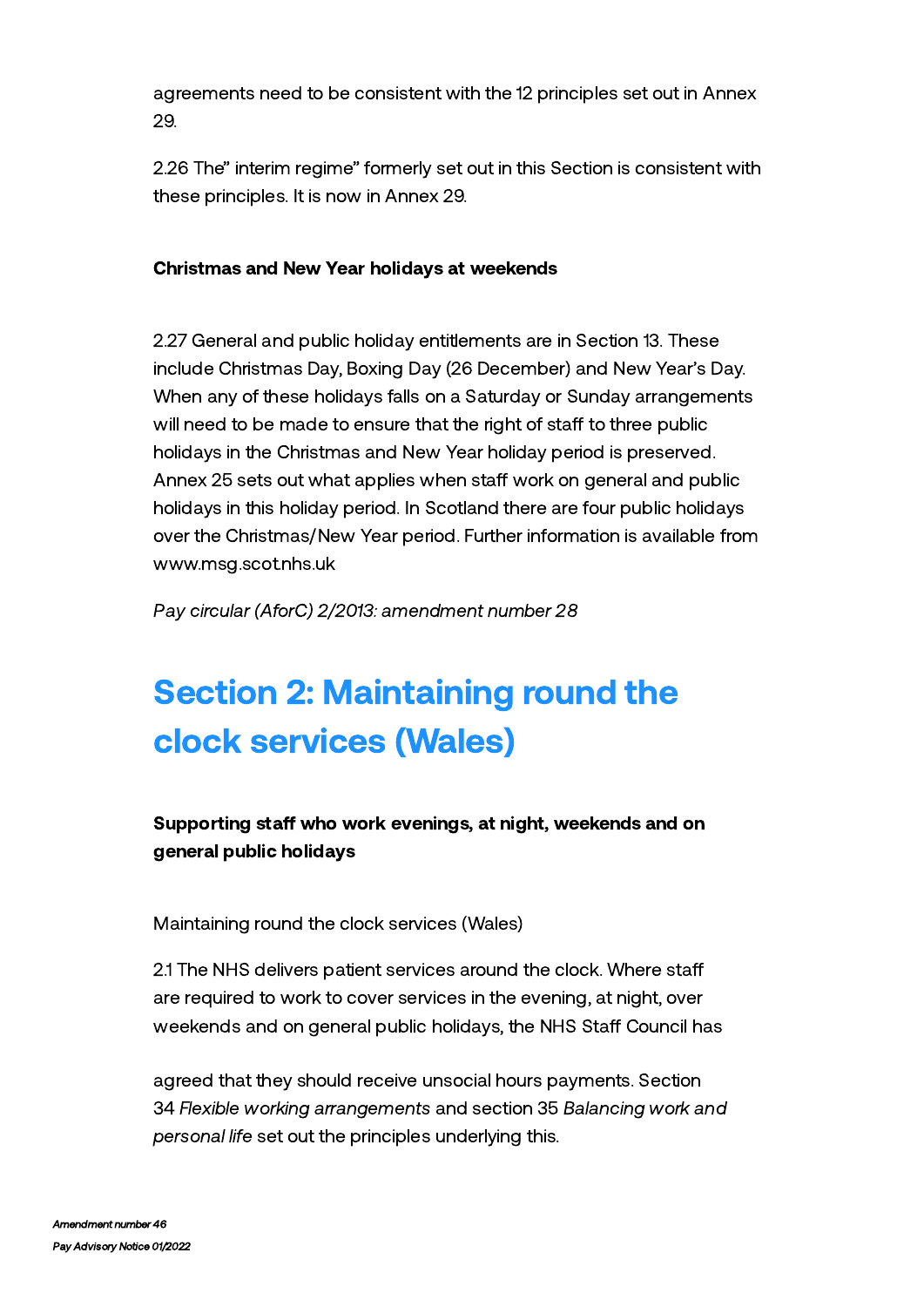2.2 This section is effective from 1 April 2008. It replaces the interim regime previously set out in this section. It applies to all sta employed on the terms and conditions of service in this handbook.

2.3 The pay of staff working evenings, nights or weekends, on and after 1 April 2008, will be worked out in line with paragraphs 2.4 to 2.25 in this section. The incremental dates of staff paid under these arrangements will not change.

2.4 This agreement will not apply to ambulance staff who are employed by ambulance organisations or other organisations in England and Northern Ireland. These are staff who would have been subject to the provisions of the Ambulance Whitley Council had they been employed on Whitley contracts before Agenda for Change. [10](#page-50-0) They will continue to receive unsocial hours payments in accordance with annex 5 and annex 6. All other staff in ambulance organisations in England and Northern Ireland will move to the system in annexes 5 and 6 by 1 April 2011. The transitional arrangements will be worked out in partnership in ambulance organisations.

2.5 The arrangements which will apply to ambulance staff in Scotland and Wales will be discussed and agreed in partnership in each country.

2.6 The standard hours of work are set out in paragraph 10.1.

2.7 Staff will receive an unsocial hours payment for their work in standard hours which is done at the times shown in Table 2(a).

2.8 Unsocial hours payments will be worked out using basic salary. This will include any long term recruitment and retention premiums. It will not include short-term recruitment and retention premiums, high cost area supplements or any other payment.

2.9 Any extra time worked in a week, above standard hours, will be treated as overtime and section 3 will apply. Paragraphs 2.26 to 2.28 in this section and annex 29 set out the arrangements for on-call and

other extended service cover. Staff cannot receive unsocial hours payments and payments for on-call and other extended service cover for the same hours of work.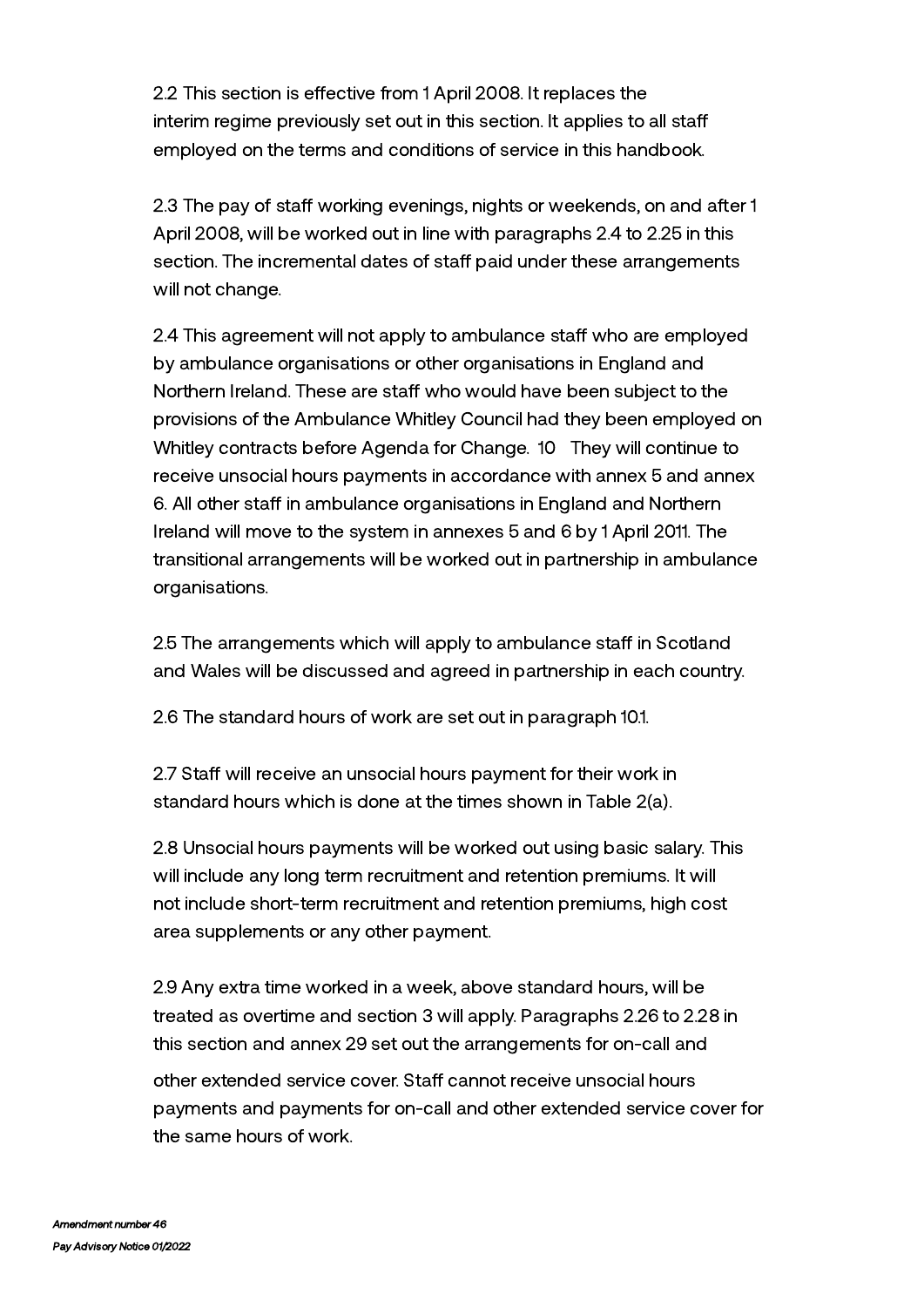# Table 2(a)

| Unsocial<br>hours<br>payments |                                                                                       |                                                                   |
|-------------------------------|---------------------------------------------------------------------------------------|-------------------------------------------------------------------|
| Column1                       | Column <sub>2</sub>                                                                   | Column 3                                                          |
| Pay band                      | All time Saturday (midnight to midnight) and<br>any week day after 8pm and before 6am | All time on Sundays and Public<br>Holidays (midnight to midnight) |
|                               | Time plus 50%                                                                         | Double Time                                                       |
| $\mathfrak{D}$                | Time plus 44%                                                                         | Time plus 88%                                                     |
| 3                             | Time plus 37%                                                                         | Time plus 74%                                                     |
| $4 - 9$                       | Time plus 30%                                                                         | Time plus 60%                                                     |

2.10 The rates shown in table 2(a), column 2, will be paid for all unsocial hours worked on a Saturday (midnight to midnight) and on weekdays between 8pm and 6am. The rates shown in column 3 will be paid for all hours worked on Sundays and public holidays (midnight to midnight).

2.11 Where a continuous night shift or evening shift on a weekday (other than a public holiday) includes hours outside the period of 8pm to 6am, the enhancements in column 2 should be applied to the whole shift if more than half of the time falls between 8pm and 6am.

2.12 Staff will only receive one rate of unsocial hours payment for each hour worked.

#### Promotion

2.13 if on promotion, the working pattern remains substantially the same, staff will move to the first incremental point producing an increase when basic pay, any long-term recruitment and retention premium and the unsocial hours payment, are combined. if the working pattern changes on promotion paragraph 6.21 in section 6 (Wales) will apply.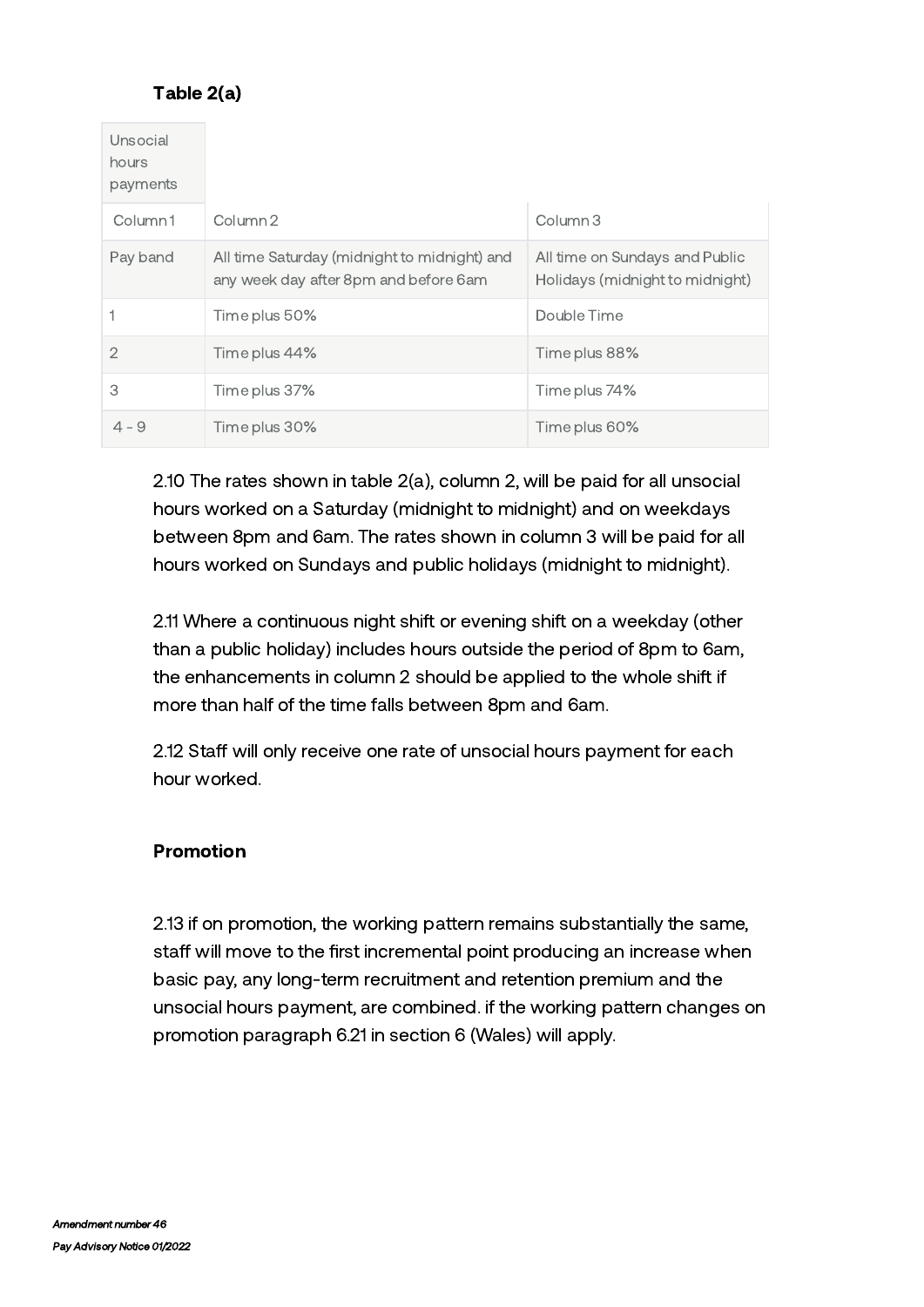2.14 For staff on pay spine points 1 to 8 and those absent due to injuries, diseases or other health conditions sustained or contracted in the discharge of their duties of employment, (see section 14 (Wales) and who are not in receipt of injury allowance, all unsocial hours payments will be pensionable and will count for occupational sock pay in line with section 14 (Wales) and contractual maternity pay, in line with section 15 (Wales, Scotland and Northern Ireland).

2.15 From 1 January 2015 in Wales, for staff on pay spine points 9 to 54, unsocial hours payments will be pensionable and will count for contractual maternity pay only, in line with Section 15 (Wales, Scotland and Northern Ireland). Unsocial hours payments will not be payable during sickness absences.

2.16 Unsocial hours payments will not be included in any part of the calculation of overtime payments, on-call payments nor any other payment described in this handbook.

#### Annual leave

2.17 Pay during annual leave is set out in paragraph 13.9.

# Part time staff and other staff working non-standard hours

2.18 Part time staff working less than 37.5 hours a week will be eligible for unsocial hours payments.

2.19 Staff on annualised hours contracts will be eligible for unsocial hours payments as in table 2(a).

#### Self-rostering schemes

2.20 Where teams of staff agree rosters among themselves, including who covers unsocial hours shifts, it will be for the team to decide how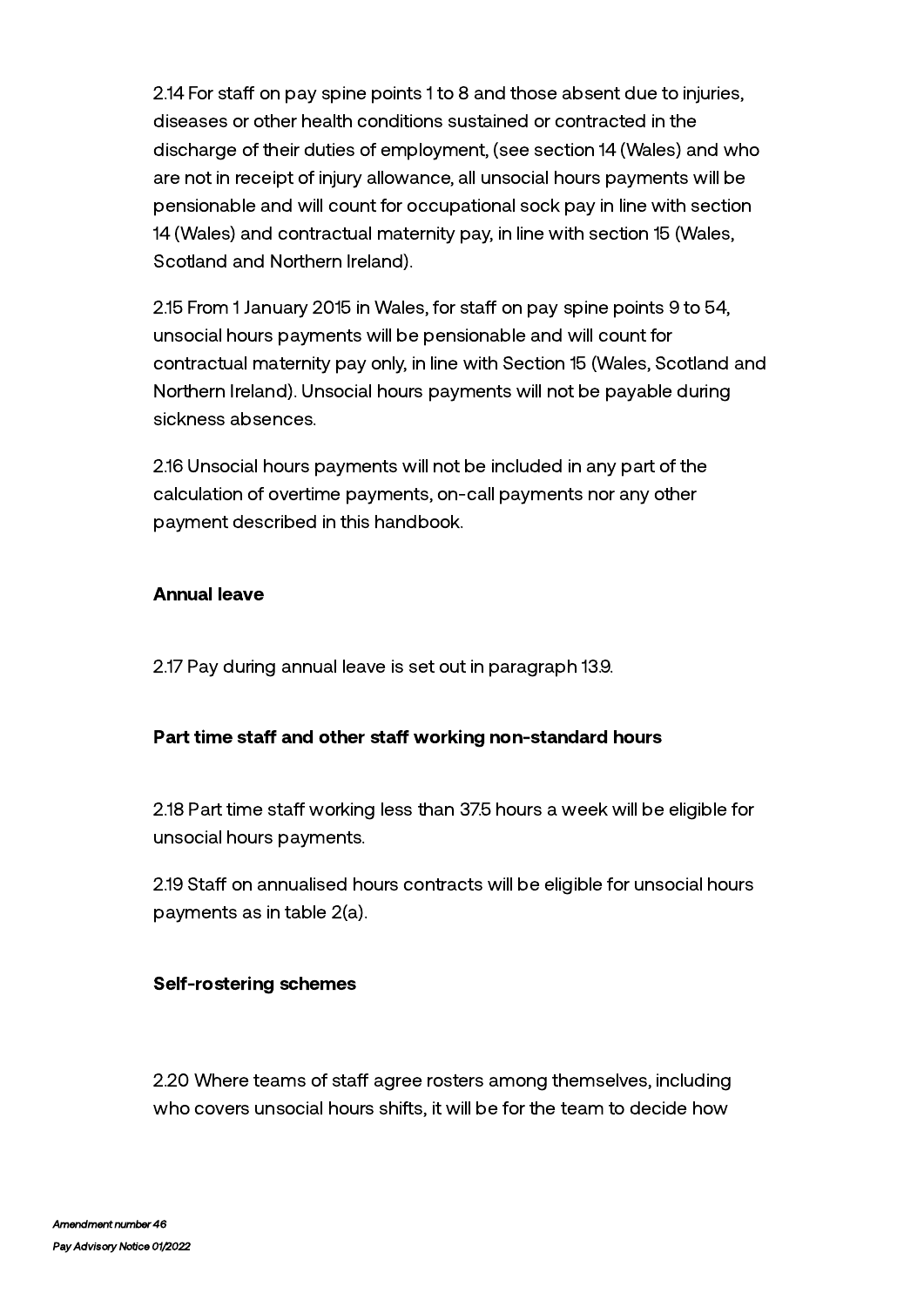#### Prospective application

2.21 This agreement may be used retrospectively or prospectively. It will be for local partnerships to decide which option best meets local operational needs.

2.22 If this agreement is used prospectively it must comply with the principle of equal pay for work of equal value. It must produce broadly the same level of payments as a retrospective system, including for part-time staff. Local partnerships will need to agree a reference period that can be used to calculate the appropriate level of prospective payment.

2.23 Prospective systems are more likely to be satisfactory where work patterns are predictable. If rotas vary so much that it is not possible to predict working patterns accurately this is likely to be a good reason to choose to use the system retrospectively.

2.24 If operating the prospective system there will need to be periodic checks on the level of payments produced. These will need to be compared with the level of payments produced by the system in its retrospective form to ensure that the levels are broadly similar. This will allow early action to be taken in partnership if it does not.

2.25 Where the system is used prospectively an unforeseen change payment of £15 will be available. This will be used where it is necessary for employers to ask staff to change their shift within 24 hours of the scheduled work period. The payment is not applicable to shifts that staff agree to work as overtime, or that they swap with other staff members. It is not available, in any circumstances, in the retrospective system.

#### On-call and other extended service cover from 1 April 2011

2.26 On-call systems exist as part of arrangements to provide appropriate service cover across the NHS. A member of staff is on-call when, as part

of an established arrangement with his/her employer, he/she is available outside his/her normal working hours – either at the workplace, at home or elsewhere – to work as and when required.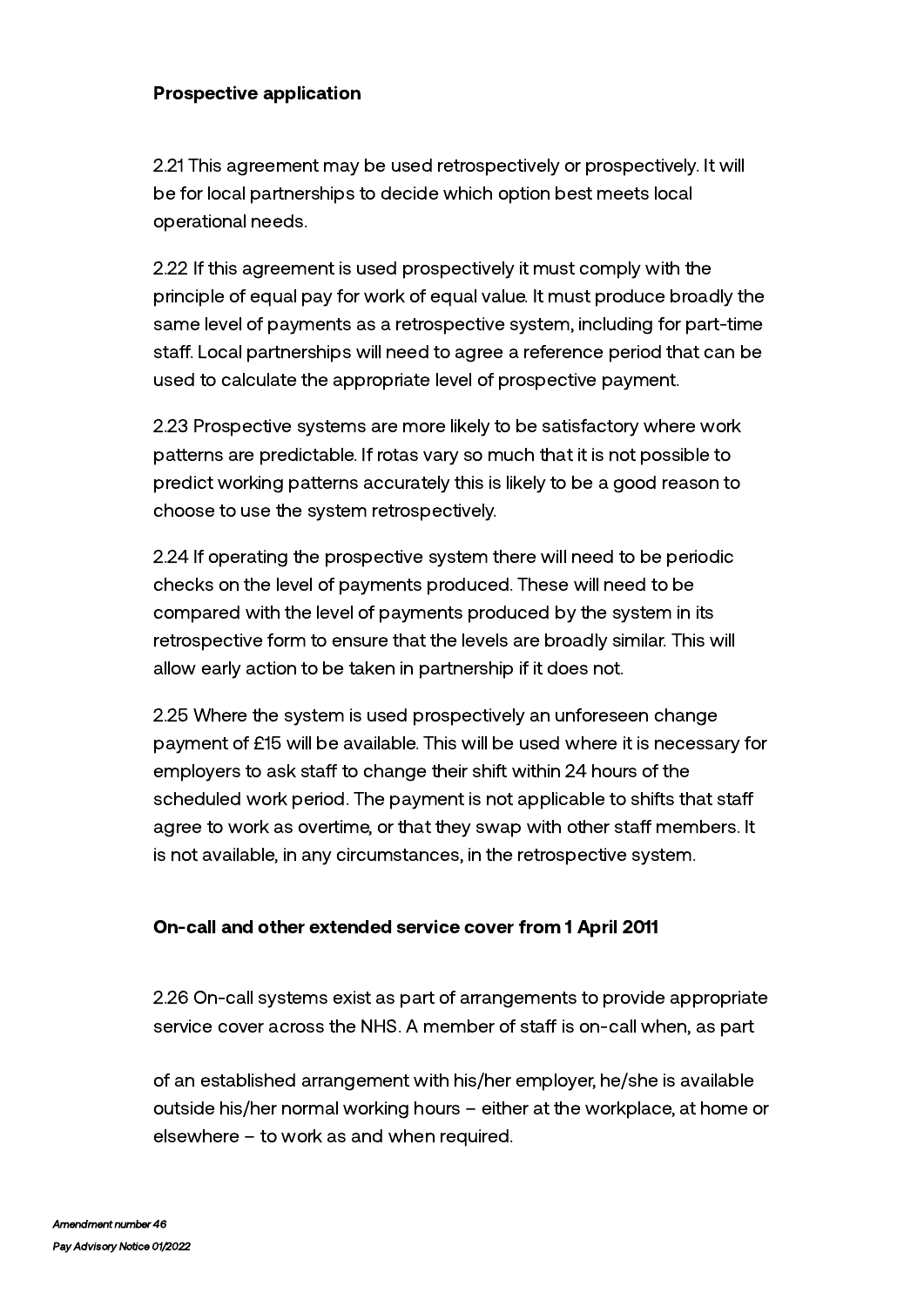2.27 Employees on-call are entitled to receive an on-call payment. From 1 April 2011 this payment will be determined by local agreement on harmonised payments for on-call and other extended service cover. Local agreements need to be consistent with the 12 principles set out in annex 29.

2.28 The interim regime formerly set out in this section is consistent with these principles. It is now in annex 29.

# Christmas and New Year holidays at weekends

2.29 General and public holiday entitlements are in section 13. These include Christmas Day, Boxing Day (26 December) and New Year's Day. When any of these holidays falls on a Saturday or Sunday arrangements will need to be made to ensure that the right of staff to three public holidays in the Christmas and New Year holiday period is preserved. Annex 25 sets out what applies when staff work on general and public holidays in this holiday period.

Pay circular (AforC) 2/2013: amendment number 28

# Section 3: Overtime payments

# Overtime payments

3.1 All staff in pay bands 1 to 7 will be eligible for overtime payments. There is a single harmonised rate of time-and–a-half for all overtime, with the exception of work on general public holidays, which will be paid at double time.

3.2 Overtime payments will be based on the hourly rate provided by basic pay plus any long-term recruitment and retention premia.

3.3 Part-time employees will receive payments for the additional hours at plain time rates until their hours exceed standard hours of 37.5 hours a week.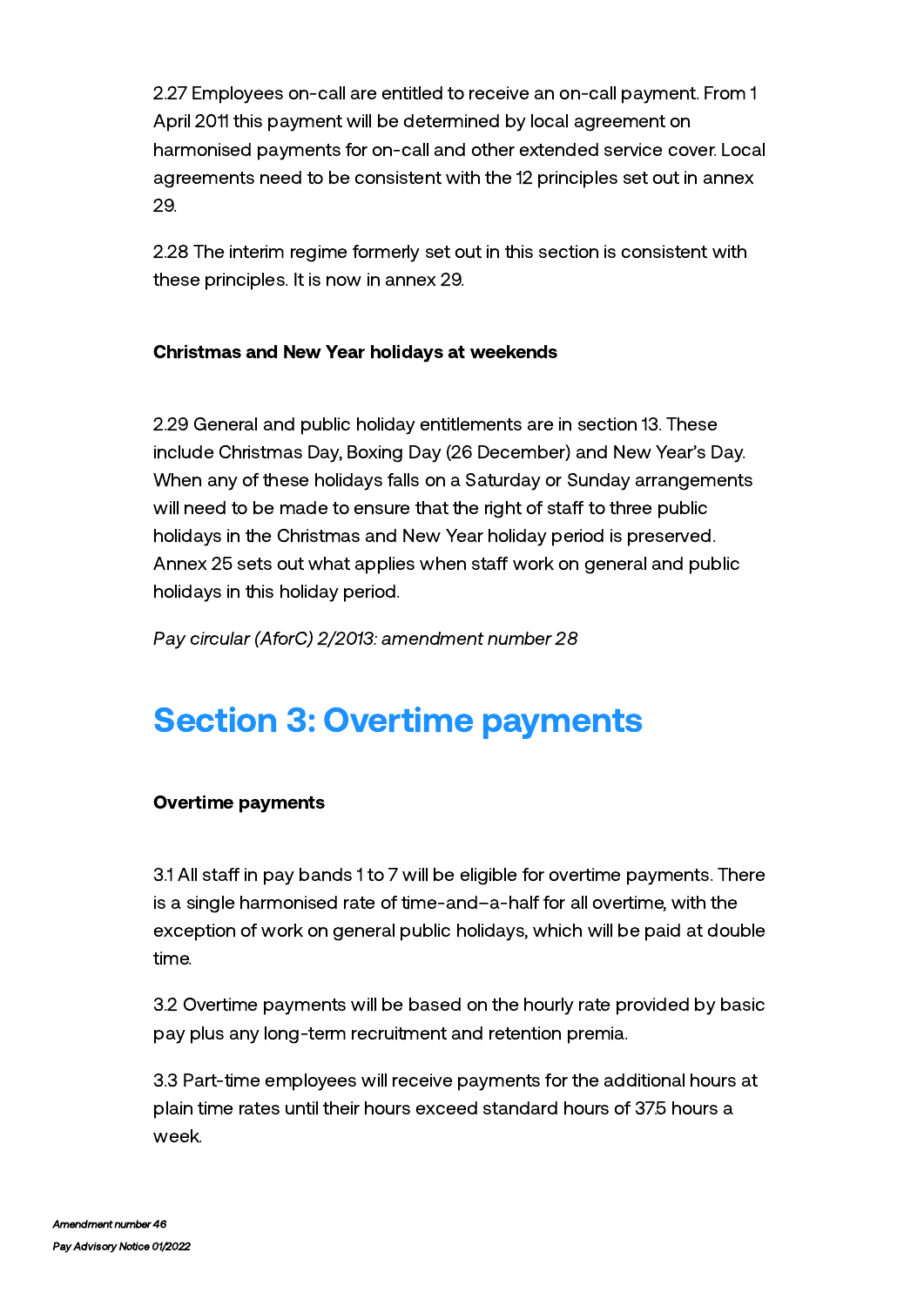3.4 The single overtime rate will apply whenever excess hours are worked over full-time hours, unless time off in lieu is taken, provided the employee's line manager or team leader has agreed with the employee to this work being performed outside the standard hours.

3.5 Staff may request to take time off in lieu as an alternative to overtime payments. However, staff who, for operational reasons, are unable to take time off in lieu within three months must be paid at the overtime rate.

3.6 Senior staff paid in pay bands 8 or 9 will not be entitled to overtime payments.

3.7 Time off in lieu of overtime payments will be at plain time rates.

Information note number 1: amendment number 34

# Section 4: Pay in high cost areas

#### Pay in high cost areas

4.1 High cost area supplements will apply to all NHS staff groups in the areas concerned who are covered by this agreement. The supplements will be expressed as a proportion of basic pay (including the value of any long-term recruitment and retention premium), but subject to a minimum and maximum level of extra pay.

4.2 High cost area supplements will be pensionable. They will not count as basic pay for the purposes of calculating the rate of overtime payments, unsocial hours payments, on-call availability payments or any other payment, excluding sick pay.

4.3 The level of high cost area payments are set out in Annex 9. The value of the supplement is reviewed annually, based on the recommendations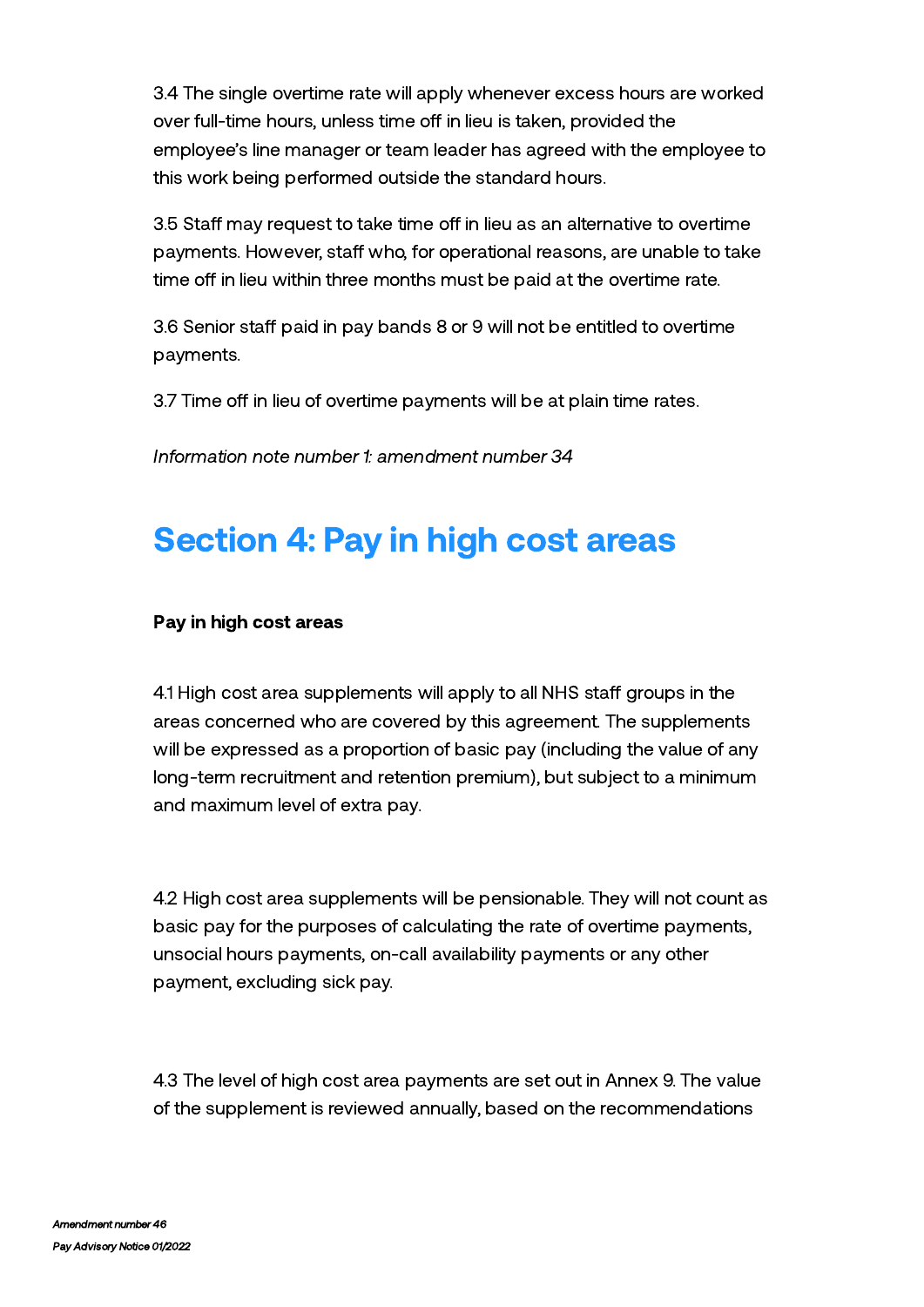of the NHS Pay Review Body (NHSPRB).

4.4 The definitions of the Inner London, Outer London and the fringe zones for high cost area payments are set out in Annex 8. Where staff who were previously entitled to extra-territorially managed (ETM) payments do not fall within the inner, outer or fringe definitions, these payments should be converted into long-term recruitment and retention premia. If sta working in the designated inner, outer or fringe zones were previously in receipt of ETM payments, which have a higher value than the high cost area payment applicable, the difference should be converted into a longterm recruitment and retention payment.

4.5 Current payments for London weighting, fringe allowances and cost of living supplements in these areas will be discontinued once the arrangements in this section are in force.

4.6 Employers who employ staff in more than one high cost area zone can agree locally a harmonised rate of payment across their organisation, provided they agree with neighbouring employers, if the proposed rate would exceed the average rate payable in their area.

4.7 Current entitlements for cost of living supplements in areas outside London and fringe zones will continue but will be re-expressed as longterm recruitment and retention premia.

4.8 It will be open to the NHSPRB to make recommendations on the future geographic coverage of high cost area supplements and on the value of such supplements.

4.9 It will be open to NHS employers or staff organisations in a specified geographic area, to propose an increase in the level of high cost area supplement for staff in that area, or (in the case of areas where

no supplement exists) to introduce a supplement. This can only be implemented where: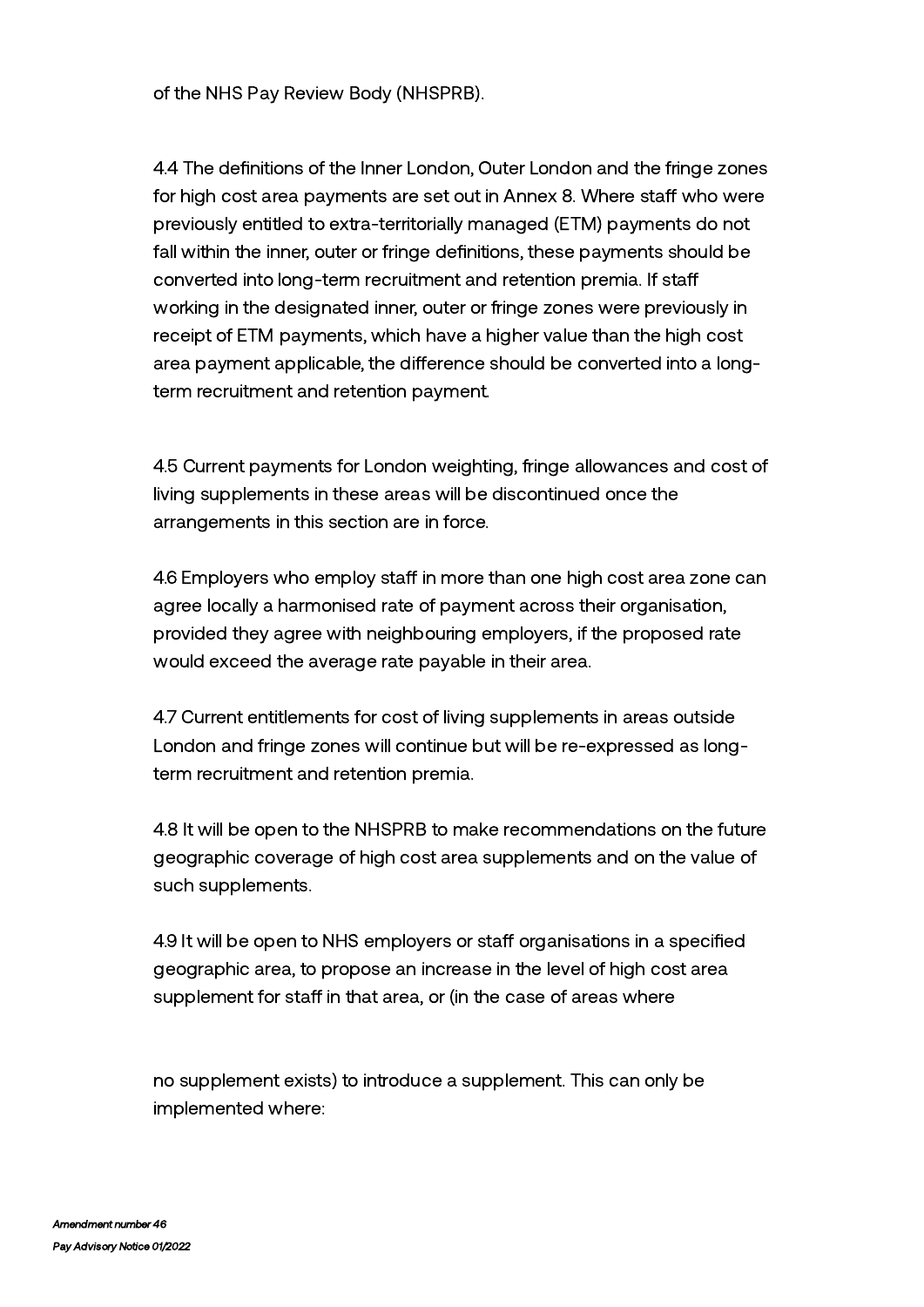greater than for the majority of staff living in the travel to work area of neighbouring employers and that this is reflected in comparative recruitment problems;

- there is agreement amongst all the NHS employers in that area;
- $\bullet$  there is agreement with trades unions/staff organisations.

4.10 The payment of a high cost area supplement will not impinge on the ability of local NHS employers in that area, in consultation with staff representatives to award recruitment and retention premia for particular staff groups in particular localities (see section 5).

1See the question and answer guidance in Annex 28 (England and Wales) or Annex 28 (Scotland and Northern Ireland)

Information note number 1: amendment number 34

# Section 5: Recruitment and retention premia

# Recruitment and retention premia

5.1 A recruitment and retention premium is an addition to the pay of an individual post or specific group of posts where market pressures would otherwise prevent the employer from being able to recruit staff to and retain staff in, sufficient numbers for the posts concerned, at the normal salary for a job of that weight.

5.2 Subject to the provisions below, NHS employers may apply a recruitment and retention premium to posts of a specific class or type. Premiums may also be applied to individual posts where the post is unique within the organisation concerned (such as the head of a department or service).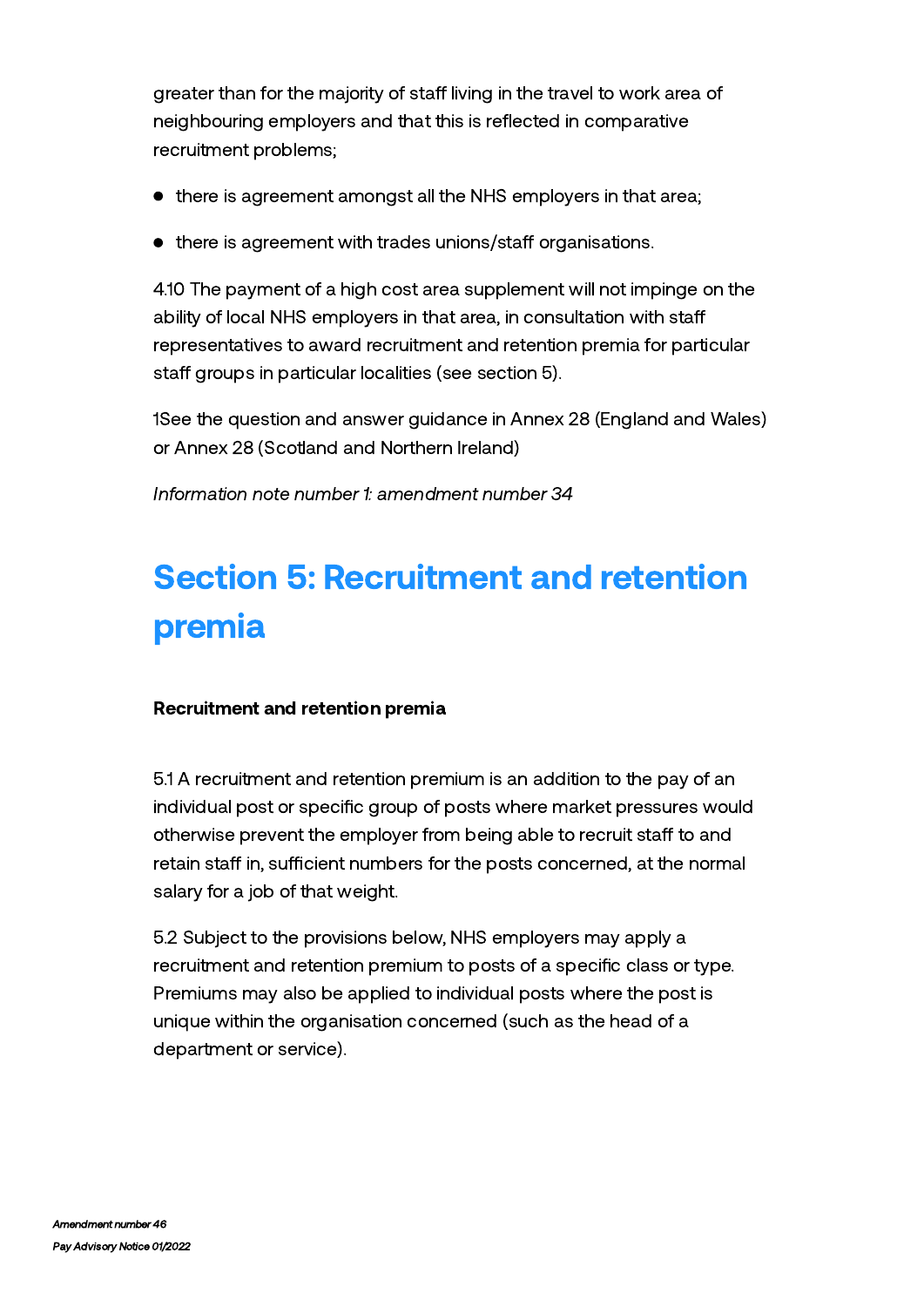retention pressures. The Review Body must seek evidence or advice from NHS employers, staff organisations and other stakeholders in considering the case for any such payments. Where it is agreed that a recruitment and retention payment is necessary for a particular group, the level of payment should be specified or, where the underlying problem is considered to vary across the country, guidance should be given to employers on the appropriate level of payment.

5.4 Recruitment and retention premia will be supplementary payments over and above the pay that post holders receive by virtue of their position on their pay band, any high cost area supplements, or any payments for unsocial hours or on-call cover.

5.5 Recruitment and retention premia will apply to posts. Where an employee moves to a different post that does not attract a recruitment and retention premium, either within the same organisation or elsewhere in the NHS, their entitlement to any previous recruitment and retention premium will cease.

5.6 NHS employers and staff representatives, in partnership, will follow the procedure set out in Annex 10 in deciding the award of a recruitment and retention premium.

# Long-term and short-term recruitment and retention premia

5.7 The body responsible for awarding a recruitment and retention premium shall determine whether to award a long-term or short-term premium.

5.8 Short-term recruitment and retention premia will apply where the labour market conditions giving rise to recruitment and retention problems are expected to be short-term and where the need for the premium is expected to disappear or reduce in the foreseeable future.

5.9 Long-term recruitment and retention premia will apply where the relevant labour market conditions are more deep-rooted and the need for the premium is not expected to vary significantly in the foreseeable future.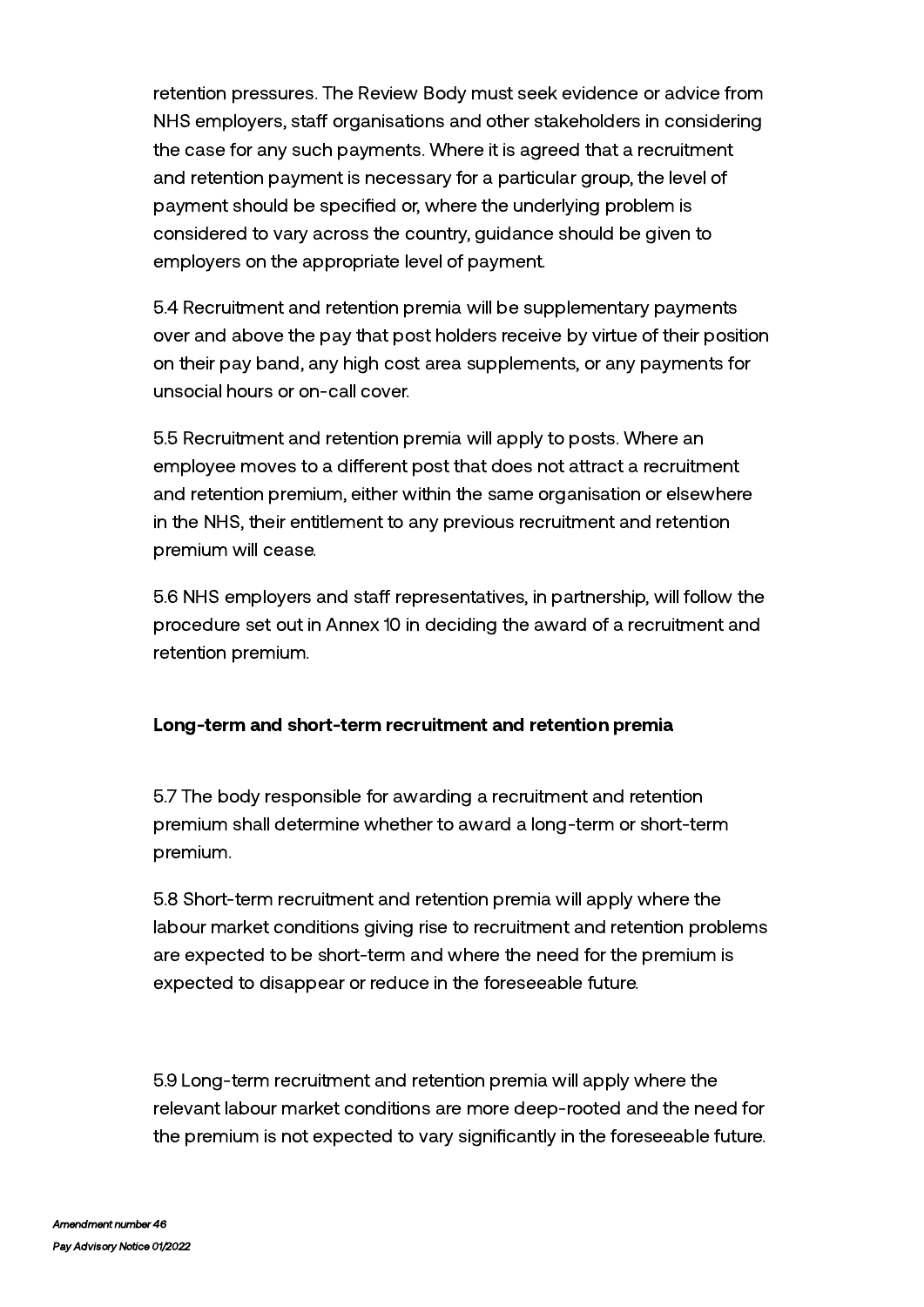may be awarded on a one-off basis or for a fixed-term; will be regularly reviewed;

may be withdrawn or have the value adjusted, subject to a notice period of six months; and

will not be pensionable or count for purposes of overtime, unsocial hours payments or any other payments linked to basic pay.

5.11 Long-term recruitment and retention premia:

will be awarded on a long-term basis;

will have their values regularly reviewed;

may be awarded to new staff at a different value to that which applies to existing staff; and

will be pensionable, and will count for the purposes of overtime, unsocial hours payments and any other payments linked to basic pay.

5.12 Both long-term and short-term recruitment and retention premia will be expressed as cash sums and will be separately identifiable from basic pay, any high cost area supplement and any other component of pay.

5.13 The combined value of any nationally awarded and any locally awarded recruitment and retention premium for a given post shall not normally exceed 30 per cent of basic salary. It will be the responsibility of employers to ensure that any premia awarded locally do not normally result in payments in excess of this amount, taking into account any national awards for the posts in question. See also the provisions concerning earned autonomy in Annex 11.

Pay circular (AforC) 3/2011: amendment number 24

# Section 6: Career progression (England)

# Career progression

6.1 The NHS [Knowledge](https://www.nhsemployers.org/sites/default/files/2021-07/The-NHS-Knowledge-and-Skills-Framework.pdf) and Skills Framework (KSF), and other relevant competency frameworks, are tools for describing the knowledge and skills staff need to apply at work in order to deliver high quality services.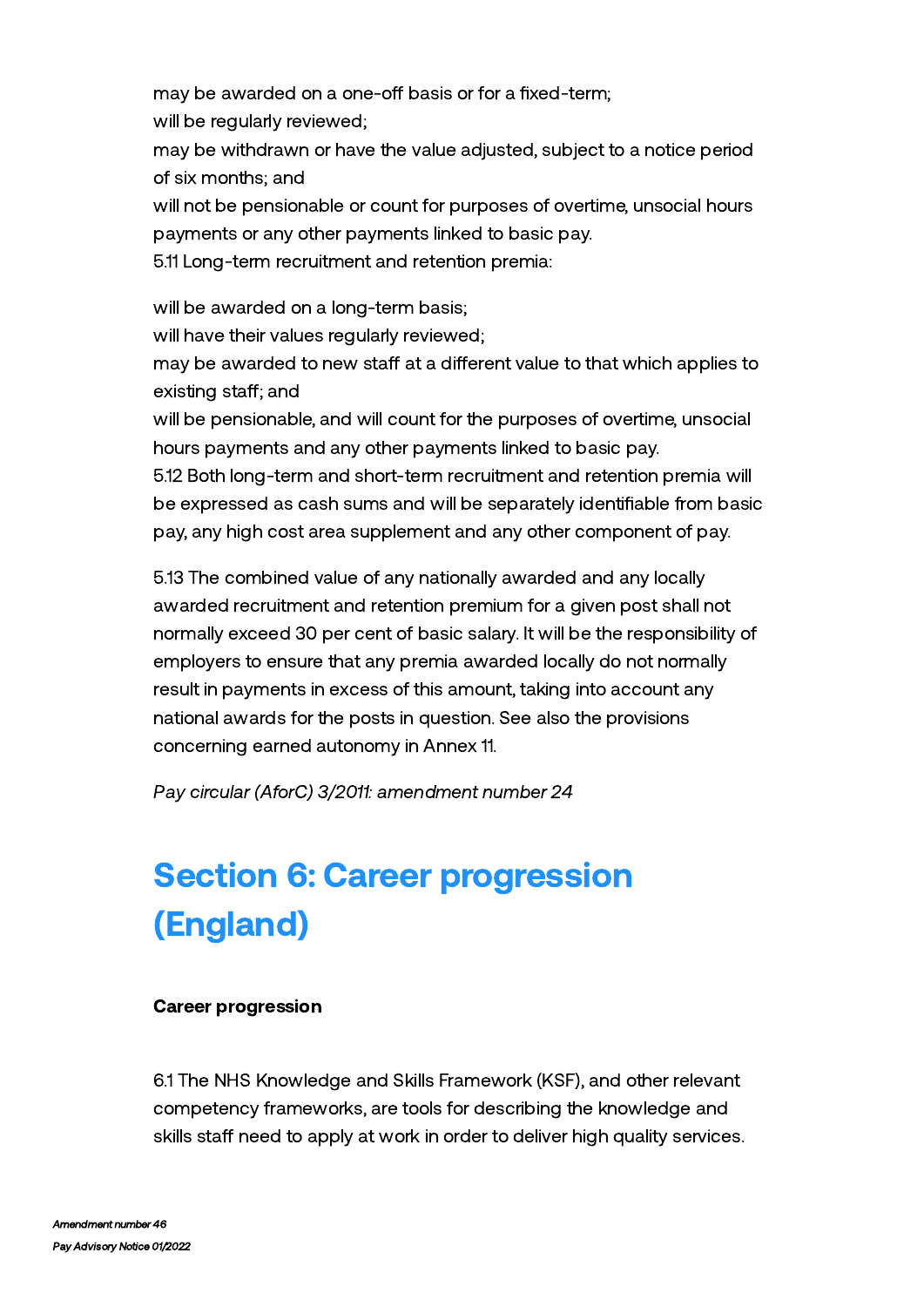The KSF can be used to support the annual system of review and development for staff and it has been designed to apply to all staff covered by Agenda for Change contracts. Employers may use the NHS KSF or other skills/competency frameworks, which are in line with the KSF principles.

#### Simplified process

6.2 The NHS Staff Council guidance Appraisals and KSF made simple - a practical guide enables NHS [organisations](https://www.nhsemployers.org/sites/default/files/2021-07/Appraisals-and-KSF-made-simple.pdf) to develop and implement local arrangements that are consistent with the principles underlying the national KSF Framework.

6.3 The guidance detailed in paragraph 6.2 in this section, supplements rather than replaces the full Knowledge and Skills Framework. Paragraphs 6.4 to 6.14 in this Section outline the processes for development reviews which were agreed as part of the original KSF documentation. Organisations may wish to continue to refer to the original provisions if the local partners wish to do so or to pursue the new guidance. The guidance could also be used to complement existing good local practice where the full KSF has not been implemented.

#### Development review process

6.4 The output from the NHS Knowledge and Skills Framework for an individual job will be a list of descriptions and/or standards (KSF post outline) specifying the minimum applied knowledge and skills required for a job and how this should develop during a person's time in post. It will provide prompts for action by individuals and their managers to update or develop their knowledge and skills, or address areas for development in the application of knowledge and skills. Development review procedures should be jointly agreed by management and staff representatives locally.

6.5 The KSF post outlines within an organisation will be available to all sta members to help them identify the knowledge and skills requirements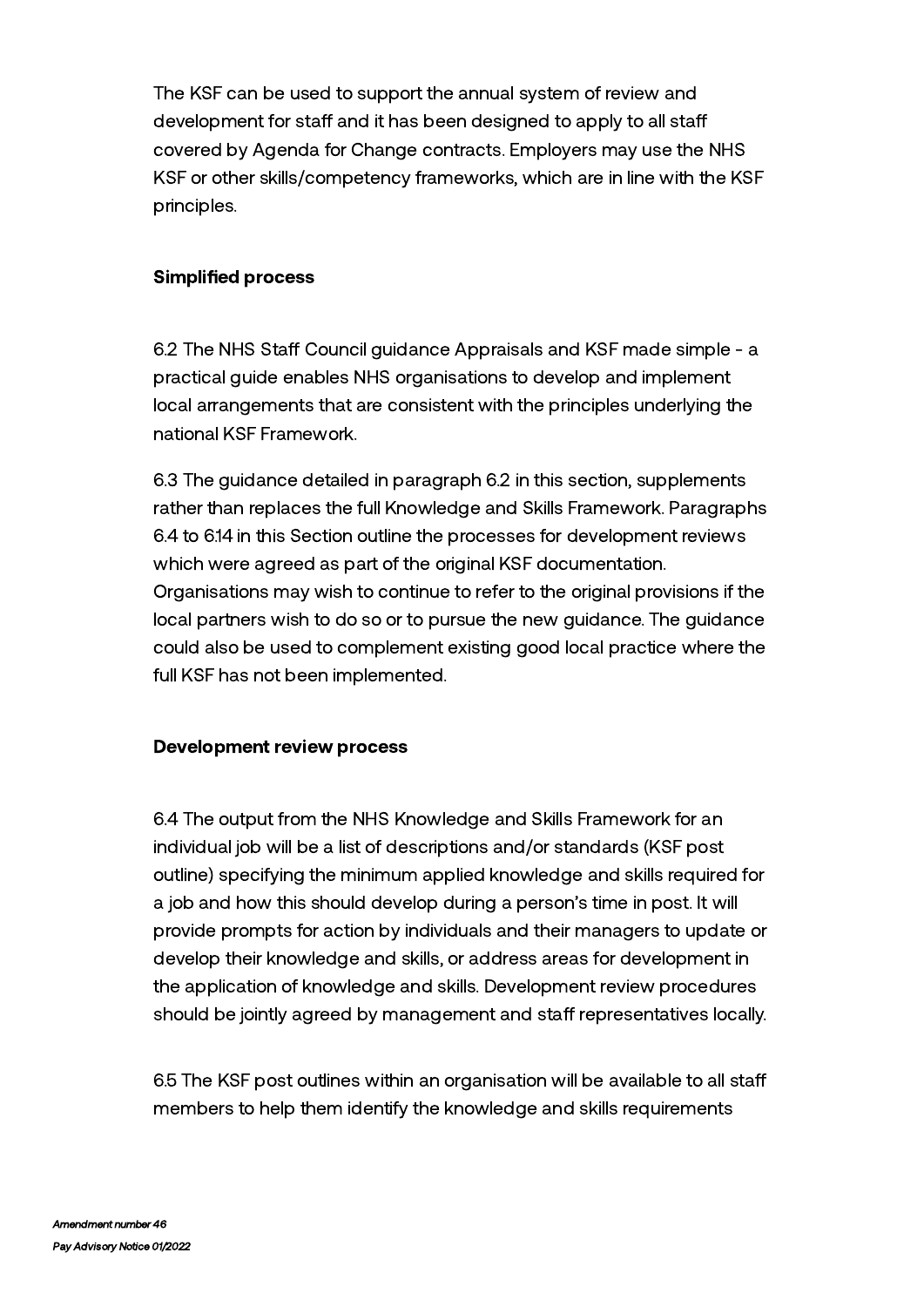will be reviewed in partnership when posts become vacant or changes need to take place for service development and other reasons.

6.6 All staff will have annual development reviews which will result in the production of a personal development plan. Similar to current practice, development reviews will take place between staff and their manager or, where appropriate, their supervisor, a professional adviser or another appropriately trained senior team member. Development review procedures should be jointly agreed by management and sta representatives locally.

6.7 The main purpose of the development review will be to look at the way a member of staff is developing with reference to:

how the duties and responsibilities of the job are being undertaken, based on current agreed objectives consistent with the criteria and principles in Annex 23 (England)

the application of knowledge and skills in the workplace the consequent development needs of the individual member of staff. 6.8 The primary outputs of a development review for an employee will be a record of the above against the relevant KSF post outline (or other relevant framework outline) and an individual personal development plan, which links to the needs of the employee in the post. During the development review process, discussion should cover the duties and responsibilities of the job that is being undertaken, as outlined in paragraph 6.7 in this section. This will help to define future objectives and learning needs.

6.9 The review of learning achievements demonstrated in the workplace will be demonstrated by reference to the current personal development plan.

6.10 Development will primarily focus on helping members of staff to carry out their current job to the standard specified in the KSF outline for the post, although personal interests and opportunities for career progression will also be taken into account. Approaches to development will not just

consist of courses but will also involve distance learning, private study, opportunities to participate in particular projects or work areas, short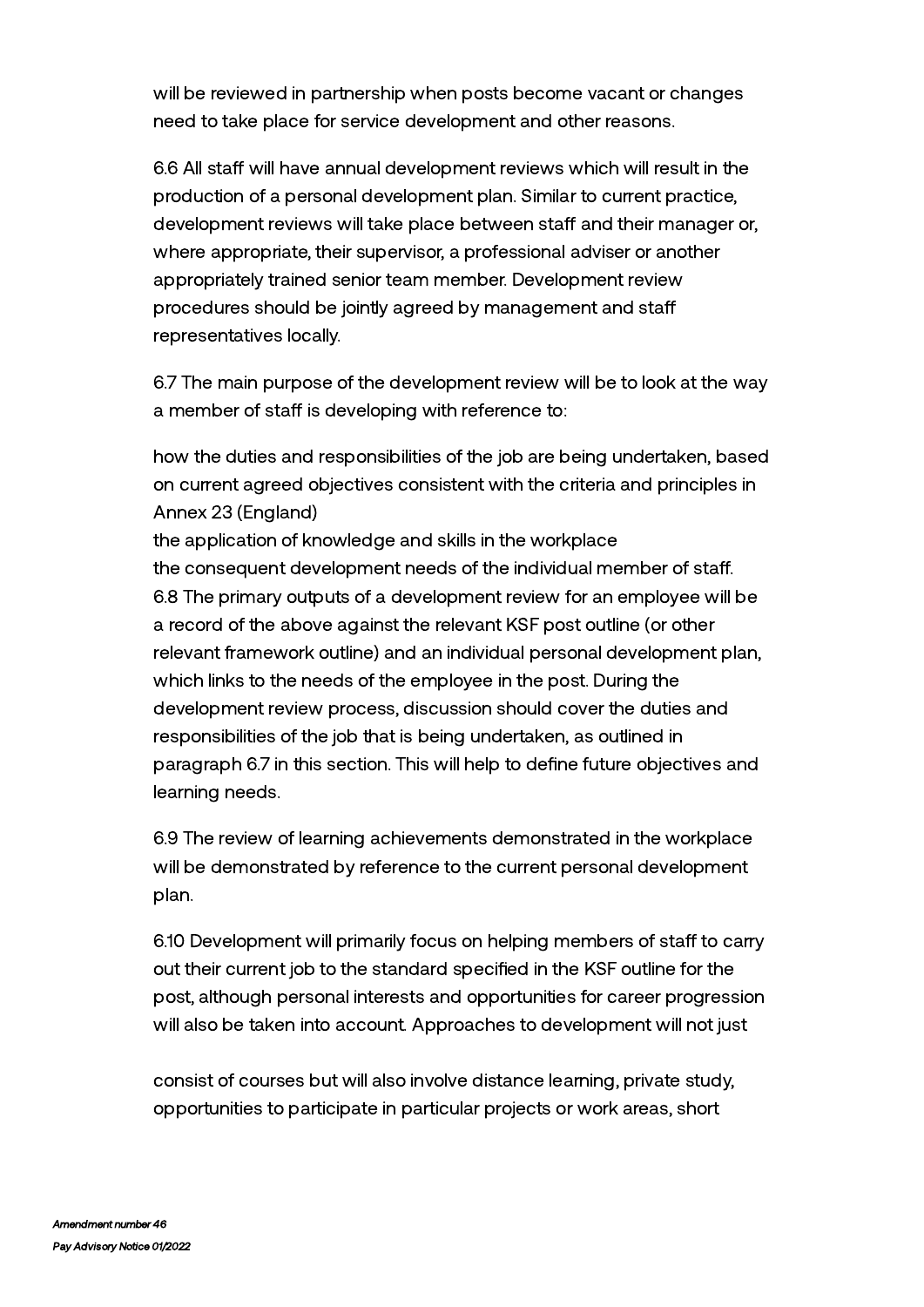6.11 Development plans will distinguish between goals for the year ahead and those applying to the longer term. There will be a commitment from both parties to make all reasonable efforts to meet the developmental goals for the year ahead in that year and elements not completed through force of circumstance will be carried over to the following year, unless agreed otherwise.

6.12 Managers and staff will work together to fulfil agreed development plans. Employers will encourage staff members to progress and develop and, where training and/or development needs have been identified and agreed, employers will ensure sufficient financial support is provided. Where appropriate, employers should ensure that staff have appropriate time to fulfil training and/or development needs related to their current job and appropriate financial and other support. If an employer fails to do this, they cannot defer pay progression. Wherever possible, employers will also provide similar encouragement and support for elements of the personal development plan which reflect personal interests or help staff prepare for a more senior role or transfer to a different area of work within the NHS.

6.13 Staff members will contribute to undertaking the agreed personal development plan through their personal effort. They may individually choose, where appropriate, to commit personal time and resources, especially in those areas relating to longer-term career development. It is the employer's responsibility to support individuals and their personal efforts appropriately. Where development needs essential to the post are agreed with the employer, there will not normally be any requirement for the employee to use his or her unpaid personal time.

6.14 Local development and review processes must be designed to ensure that part-time staff and those working outside normal hours, have equal access to them.

# Development of professional roles

6.15 Guidance on the development of roles for healthcare professionals on pay band 5 is in Annex 20.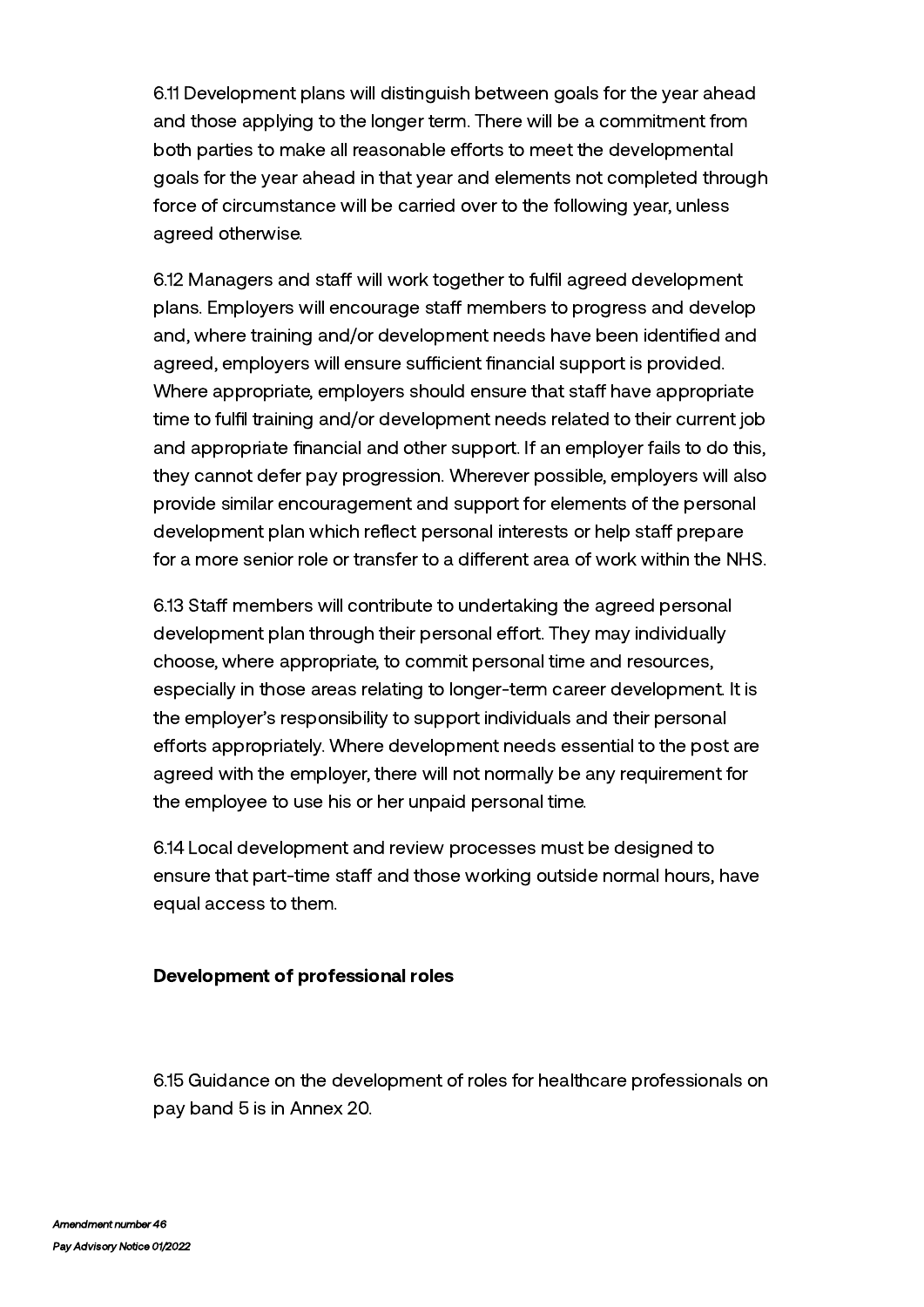6.16 Where a member of staff moves to another job in the NHS they will require a new set of objectives in line with the relevant employer's local appraisal framework. These will need to be consistent with the principles set out in Annex 23 (England) and applied so as not to disadvantage a member of staff joining part way through the performance review cycle.

6.17 Where an individual re-trains in a different area of work, for wider service or operational reasons, with the explicit agreement of the employer concerned, their existing level of pay should be subject to locally agreed pay protection arrangements (see Section 19 and Annex 15). Once protection is agreed, it may not be withdrawn until the person concerned has had a reasonable opportunity to complete their re-training and progress to a point where pay protection is no longer required. Explicit employer agreement in this context cannot, however, be deemed to have been given solely because the employer has agreed to re-employ someone following redundancy.

Amendment number 43: NHS TCS Advisory Notice 01/2021

# Section 6: Career Progression Wales

#### Career progression

6.1 The NHS Knowledge and Skills Framework (KSF)2, and other relevant competency frameworks, are tools for describing the knowledge and skills staff need to apply at work in order to deliver high quality services. The KSF can be used to support the annual system of review and development for staff and it has been designed to apply to all staff covered by Agenda for Change contracts. Employers may use the NHS KSF or other skills/competency frameworks, which are in line with the KSF principles.

#### Simplified process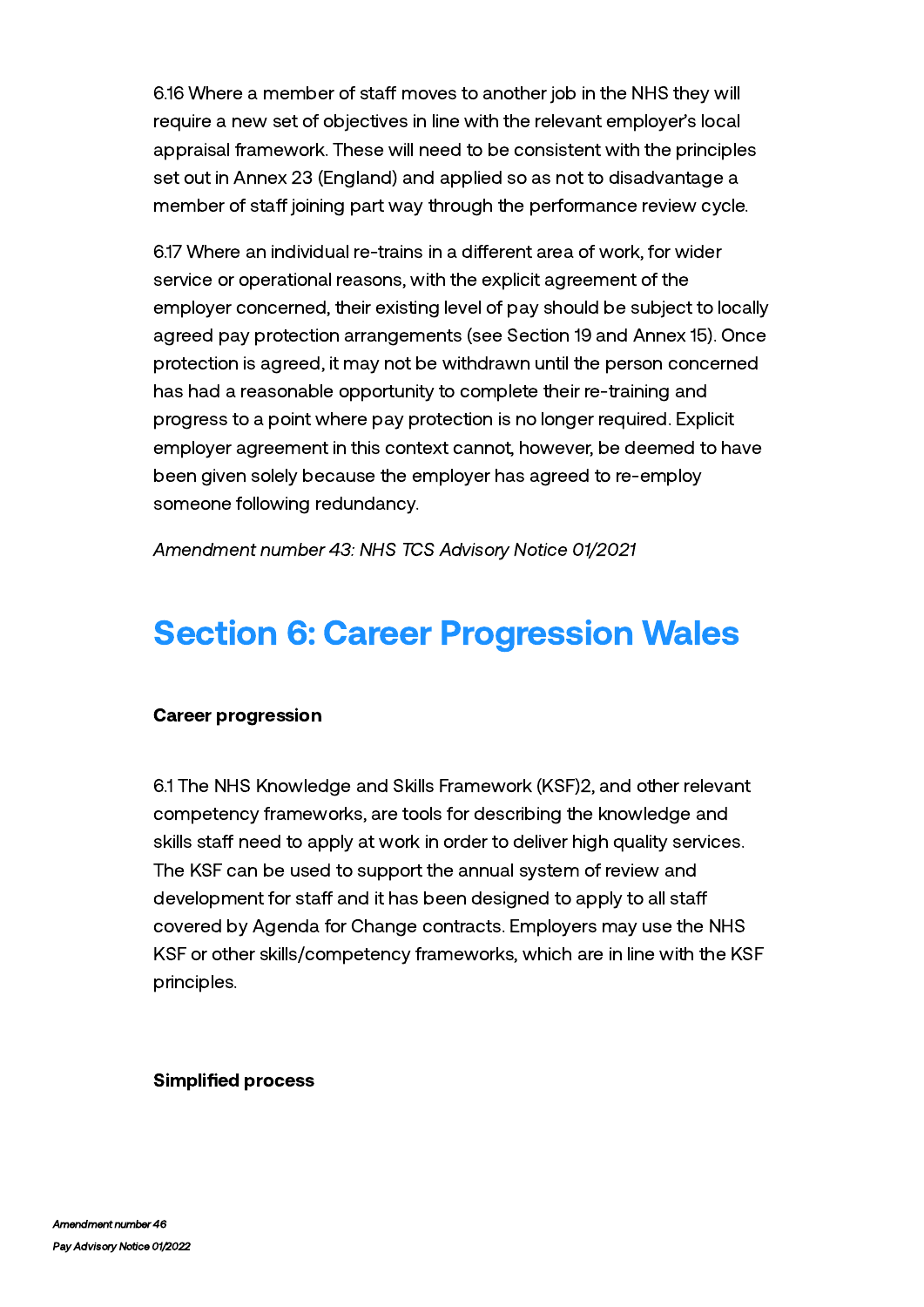6.2 The NHS Staff Council quidance Appraisals and KSF made simple-a practical guide enables NHS [organisations](http://manage.nhsemployers.rippleffect.uk.com/your-workforce/retain-and-improve/managing-your-workforce/appraisals/appraisal-tools-and-tips) to develop and implement local arrangements that are consistent with the principles underlying the national KSF Framework.

6.3 The guidance detailed in paragraph 6.2 in this section, supplements rather than replaces the full Knowledge and Skills Framework. Paragraphs 6.4 to 6.14 in this Section outline the processes for development reviews which were agreed as part of the original KSF documentation. Organisations may wish to continue to refer to the original provisions if the local partners wish to do so or to pursue the new guidance. The guidance could also be used to complement existing good local practice where the full KSF has not been implemented.

#### Development review process

6.4 The output from the NHS Knowledge and Skills Framework for an individual job will be a list of descriptions and/or standards (KSF post outline) specifying the minimum applied knowledge and skills required for a job and how this should develop during a person's time in post. It will provide prompts for action by individuals and their managers to update or develop their knowledge and skills, or address areas for development in the application of knowledge and skills. Development review procedures should be jointly agreed by management and staff representatives locally.

6.5 The KSF post outlines within an organisation will be available to all sta members to help them identify the knowledge and skills requirements likely to be needed for future career steps and identify the development needed to support them. These requirements are not, however, fixed and will be reviewed in partnership when posts become vacant or changes need to take place for service development and other reasons.

6.6 All staff will have annual development reviews which will result in the production of a personal development plan. Similar to current practice, development reviews will take place between staff and their manager or, where appropriate, their supervisor, a professional adviser or another appropriately trained senior team member. Development review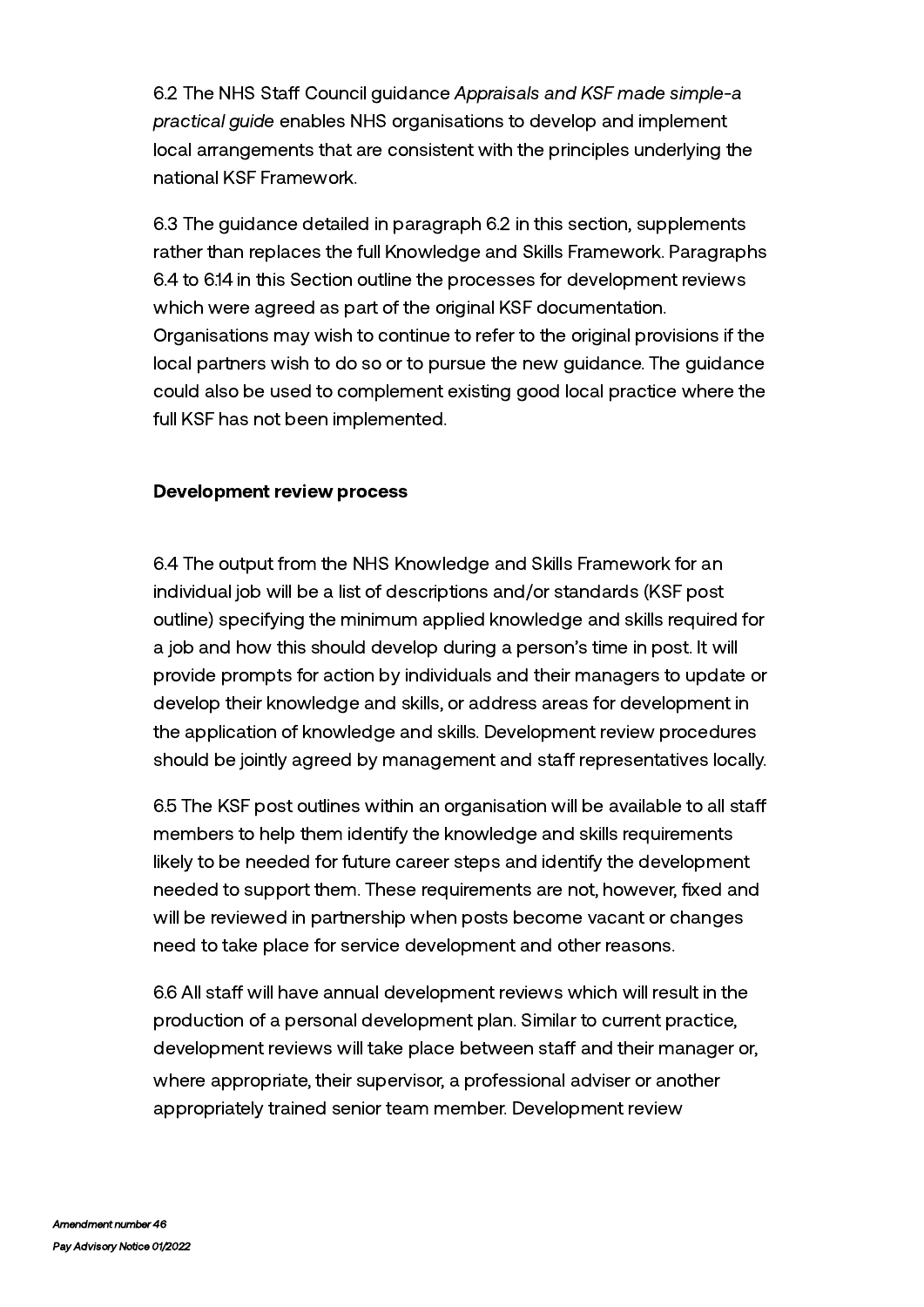procedures should be jointly agreed by management and sta representatives locally.

6.7 The main purpose of the development review will be to look at the way a member of staff is developing with reference to:

how the duties and responsibilities of the job are being undertaken, based on current agreed objectives consistent with the criteria and principles in Annex 23 (England and Wales);

- the application of knowledge and skills in the workplace;
- $\bullet$  the consequent development needs of the individual member of staff.

6.8 The primary outputs of a development review for an employee will be a record of the above against the relevant KSF post outline (or other relevant framework outline) and an individual personal development plan, which links to the needs of the employee in the post. During the development review process, discussion should cover the duties and responsibilities of the job that is being undertaken, as outlined in paragraph 6.7 in this section. This will help to define future objectives and learning needs.

6.9 The review of learning achievements demonstrated in the workplace will be demonstrated by reference to the current personal development plan.

6.10 Development will primarily focus on helping members of staff to carry out their current job to the standard specified in the KSF outline for the post, although personal interests and opportunities for career progression will also be taken into account. Approaches to development will not just consist of courses but will also involve distance learning, private study, opportunities to participate in particular projects or work areas, short secondments, work shadowing, peer review and other continuing professional development activities.

6.11 Development plans will distinguish between goals for the year ahead and those applying to the longer term. There will be a commitment from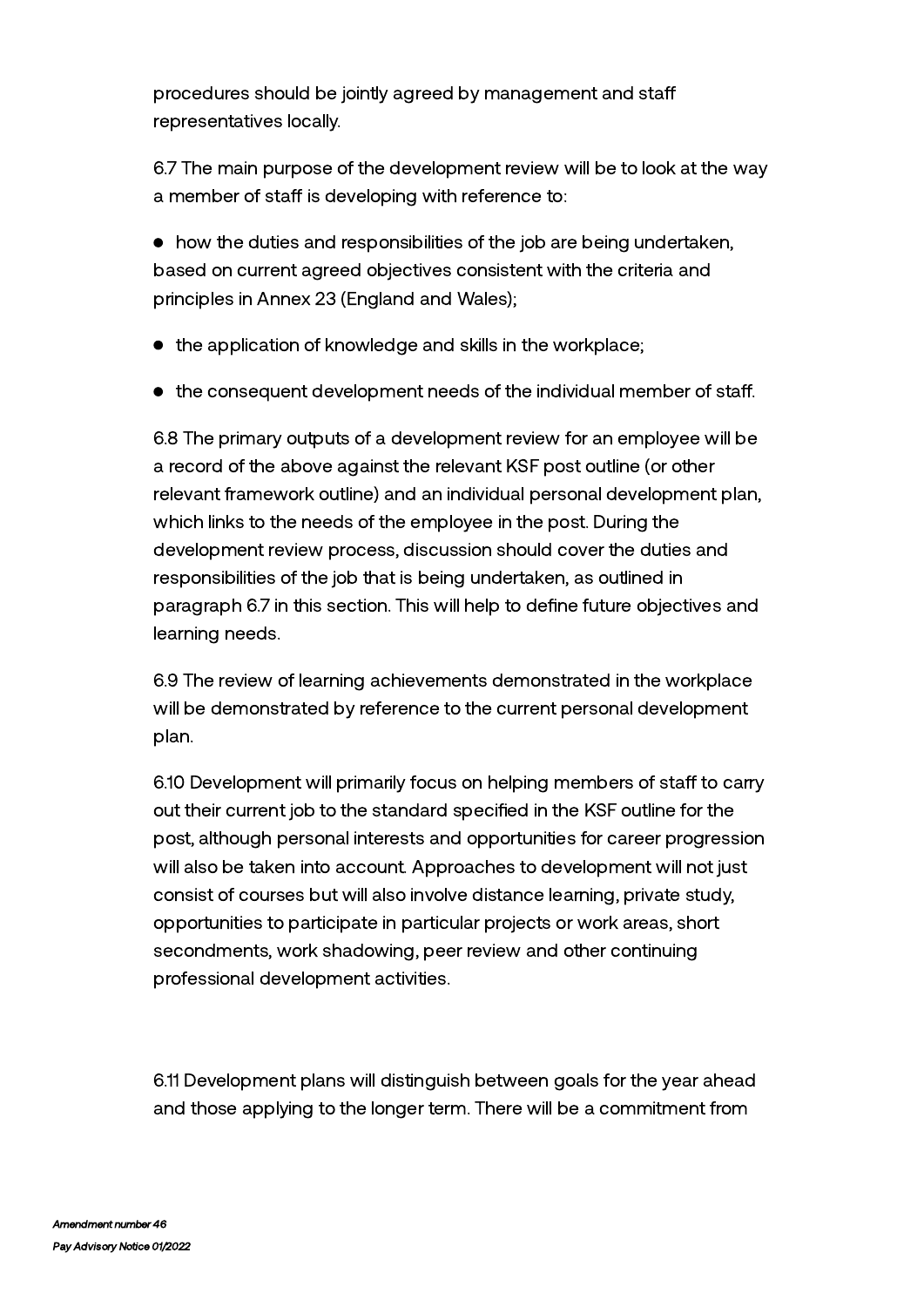force of circumstance will be carried over to the following year, unless agreed otherwise.

6.12 Managers and staff will work together to fulfil agreed development plans. Employers will encourage staff members to progress and develop and, where training and/or development needs have been identified and agreed, employers will ensure sufficient financial support is provided. Where appropriate, employers should ensure that staff have appropriate time to fulfil training and/or development needs related to their current job and appropriate financial and other support. If an employer fails to do this, they cannot defer pay progression. Wherever possible, employers will also provide similar encouragement and support for elements of the personal development plan which reflect personal interests or help staff prepare for a more senior role or transfer to a different area of work within the NHS.

6.13 Staff members will contribute to undertaking the agreed personal development plan through their personal effort. They may individually choose, where appropriate, to commit personal time and resources, especially in those areas relating to longer-term career development. It is the employer's responsibility to support individuals and their personal efforts appropriately. Where development needs essential to the post are agreed with the employer, there will not normally be any requirement for the employee to use his or her unpaid personal time.

6.14 Local development and review processes must be designed to ensure that part-time staff and those working outside normal hours, have equal access to them.

# Development of professional roles

6.15 Guidance on the development of roles for healthcare professionals on pay band 5 is in annex 20.

#### Career development moves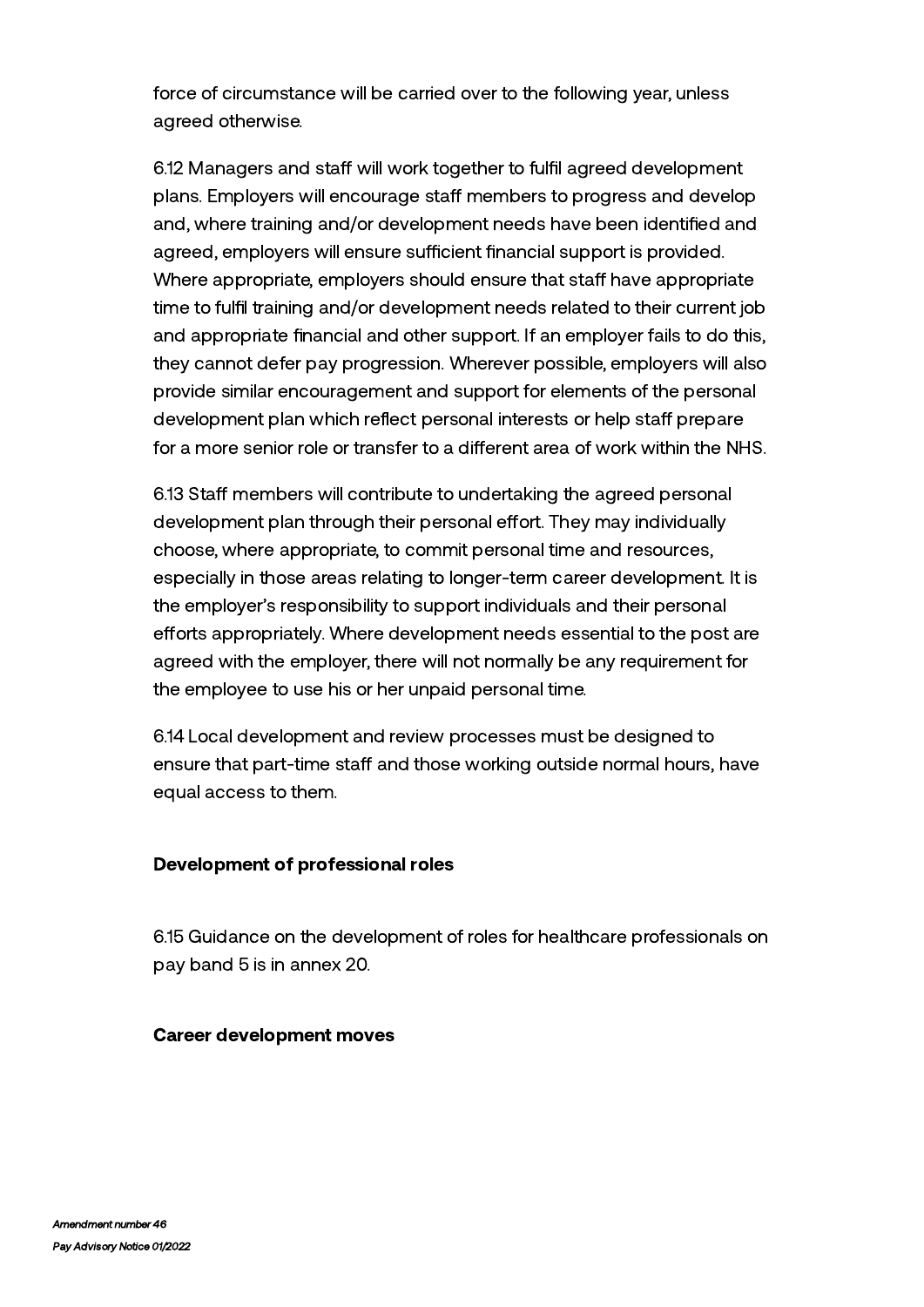appraisal framework. These will need to be consistent with the principles set out in annex 23 (Wales) and applied so as not to disadvantage a member of staff joining part way through the performance review cycle.

6.17 Where an individual re-trains in a different area of work, for wider service or operational reasons, with the explicit agreement of the employer concerned, their existing level of pay should be subject to locally agreed pay protection arrangements (see section 19 and annex 15). Once protection is agreed, it may not be withdrawn until the person concerned has had a reasonable opportunity to complete their re-training and progress to a point where pay protection is no longer required. Explicit employer agreement in this context cannot, however, be deemed to have been given solely because the employer has agreed to re-employ someone following redundancy.

#### Temporary movement into a higher pay band

6.18 Individuals may be moved into a higher pay band where it is necessary to fill a post on a temporary basis when a vacancy is unfilled, but being advertised, or the post is being held open for someone who is due to return, for example from long-term sickness absence, maternity leave, or from extended training.

6.19 Pay should be set either at the minimum of the new pay band or, if this would result in no pay increase (by reference to basic pay plus any recruitment and retention premium, if applicable) the first pay point in the band which would deliver an increase in pay. Temporary movement into a new pay band should not normally last more than six months or less than one month, except in instances of maternity leave or long-term sickness absence, where a longer period may be known at the outset. In circumstances where the individual is not required to carry out the full responsibilities of the post, pay will be determined by job evaluation.

6.20 Where temporary movement into a higher pay band results in only one extra pay point the incremental date remains the same. Where temporary movement results in more than one extra pay point the incremental date for the period of the temporary movement becomes the date the movement began.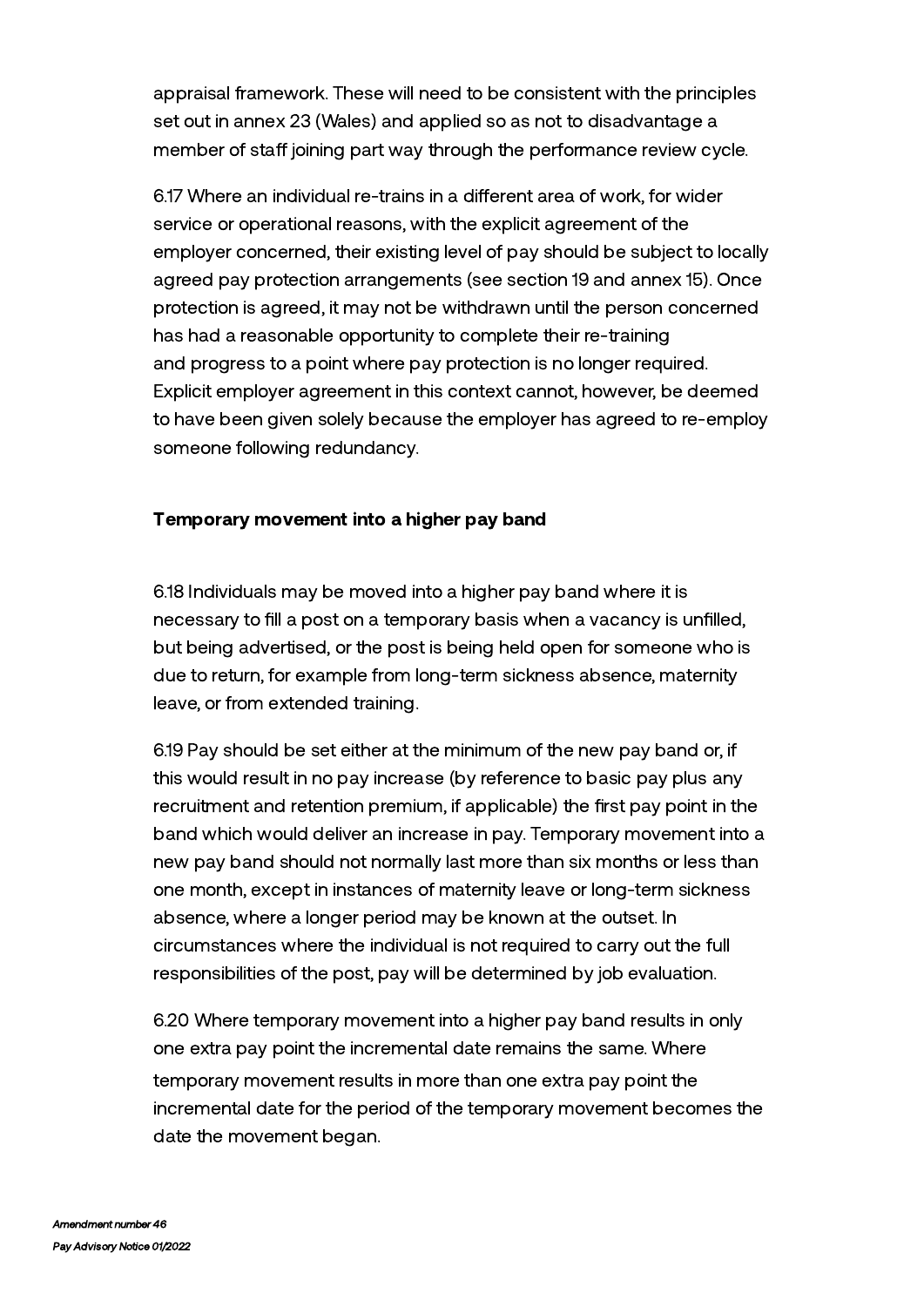#### Pay on promotion

6.21 Pay on promotion should be set either at the minimum of the new pay band or, if this would result in no pay increase, the first pay point in the band which would deliver an increase in pay (by reference to basic pay plus any recruitment and retention premium, if applicable).

1 In Wales this section is part of a three year agreement. It applies there until 31 December 2017.

2 Available at: http://www.nhsemployers.org/your-workforce/retain-and[improve/managing-your-workforce/appraisals/simplified-ksf](http://www.nhsemployers.org/your-workforce/retain-and-improve/managing-your-workforce/appraisals/simplified-ksf)

Amendment number 39: NHS TCS Advisory Notice 01/2018

# Section 6: Career and pay progression (Scotland and Northern Ireland)

#### Career and pay progression

6.1 The NHS [Knowledge](http://www.ksf.scot.nhs.uk/) and Skills Framework (KSF), is a tool for describing the knowledge and skills staff need to apply at work in order to deliver high quality services and includes an annual system of review and development for staff. It applies to all staff covered by Agenda for Change contracts.

#### Simplified process

6.2 The NHS Staff Council guidance Appraisals and KSF Made Simple a Practical Guide enables NHS organisations to develop and implement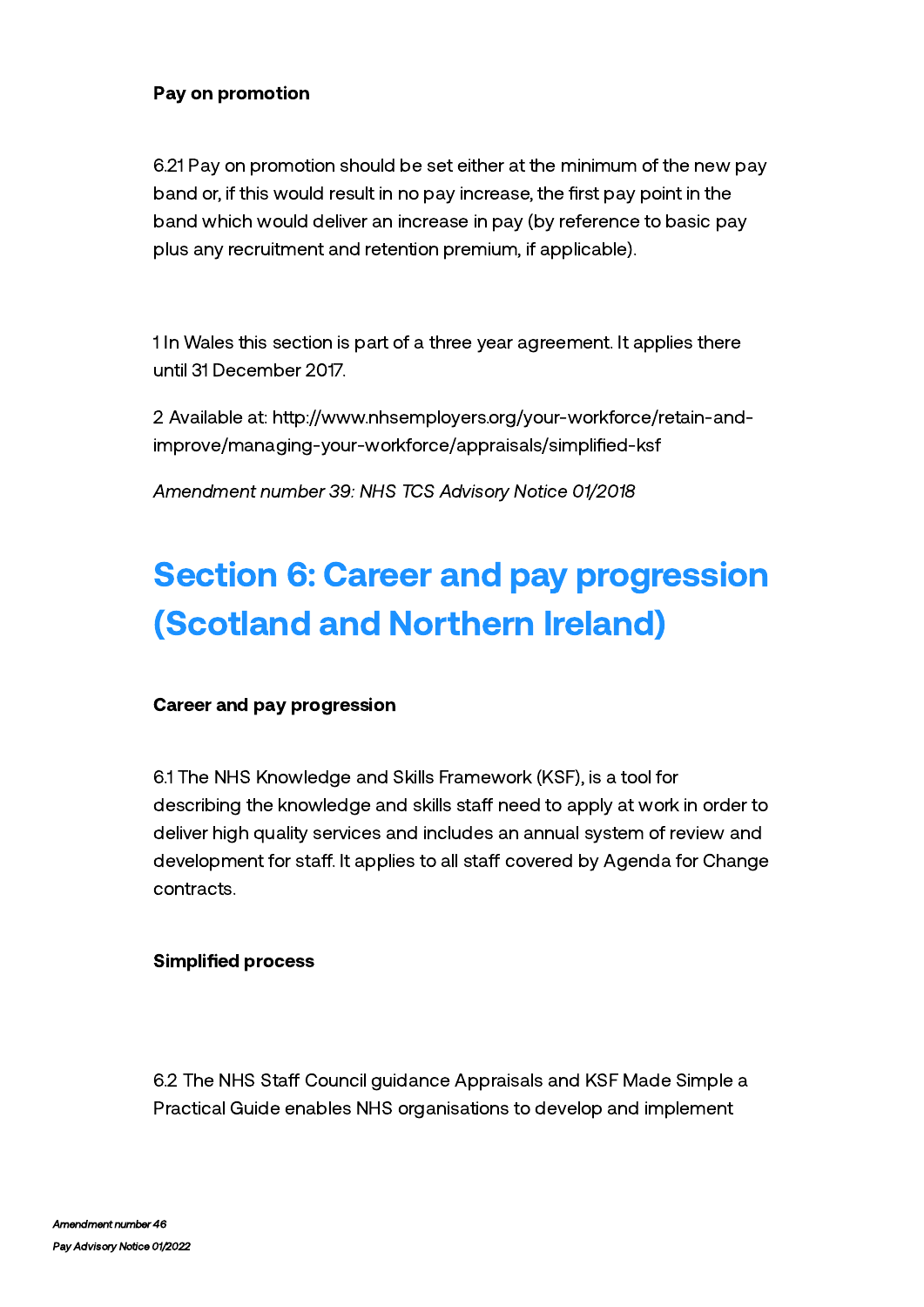6.3 The guidance detailed in paragraph 6.2 in this Section, supplements rather than replaces the full Knowledge and Skills Framework. Paragraphs 6.4 to 6.15 in this Section outline the processes for development reviews which were agreed as part of the original KSF documentation. Organisations may wish to continue to refer to the original provisions if the local partners wish to do so or to pursue the new guidance. The guidance could also be used to complement existing good local practice where the full KSF has not been implemented.

#### Development review process

6.4 The output from the NHS Knowledge and Skills Framework for an individual job will be a list of descriptions and/or standards (KSF post outline) specifying the minimum applied knowledge and skills required for a job and how this should develop during a person's time in post. It will provide prompts for action by individuals and their managers to update or develop their knowledge and skills, or address areas for development in the application of knowledge and skills. Development review procedures should be jointly agreed by management and staff representatives locally.

6.5 It must be clear which elements, as identified in the NHS Knowledge and Skills Framework, should be demonstrated at both the foundation and second gateway (see paragraphs 6.16 to 6.20 in this section).

6.6 The KSF post outlines within an organisation will be available to all sta members to help them identify the knowledge and skills requirements likely to be needed for future career steps and identify the development needed to support them. These requirements are not, however, fixed and will be reviewed in partnership when posts become vacant or changes need to take place for service development and other reasons.

6.7 All staff will have annual development reviews against the NHS Knowledge and Skills Framework (KSF) which will result in the production of a personal development plan. Similar to current practice, development reviews will take place between staff and their manager or, where appropriate, their supervisor, a professional adviser or another appropriately trained senior team member. Development review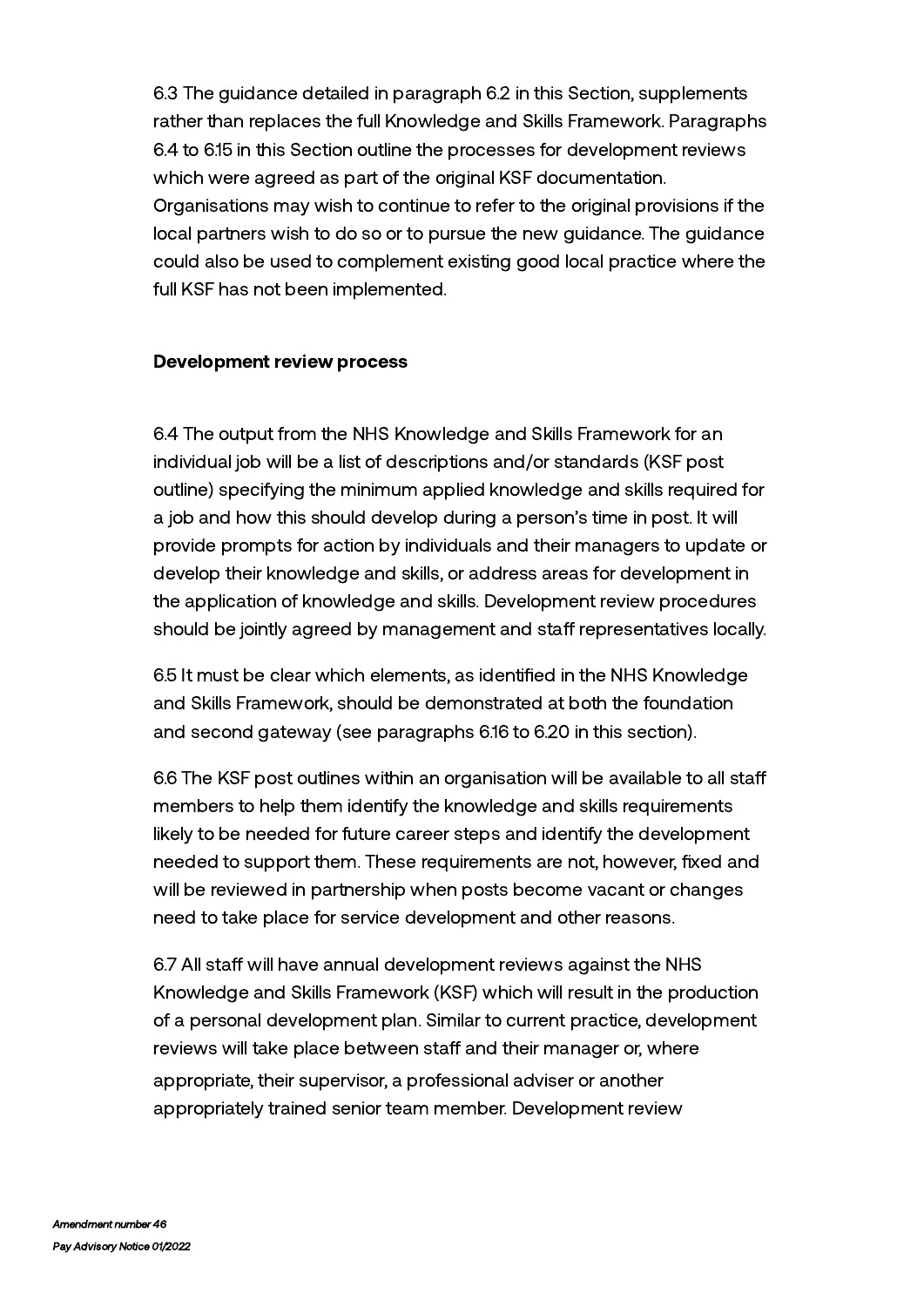procedures should be jointly agreed by management and sta representatives locally.

6.8 The main purpose of the development review will be to look at the way a member of staff is developing with reference to:

how the duties and responsibilities of the job are being undertaken, based on current agreed objectives;

- the application of knowledge and skills in the workplace;
- $\bullet$  the consequent development needs of the individual member of staff.

6.9 The primary outputs of a development review for an employee will be a record of the above against the relevant KSF post outline and an individual personal development plan, which links to the needs of the employee in the post. During the development review process, discussion should cover the duties and responsibilities of the job that is being undertaken, as outlined in paragraph 6.8 in this section. This will help to define future objectives and learning needs.

6.10 The review of learning achievements demonstrated in the workplace will be demonstrated by reference to the current personal development plan.

6.11 Development will primarily focus on helping members of staff to carry out their current job to the standard specified in the KSF outline for the post, although personal interests and opportunities for career progression will also be taken into account. Approaches to development will not just consist of courses but will also involve distance learning, private study, opportunities to participate in particular projects or work areas, short secondments, work shadowing, peer review and other continuing professional development activities.

6.12 Development plans will distinguish between goals for the year ahead and those applying to the longer term. There will be a commitment from both parties to make all reasonable efforts to meet the developmental

goals for the year ahead in that year and elements not completed through force of circumstance will be carried over to the following year, unless agreed otherwise.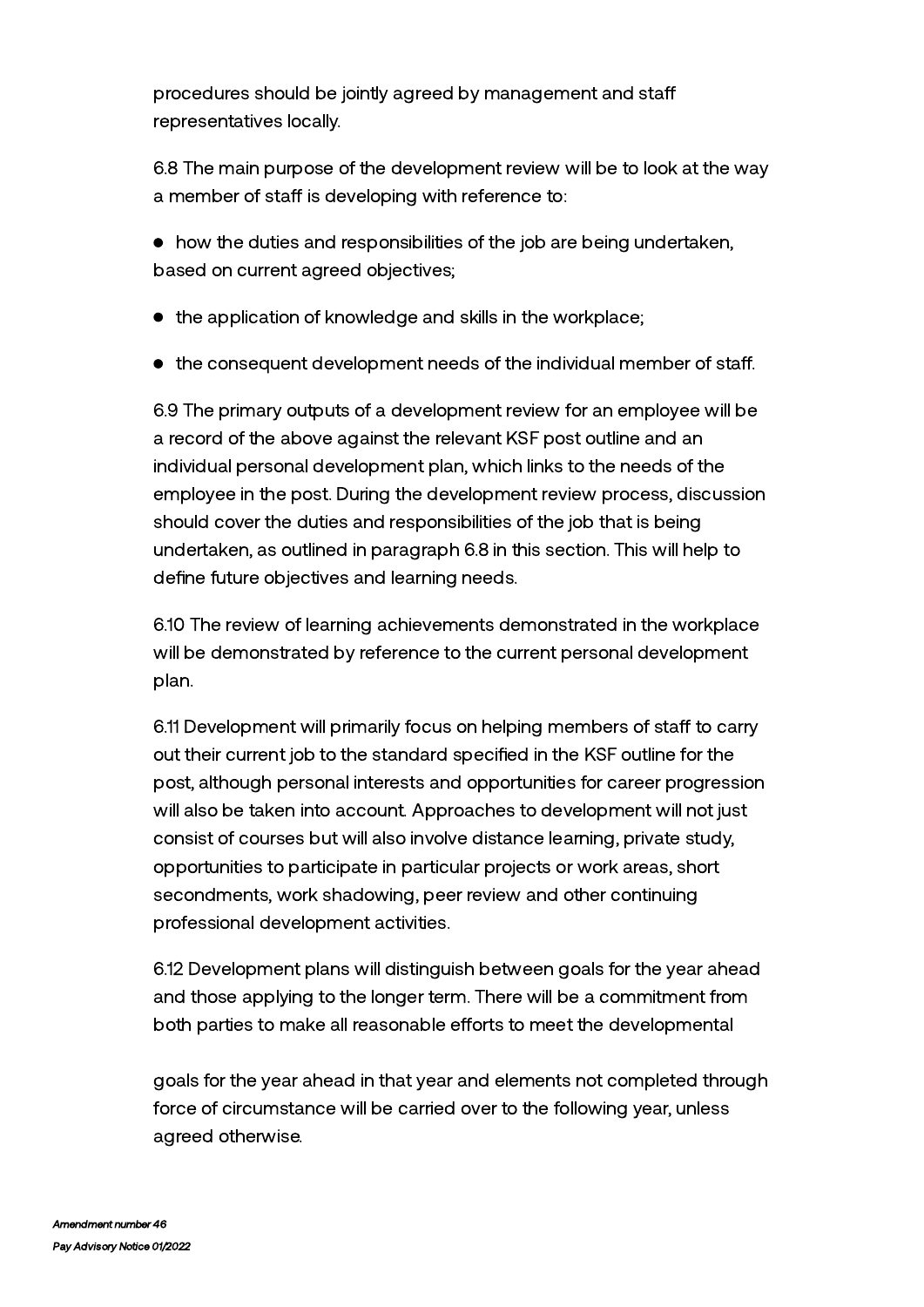6.13 Managers and staff will work together to fulfil agreed development plans. Employers will encourage staff members to progress and develop and, where training and/or development needs have been identified and agreed, employers will ensure sufficient financial support is provided. Where appropriate, employers should ensure that staff have appropriate time to fulfil training and/or development needs related to their current job and appropriate financial and other support. If an employer fails to do this, they cannot defer pay progression. Wherever possible, employers will also provide similar encouragement and support for elements of the personal development plan which reflect personal interests or help staff prepare for a more senior role or transfer to a different area of work within the NHS.

6.14 Staff members will contribute to undertaking the agreed personal development plan through their personal effort. They may individually choose, where appropriate, to commit personal time and resources, especially in those areas relating to longer-term career development. It is the employer's responsibility to support individuals and their personal efforts appropriately. Where development needs essential to the post are agreed with the employer, there will not normally be any requirement for the employee to use his or her unpaid personal time.

6.15 Local development and review processes must be designed to ensure that part-time staff and those working outside normal hours, have equal access to them.

#### Gateways

6.16 Gateways are points on a pay band where assessment of the application of knowledge and skills necessary to progress will be made. There are two gateway points: the foundation gateway and the second gateway.

#### Foundation gateway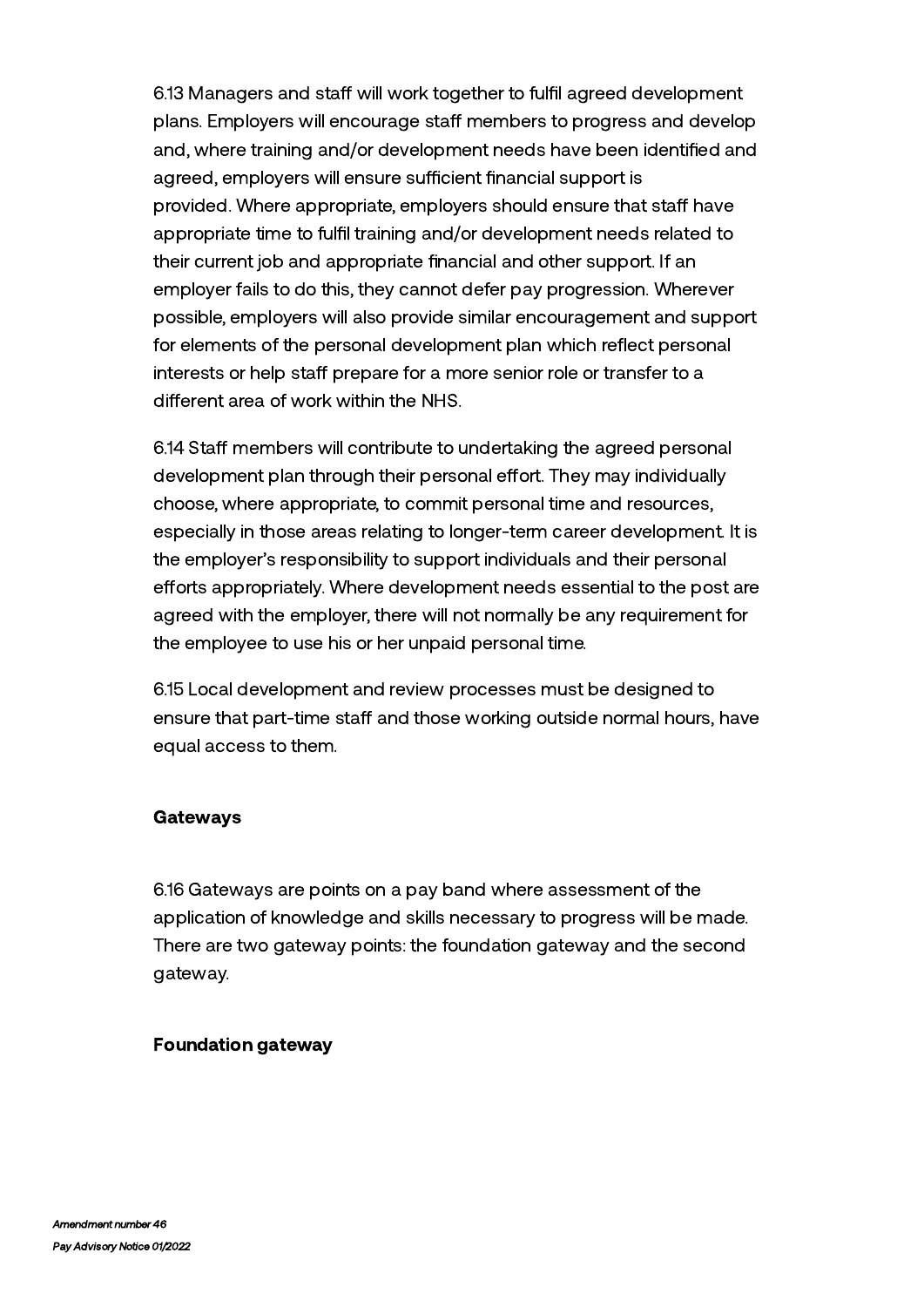person is appointed.

#### Second gateway

6.18 The foundation gateway will be followed by a second gateway which will vary between pay bands as set out in Table 3.

#### Table 3

| Position of second gateway |                                   |
|----------------------------|-----------------------------------|
| Pay band                   | Position of second gateway        |
| Pay band 1                 | Before final point                |
| Pay bands $2 - 4$          | Before first of last two points   |
| Pay bands $5 - 7$          | Before first of last three points |
| Pay band 8, ranges A - D   | Before final point                |
| Pay band 9                 | Before final point                |

6.19 The review at the foundation gateway will be based on the agreed subset as specified in the KSF outline for the post. The review at the second gateway will be based on the relevant dimensions, levels and indicators, as specified in the full KSF outline for the post.

6.20 The gateway review should take place in time for staff to progress on their normal incremental date. Robust jointly agreed local arrangements must be in place to deal with cases where this is not possible (for example because the relevant manager is ill). These should ensure that there is no incentive to abuse the process.

#### Pay progression

6.21 Newly appointed or promoted staff, joining a pay band under the system, will serve an initial foundation period of up to 12 months. During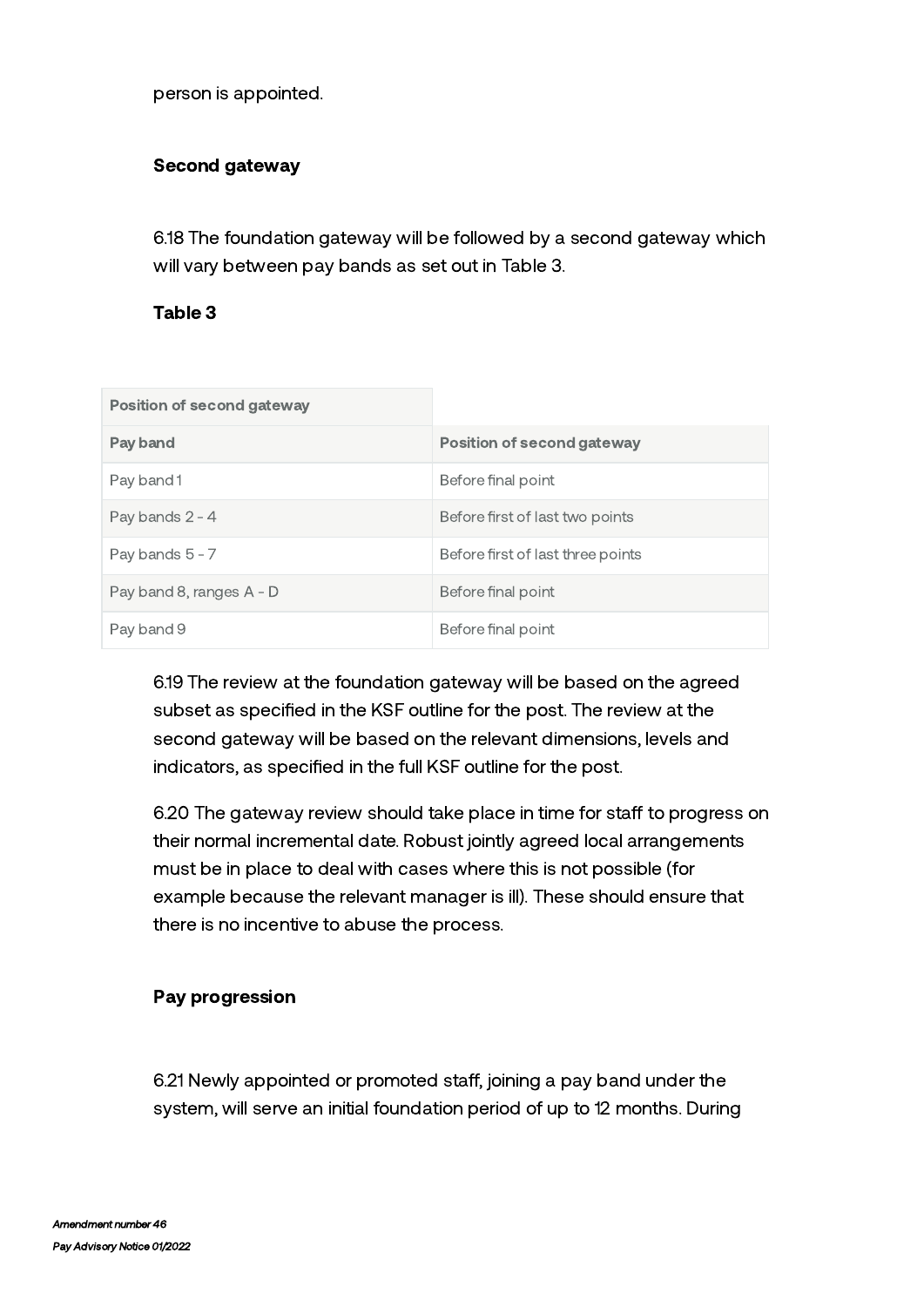guided by the KSF foundation outline for the post. The first of these discussions should normally be during the induction period. The aim of these discussions and any resulting support and development will be to help staff make a success of the new job and confirm as quickly as possible that they are applying the basic knowledge and skills needed for the job, and can pass through the foundation gateway and commence progression up their pay band (see Annex 20, Development of Professional Roles, paragraph 3).

6.22 Once progression has been agreed, a member of staff will normally progress to the next point on their pay band 12 months after appointment and to subsequent points every 12 months thereafter, subject to meeting the criteria for progression when they pass through the second gateway point.

6.23 Before moving through the second gateway there will be an assessment, as part of the process of development review, against the full KSF outline for the post. Staff will normally expect to move through the second gateway at this point but, subject to the safeguards set out below, progression may be deferred if the review indicates that they are not yet applying the full range of knowledge and skills required for the post.

6.24 The gateway system will only become fully operational when an employer has put in place reasonable arrangements to ensure that sta have access to development reviews, personal development plans and appropriate support for training and development to meet the applied knowledge and skills required at the gateway concerned.

6.25 Existing staff with at least 12 months experience in post will be assumed to have met the criteria for passing through the foundation gateway. Where the gateway system is operational they will, however, be subject to the normal operation of the system at the second gateway.

6.26 The following safeguards will also apply:

• there will be a normal expectation of progression and no national or local quotas will apply. All staff must have an equal opportunity to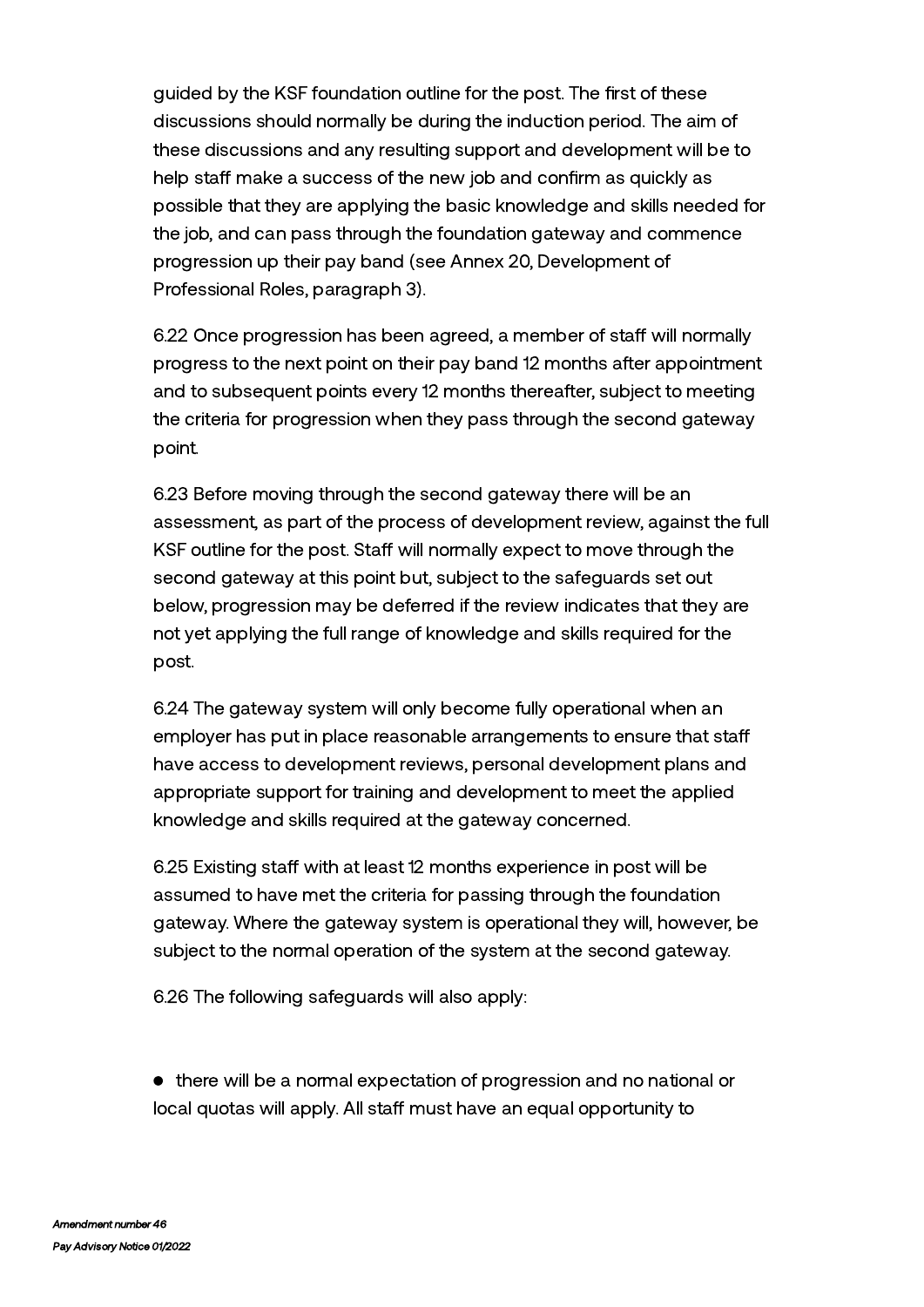the applied skills and knowledge required at the foundation and second gateways should be clearly stated during recruitment;

• the KSF outlines may be changed subsequently by local agreement, within the work area concerned, where changes apply to a number of posts, or with the individual, where they apply only to a single post. They may also be changed where that is necessary to reflect a change in professional standards, as agreed by the relevant professional body or authority;

the demonstration of knowledge and skills must be that used within each dimension, level and indicators in the KSF;

employers must ensure there is a robust, jointly agreed process for checking managers' decisions and reviewing disagreements, with an agreed timescale for re-review;

pay progression cannot be deferred unless there has been prior discussion between the individual and the person undertaking their review (which should be recorded) about the knowledge and skills that the individual needs to develop and apply and the member of staff has been given the opportunity to achieve the necessary development;

 $\bullet$  employers and staff representatives acting in partnership, will monitor decisions on pay progression to ensure that there is no discrimination or bias in relation to race or ethnicity, gender, disability, sexual orientation, religion or belief, age or trade union membership, or pattern of employment e.g. part-time, flexible and night workers.

# Development of professional roles

6.27 Guidance on the development of professional roles for healthcare professionals on pay band 5 is set out at Annex 20. Exceptional grounds for deferral of pay progression

6.28 Where significant weaknesses in performance in the current post have been identified, discussed and documented with the staff member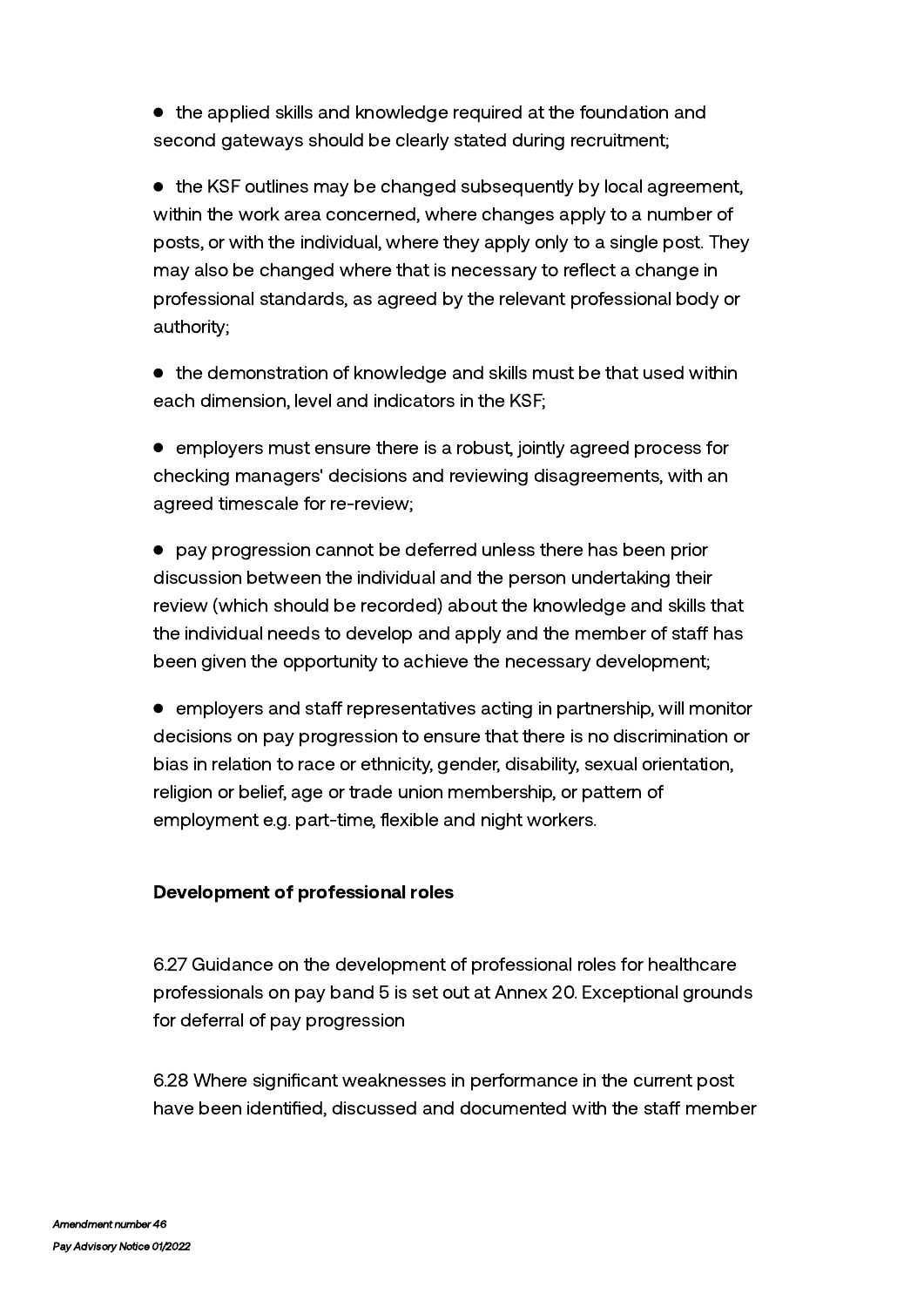progression may be deferred at any pay point until the problems are resolved.

6.29 Significant weaknesses are those which prevent a staff member from continuing to apply consistently, across a recognised normal workload, the knowledge and skills specified under the KSF foundation post outline for the foundation gateway or, for staff above the second gateway, the full range of knowledge and skills specified under the full KSF post outline, without continued supervision and support inappropriate to the post.

#### Career development moves

6.30 Where a member of staff moves to another job in the NHS covered by this agreement, where the necessary arrangements to support the operation of the gateways are in place, pay progression will normally depend on demonstrating the knowledge and skills specified in the KSF outline for the post, within the first twelve months of appointment.

6.31 Where, however, an individual re-trains in a different area of work, for wider service or operational reasons, with the explicit agreement of the employer concerned, their existing level of pay should be protected. Once protection is agreed, it may not be withdrawn until the person concerned has had a reasonable opportunity to complete their re-training and progress to a point where pay protection is no longer required. Explicit employer agreement in this context cannot, however, be deemed to have been given solely because the employer has agreed to re-employ someone following redundancy.

# Temporary movement into a higher pay band

6.32 Individuals may be moved into a higher pay band where it is necessary to fill a post on a temporary basis when a vacancy is unfilled,

but being advertised, or the post is being held open for someone who is due to return, e.g. from long-term sickness absence, maternity leave, or from extended training.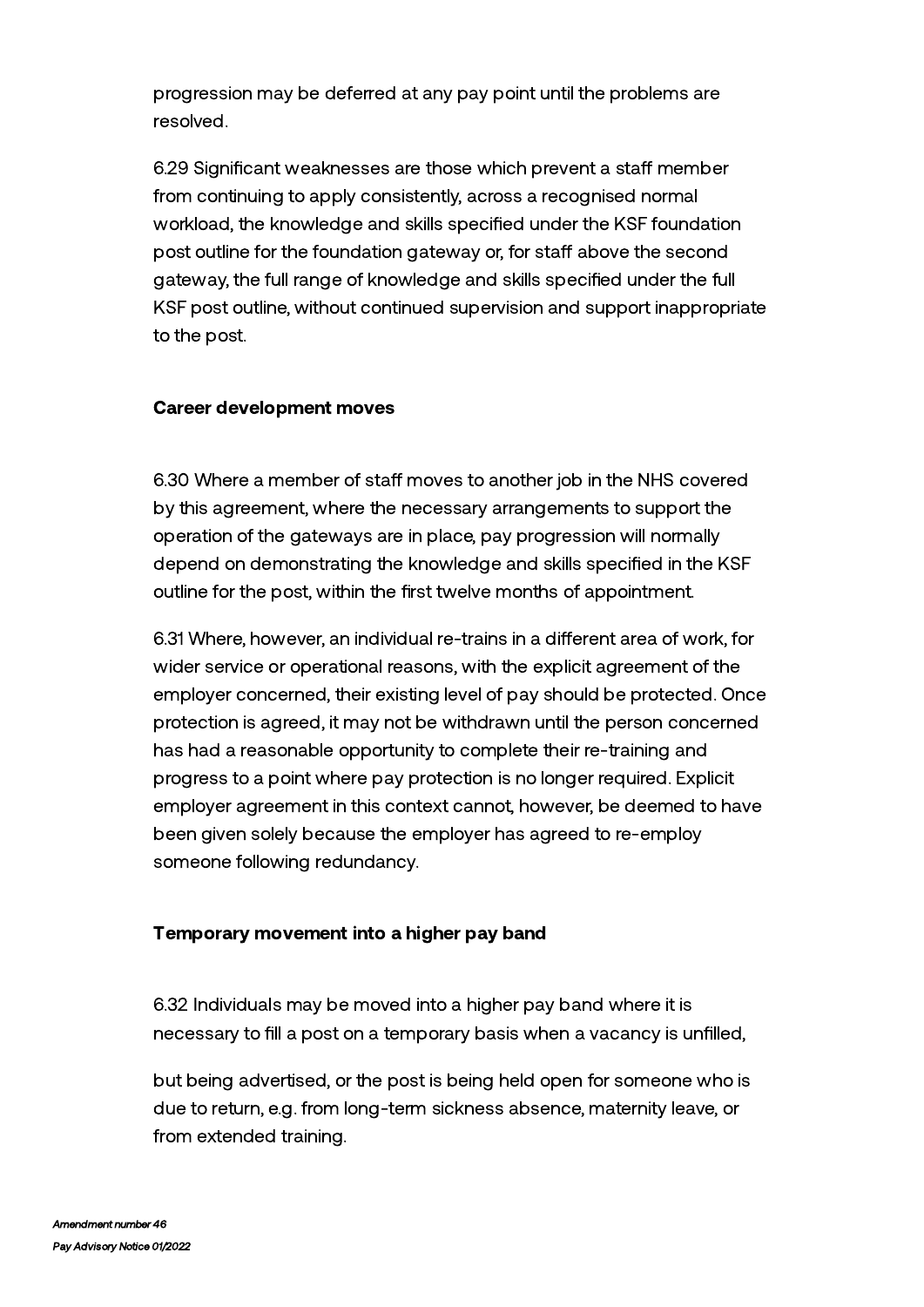6.33 Pay should be set either at the minimum of the new pay band or, if this would result in no pay increase (by reference to basic pay plus any recruitment and retention premium, if applicable) the first pay point in the band which would deliver an increase in pay. Temporary movement into a new pay band should not normally last more than six months or less than one month, except in instances of maternity leave or long-term sickness absence, where a longer period may be known at the outset. In circumstances where the individual is not required to carry out the full responsibilities of the post, pay will be determined by job evaluation.

6.34 Where temporary movement into a higher pay band results in only one extra pay point the incremental date remains the same. Where temporary movement results in more than one extra pay point the incremental date for the period of the temporary movement becomes the date the movement began.

#### Pay on promotion

6.35 Pay on promotion should be set either at the minimum of the new pay band or, if this would result in no pay increase, the first pay point in the band which would deliver an increase in pay (by reference to basic pay plus any recruitment and retention premium, if applicable).

Pay circular (AforC) 2/2013: amendment number 28

# Section 7: Payment of annual salaries

#### Payment of annual salaries

7.1 The annual salaries of full-time employees who are paid monthly shall be apportioned as set out in Table 4.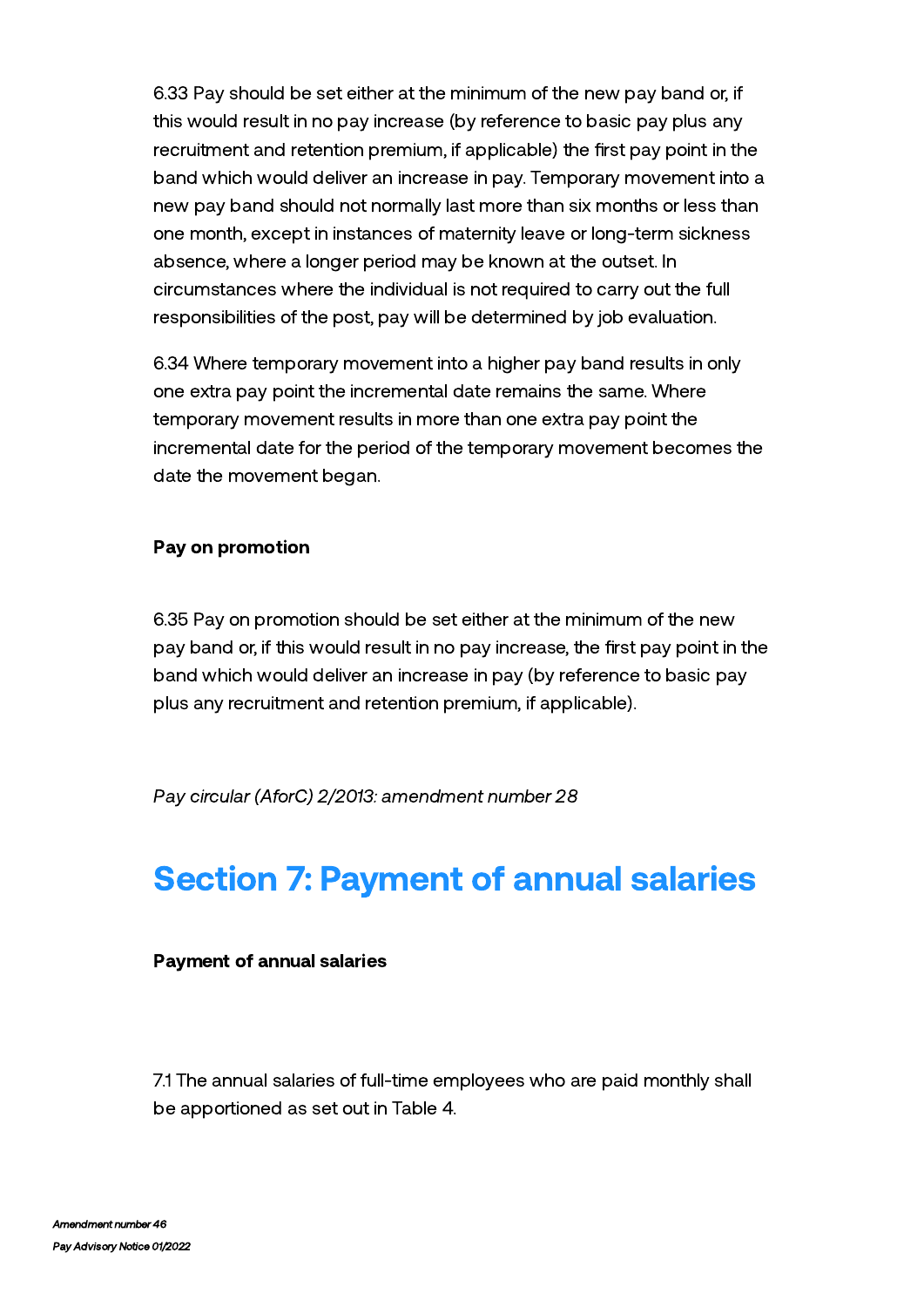| For each calendar month | For each odd day<br>(including Sundays and Saturdays, in the case of a working<br>week of five days) |
|-------------------------|------------------------------------------------------------------------------------------------------|
| salary                  | one twelfth of the annual the monthly sum divided by the number of days in the<br>particular month   |

7.2 The annual salaries of full-time employees who are paid weekly shall be apportioned as set out in Table 5.

# Table 5

| For each week                    | For each odd day<br>(including Sundays and Saturdays in the case of a working<br>week of five days) |
|----------------------------------|-----------------------------------------------------------------------------------------------------|
| 7/365ths of the annual<br>salary | the weekly sum divided by 7                                                                         |

# Part-time or "sessional" staff in month of joining or leaving

7.3. The annual salaries of part-time or sessional staff who are paid monthly or weekly should be apportioned as above, except in the months or weeks in which employment commences or terminates, when they should be paid for the hours or sessions worked.

# Full-time employees leaving one NHS employer to join another

7.4. Where full-time salaried employees terminate their employment immediately before a weekend and/or a public holiday and take up a new salaried post with another NHS employer immediately after that weekend and/or that public holiday, payment for the intervening day or days, i.e. the Saturday (in the case of a five day working week) and/or the Sunday and/or the public holiday, shall be made by the first employer.